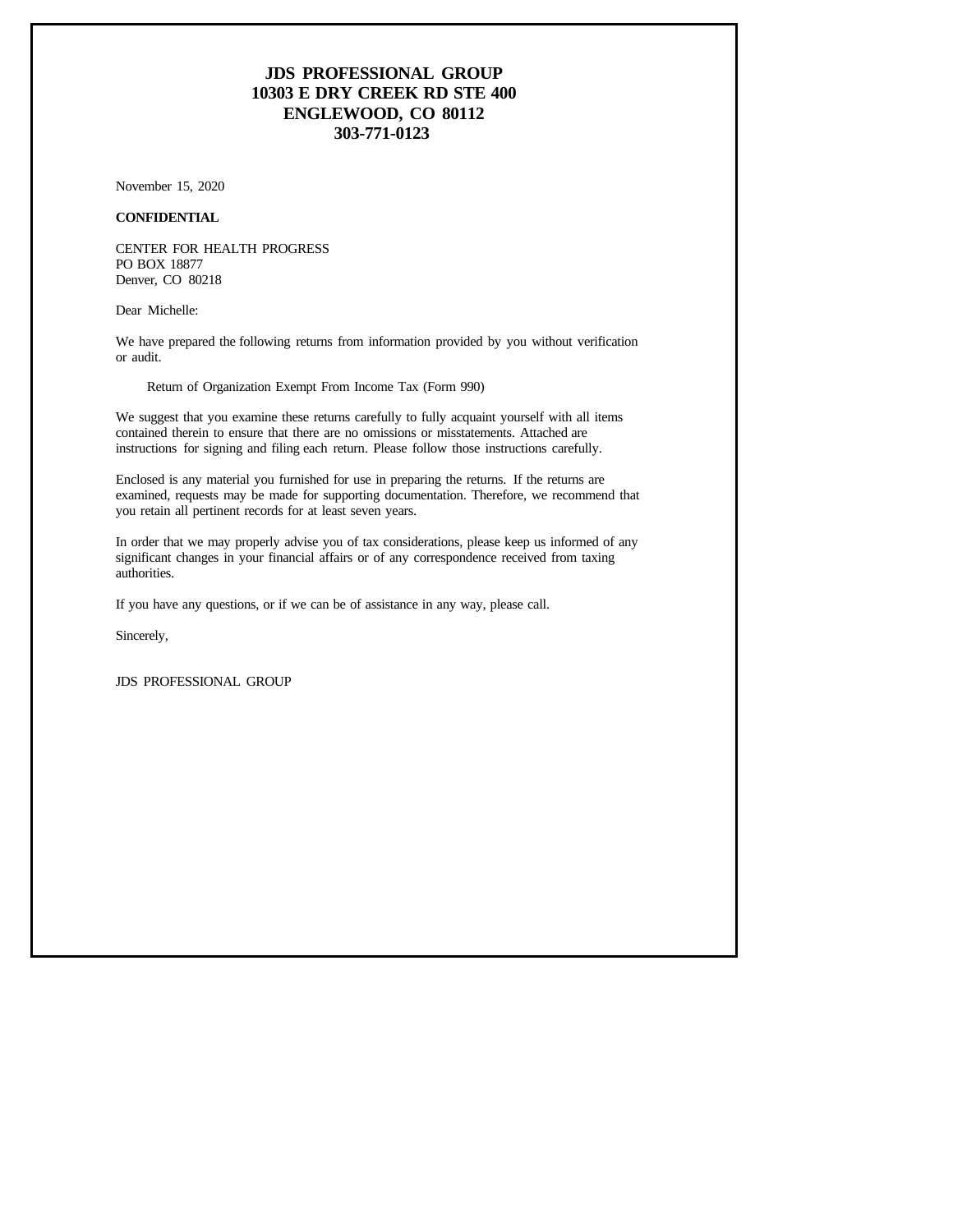# **Filing Instructions**

## **CENTER FOR HEALTH PROGRESS**

# **Exempt Organization Tax Return**

# **Taxable Year Ended December 31, 2019**

| Date Due:          | November 16, 2020                                                                                                                                                                       |
|--------------------|-----------------------------------------------------------------------------------------------------------------------------------------------------------------------------------------|
| <b>Remittance:</b> | None is required. Your Form 990 for the tax year ended 12/31/19 shows no<br>balance due.                                                                                                |
| Signature:         | Your return has been signed electronically with a Personal Identification Number<br>(PIN). No further action is required.                                                               |
|                    | Your return is being filed electronically with the IRS and is not required to be<br>mailed. If you mail a paper copy of Form 990 to the IRS it will delay processing<br>of your return. |
|                    | If you chose to receive your copy of the return on CD or on the portal, the<br>password to open it is the taxpayer's social number without dashes.                                      |
| Other:             | Initial and date the copies of the IRS e-file Signature Authorization and the Form<br>990. Retain them for your records.                                                                |
|                    | Your return is being filed electronically with the IRS and is not required to be<br>mailed. Mailing a paper copy of your return to the IRS will delay the processing<br>of your return. |
|                    |                                                                                                                                                                                         |
|                    |                                                                                                                                                                                         |
|                    |                                                                                                                                                                                         |
|                    |                                                                                                                                                                                         |
|                    |                                                                                                                                                                                         |
|                    |                                                                                                                                                                                         |
|                    |                                                                                                                                                                                         |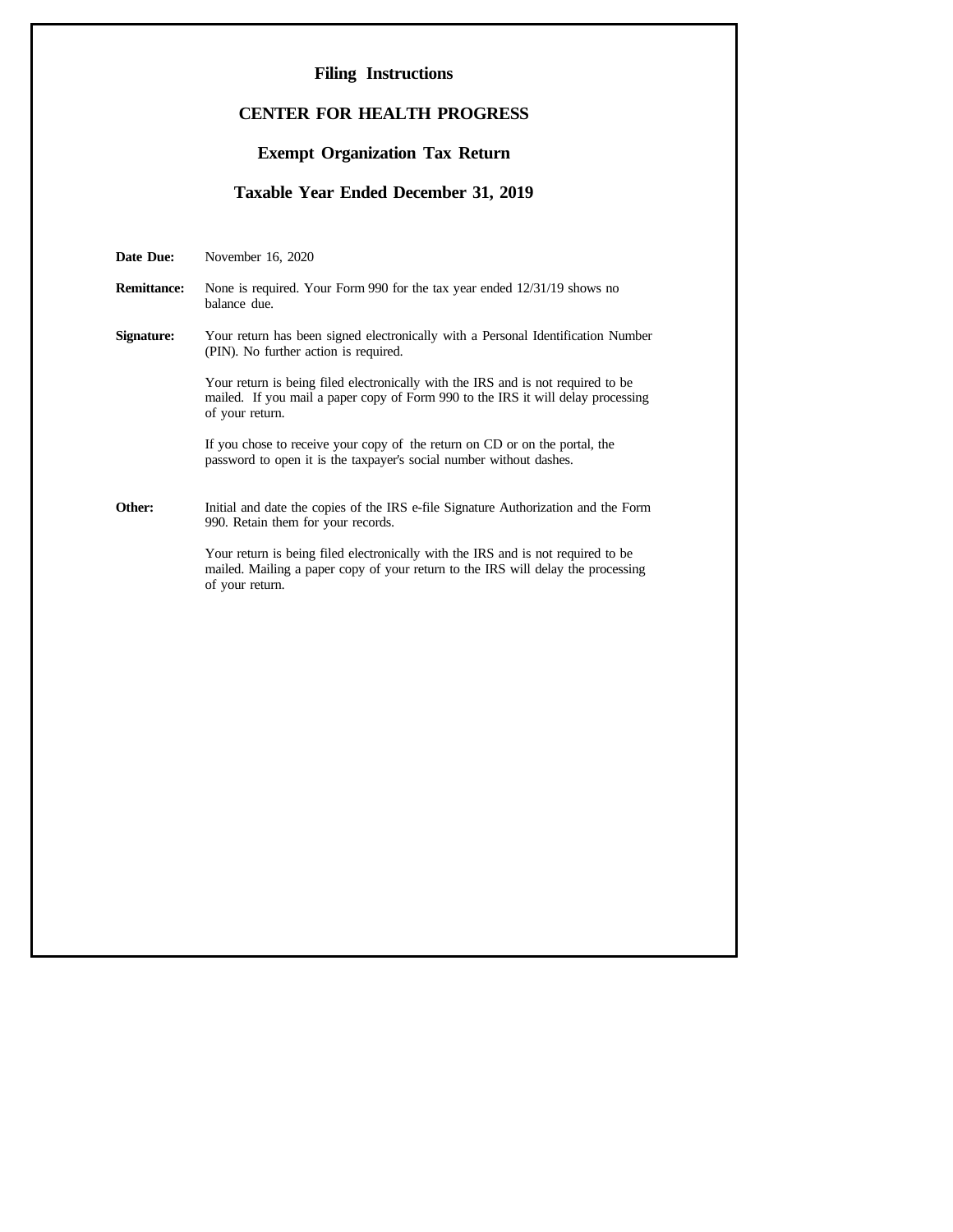CENTER FOR HEALTH PROGRESS PO BOX 18877 Denver, CO 80218

**Department of the Treasury Internal Revenue Service Center Ogden, UT 84201-0027**HalalalaldHamilHadhaaldhahlial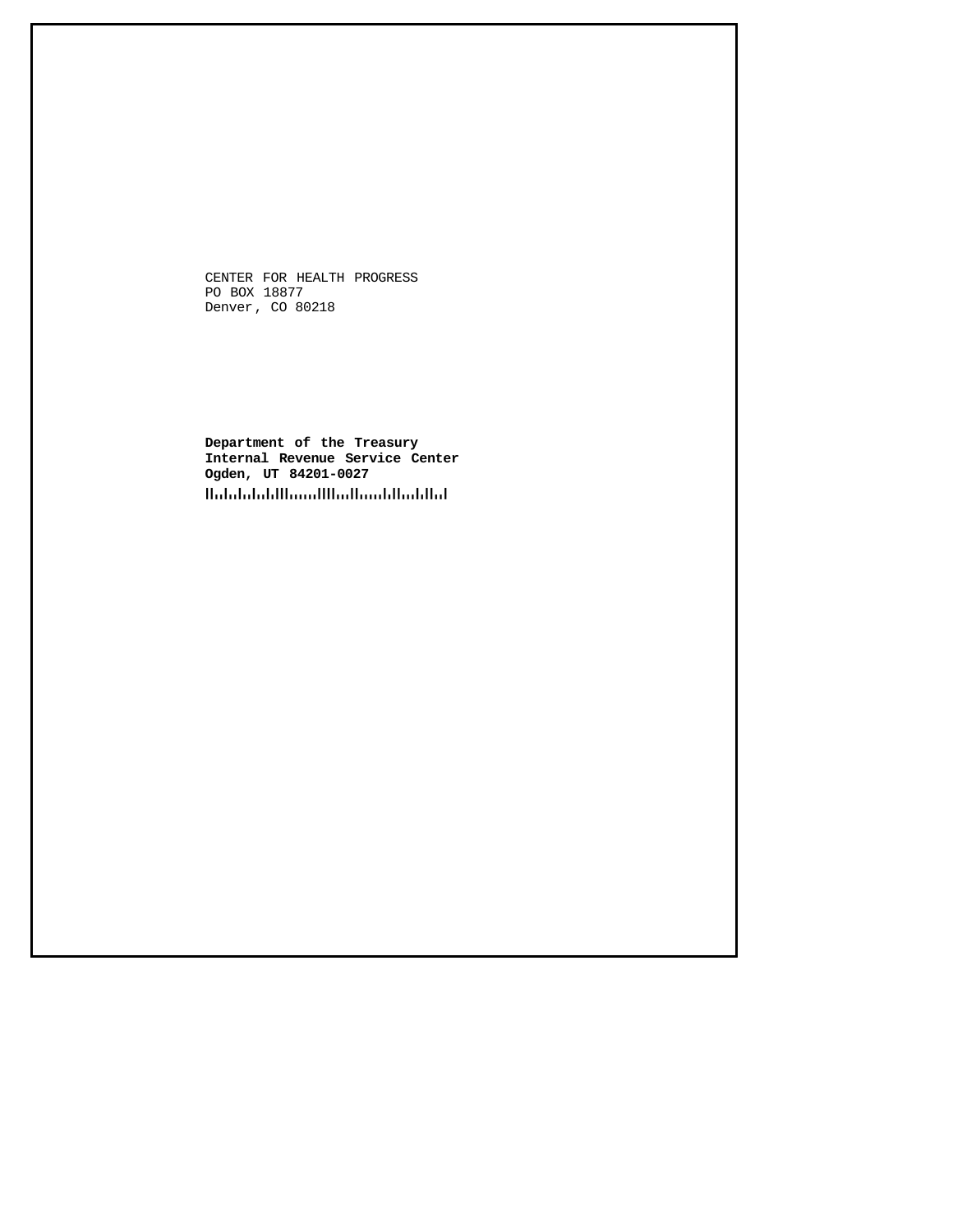Form 990

(Rev. January 2020)

## **Return of Organization Exempt From Income Tax**

**u** Do not enter social security numbers on this form as it may be made public.<br> **Open to Public** COV/Form 000, for instructions and the latest information **Under section 501(c), 527, or 4947(a)(1) of the Internal Revenue Code (except private foundations)** OMB No. 1545-0047

| ZU 1 J                |
|-----------------------|
| <b>Open to Public</b> |
| <b>Inspection</b>     |

|                                | Department of the Treasury<br>Internal Revenue Service |                                                                   |                                               |                                                                                                                                                                                                                                                                                                                          |                                    | <b>U</b> Do not enter social security numbers on this form as it may be made public.<br><b>u</b> Go to <i>www.irs.gov/Form990</i> for instructions and the latest information. |                           |                                                                                   | Open to Public<br><b>Inspection</b> |
|--------------------------------|--------------------------------------------------------|-------------------------------------------------------------------|-----------------------------------------------|--------------------------------------------------------------------------------------------------------------------------------------------------------------------------------------------------------------------------------------------------------------------------------------------------------------------------|------------------------------------|--------------------------------------------------------------------------------------------------------------------------------------------------------------------------------|---------------------------|-----------------------------------------------------------------------------------|-------------------------------------|
|                                |                                                        |                                                                   |                                               | For the 2019 calendar year, or tax year beginning                                                                                                                                                                                                                                                                        |                                    | , and ending                                                                                                                                                                   |                           |                                                                                   |                                     |
| в                              | Check if applicable:                                   |                                                                   | C Name of organization                        |                                                                                                                                                                                                                                                                                                                          |                                    |                                                                                                                                                                                |                           |                                                                                   | D Employer identification number    |
|                                | Address change                                         |                                                                   |                                               | CENTER FOR HEALTH PROGRESS                                                                                                                                                                                                                                                                                               |                                    |                                                                                                                                                                                |                           |                                                                                   |                                     |
|                                | Name change                                            |                                                                   | Doing business as                             |                                                                                                                                                                                                                                                                                                                          |                                    |                                                                                                                                                                                |                           | 43-2007393                                                                        |                                     |
|                                |                                                        |                                                                   |                                               | Number and street (or P.O. box if mail is not delivered to street address)                                                                                                                                                                                                                                               |                                    |                                                                                                                                                                                | Room/suite                | E Telephone number                                                                |                                     |
|                                | Initial return                                         |                                                                   | PO BOX 18877                                  |                                                                                                                                                                                                                                                                                                                          |                                    |                                                                                                                                                                                |                           |                                                                                   | 720-583-1760                        |
|                                | Final return/<br>terminated                            |                                                                   |                                               | City or town, state or province, country, and ZIP or foreign postal code                                                                                                                                                                                                                                                 |                                    |                                                                                                                                                                                |                           |                                                                                   |                                     |
|                                | Amended return                                         |                                                                   | <b>DENVER</b>                                 | F Name and address of principal officer:                                                                                                                                                                                                                                                                                 | CO 80218                           |                                                                                                                                                                                |                           | G Gross receipts \$                                                               | 1,240,461                           |
|                                | Application pending                                    |                                                                   |                                               |                                                                                                                                                                                                                                                                                                                          |                                    |                                                                                                                                                                                |                           | H(a) Is this a group return for subordinates?                                     | X No<br>Yes                         |
|                                |                                                        |                                                                   |                                               | <b>JOSEPH SAMMEN</b>                                                                                                                                                                                                                                                                                                     |                                    |                                                                                                                                                                                |                           |                                                                                   | No<br>Yes                           |
|                                |                                                        |                                                                   | PO BOX 18877                                  |                                                                                                                                                                                                                                                                                                                          |                                    |                                                                                                                                                                                |                           | H(b) Are all subordinates included?<br>If "No," attach a list. (see instructions) |                                     |
|                                |                                                        |                                                                   | <b>DENVER</b>                                 |                                                                                                                                                                                                                                                                                                                          |                                    | CO 80218                                                                                                                                                                       |                           |                                                                                   |                                     |
|                                | Tax-exempt status:                                     |                                                                   | $\overline{\mathbf{X}}$ 501(c)(3)             | 501(c)<br>WWW.CENTERFORHEALTHPROGRESS.ORG                                                                                                                                                                                                                                                                                | ) $t$ (insert no.)                 | 4947(a)(1) or<br>527                                                                                                                                                           |                           |                                                                                   |                                     |
|                                | Website: U                                             |                                                                   |                                               |                                                                                                                                                                                                                                                                                                                          |                                    |                                                                                                                                                                                |                           | H(c) Group exemption number LI                                                    |                                     |
|                                | Form of organization:<br>Part I                        |                                                                   | $ \mathbf{X} $ Corporation                    | Trust<br>Association                                                                                                                                                                                                                                                                                                     | Other <b>u</b>                     |                                                                                                                                                                                | L Year of formation: 2004 |                                                                                   | CO<br>M State of legal domicile:    |
|                                |                                                        | <b>Summary</b>                                                    |                                               |                                                                                                                                                                                                                                                                                                                          |                                    |                                                                                                                                                                                |                           |                                                                                   |                                     |
|                                |                                                        |                                                                   |                                               | 1 Briefly describe the organization's mission or most significant activities:<br>WE BELIEVE HEALTHCARE IS A RIGHT. SO, WE FIGHT FOR LAWS AND POLICIES THAT                                                                                                                                                               |                                    |                                                                                                                                                                                |                           |                                                                                   |                                     |
|                                |                                                        |                                                                   |                                               | MAKE IT POSSIBLE FOR EVERYONE TO CARE FOR THEMSELVES AND THEIR FAMILIES.                                                                                                                                                                                                                                                 |                                    |                                                                                                                                                                                |                           |                                                                                   |                                     |
| Governance                     |                                                        |                                                                   |                                               |                                                                                                                                                                                                                                                                                                                          |                                    |                                                                                                                                                                                |                           |                                                                                   |                                     |
|                                |                                                        |                                                                   |                                               | 2 Check this box $\mathbf{u}$   if the organization discontinued its operations or disposed of more than 25% of its net assets.                                                                                                                                                                                          |                                    |                                                                                                                                                                                |                           |                                                                                   |                                     |
|                                |                                                        |                                                                   |                                               | 3 Number of voting members of the governing body (Part VI, line 1a)                                                                                                                                                                                                                                                      |                                    |                                                                                                                                                                                |                           | 3                                                                                 | 13                                  |
| ೲ                              | 4                                                      |                                                                   |                                               |                                                                                                                                                                                                                                                                                                                          |                                    |                                                                                                                                                                                |                           |                                                                                   | 13                                  |
|                                | 5.                                                     |                                                                   |                                               |                                                                                                                                                                                                                                                                                                                          |                                    |                                                                                                                                                                                |                           | 5                                                                                 | 17                                  |
| Activities                     |                                                        |                                                                   |                                               | 6 Total number of volunteers (estimate if necessary)                                                                                                                                                                                                                                                                     |                                    |                                                                                                                                                                                |                           | 6                                                                                 | 13                                  |
|                                |                                                        |                                                                   |                                               |                                                                                                                                                                                                                                                                                                                          |                                    |                                                                                                                                                                                |                           | 7a                                                                                | 0                                   |
|                                |                                                        |                                                                   |                                               |                                                                                                                                                                                                                                                                                                                          |                                    |                                                                                                                                                                                |                           | 7b                                                                                | 0                                   |
|                                |                                                        |                                                                   |                                               |                                                                                                                                                                                                                                                                                                                          |                                    |                                                                                                                                                                                | <b>I I</b> Prior Year     |                                                                                   | Current Year                        |
|                                | 8                                                      |                                                                   |                                               | Contributions and grants (Part VIII, line 1h)                                                                                                                                                                                                                                                                            |                                    |                                                                                                                                                                                |                           | 1,196,947                                                                         | 1,041,011                           |
| Revenue                        | 9                                                      |                                                                   |                                               | 79,417                                                                                                                                                                                                                                                                                                                   | 189,160                            |                                                                                                                                                                                |                           |                                                                                   |                                     |
|                                |                                                        |                                                                   |                                               |                                                                                                                                                                                                                                                                                                                          |                                    |                                                                                                                                                                                |                           | 637                                                                               | 1,275                               |
|                                | 11                                                     |                                                                   |                                               |                                                                                                                                                                                                                                                                                                                          |                                    |                                                                                                                                                                                |                           | $-2,331$                                                                          | $-9,263$                            |
|                                | 12                                                     |                                                                   |                                               | Total revenue – add lines 8 through 11 (must equal Part VIII, column (A), line 12)                                                                                                                                                                                                                                       |                                    |                                                                                                                                                                                |                           | 1,274,670                                                                         | 1,222,183                           |
|                                | 13                                                     |                                                                   |                                               | Grants and similar amounts paid (Part IX, column (A), lines 1-3)                                                                                                                                                                                                                                                         |                                    |                                                                                                                                                                                |                           |                                                                                   |                                     |
|                                | 14                                                     |                                                                   |                                               | Benefits paid to or for members (Part IX, column (A), line 4)                                                                                                                                                                                                                                                            |                                    |                                                                                                                                                                                |                           |                                                                                   |                                     |
|                                |                                                        |                                                                   |                                               | 15 Salaries, other compensation, employee benefits (Part IX, column (A), lines 5-10)                                                                                                                                                                                                                                     |                                    |                                                                                                                                                                                |                           | 828,747                                                                           | 812,200                             |
| ses                            |                                                        | 16a Professional fundraising fees (Part IX, column (A), line 11e) |                                               |                                                                                                                                                                                                                                                                                                                          | 0                                  |                                                                                                                                                                                |                           |                                                                                   |                                     |
| Exper                          |                                                        |                                                                   |                                               |                                                                                                                                                                                                                                                                                                                          |                                    | 150,258                                                                                                                                                                        |                           |                                                                                   |                                     |
|                                |                                                        |                                                                   |                                               |                                                                                                                                                                                                                                                                                                                          |                                    |                                                                                                                                                                                |                           | 328,247                                                                           | 443,891                             |
|                                |                                                        |                                                                   |                                               | 18 Total expenses. Add lines 13-17 (must equal Part IX, column (A), line 25)                                                                                                                                                                                                                                             |                                    |                                                                                                                                                                                |                           | 1,156,994                                                                         | 1,256,091                           |
|                                | 19                                                     |                                                                   |                                               | Revenue less expenses. Subtract line 18 from line 12                                                                                                                                                                                                                                                                     |                                    |                                                                                                                                                                                |                           | 117,676                                                                           | $-33,908$                           |
| Net Assets or<br>Fund Balances |                                                        |                                                                   |                                               |                                                                                                                                                                                                                                                                                                                          |                                    |                                                                                                                                                                                | Beginning of Current Year |                                                                                   | End of Year                         |
|                                |                                                        | 20 Total assets (Part X, line 16)                                 |                                               |                                                                                                                                                                                                                                                                                                                          |                                    |                                                                                                                                                                                |                           | 1,035,829                                                                         | 962,298                             |
|                                | 21                                                     | Total liabilities (Part X, line 26)                               |                                               |                                                                                                                                                                                                                                                                                                                          |                                    |                                                                                                                                                                                |                           | 70,839                                                                            | 31,216                              |
|                                | 22                                                     |                                                                   |                                               |                                                                                                                                                                                                                                                                                                                          |                                    |                                                                                                                                                                                |                           | 964,990                                                                           | 931,082                             |
|                                | Part II                                                |                                                                   | <b>Signature Block</b>                        |                                                                                                                                                                                                                                                                                                                          |                                    |                                                                                                                                                                                |                           |                                                                                   |                                     |
|                                |                                                        |                                                                   |                                               | Under penalties of perjury, I declare that I have examined this return, including accompanying schedules and statements, and to the best of my knowledge and belief, it is<br>true, correct, and complete. Declaration of preparer (other than officer) is based on all information of which preparer has any knowledge. |                                    |                                                                                                                                                                                |                           |                                                                                   |                                     |
|                                |                                                        |                                                                   |                                               |                                                                                                                                                                                                                                                                                                                          |                                    |                                                                                                                                                                                |                           |                                                                                   |                                     |
|                                |                                                        | Signature of officer                                              |                                               |                                                                                                                                                                                                                                                                                                                          |                                    |                                                                                                                                                                                |                           | Date                                                                              |                                     |
| <b>Sign</b>                    |                                                        |                                                                   |                                               |                                                                                                                                                                                                                                                                                                                          |                                    |                                                                                                                                                                                |                           |                                                                                   |                                     |
| Here                           |                                                        |                                                                   | <b>JOSEPH</b><br>Type or print name and title | SAMMEN                                                                                                                                                                                                                                                                                                                   |                                    |                                                                                                                                                                                | <b>EXECUTIVE</b>          | <b>DIRECTOR</b>                                                                   |                                     |
|                                |                                                        | Print/Type preparer's name                                        |                                               |                                                                                                                                                                                                                                                                                                                          | Preparer's signature               |                                                                                                                                                                                | Date                      |                                                                                   | PTIN                                |
| Paid                           |                                                        |                                                                   |                                               |                                                                                                                                                                                                                                                                                                                          |                                    |                                                                                                                                                                                |                           | Check                                                                             | if                                  |
|                                | Preparer                                               | LORI B. BAUER, CPA                                                |                                               | <b>PROFESSIONAL</b>                                                                                                                                                                                                                                                                                                      | LORI B. BAUER, CPA<br><b>GROUP</b> |                                                                                                                                                                                |                           | $11/15/20$ self-employed                                                          | P01260252<br>20-8019714             |
|                                | <b>Use Only</b>                                        | Firm's name                                                       | JDS                                           | 10303 E DRY CREEK RD STE 400                                                                                                                                                                                                                                                                                             |                                    |                                                                                                                                                                                |                           | Firm's EIN                                                                        |                                     |
|                                |                                                        |                                                                   |                                               | ENGLEWOOD,<br>CO                                                                                                                                                                                                                                                                                                         | 80112                              |                                                                                                                                                                                |                           |                                                                                   | 303-771-0123                        |
|                                |                                                        | Firm's address                                                    |                                               | May the IRS discuss this return with the preparer shown above? (see instructions)                                                                                                                                                                                                                                        |                                    |                                                                                                                                                                                |                           | Phone no.                                                                         | $ X $ Yes<br><b>No</b>              |
|                                |                                                        |                                                                   |                                               |                                                                                                                                                                                                                                                                                                                          |                                    |                                                                                                                                                                                |                           |                                                                                   |                                     |

|                                                                                              |                                                                                                | Signature of officer         |                            |                      |                          |                   | Date  |            |  |  |  |
|----------------------------------------------------------------------------------------------|------------------------------------------------------------------------------------------------|------------------------------|----------------------------|----------------------|--------------------------|-------------------|-------|------------|--|--|--|
| Sign                                                                                         |                                                                                                |                              |                            |                      |                          |                   |       |            |  |  |  |
| Here                                                                                         |                                                                                                | <b>JOSEPH</b>                | <b>SAMMEN</b>              |                      | <b>EXECUTIVE</b>         | <b>DIRECTOR</b>   |       |            |  |  |  |
|                                                                                              |                                                                                                | Type or print name and title |                            |                      |                          |                   |       |            |  |  |  |
|                                                                                              |                                                                                                | Print/Type preparer's name   |                            | Preparer's signature |                          | Date              | Check | PTIN       |  |  |  |
| Paid                                                                                         |                                                                                                | LORI B. BAUER, CPA           |                            | LORI B. BAUER, CPA   | $11/15/20$ self-employed |                   |       |            |  |  |  |
| Preparer                                                                                     | Firm's name                                                                                    |                              | <b>PROFESSIONAL</b><br>JDS | <b>GROUP</b>         |                          | Firm's $EIN$ $\}$ |       | 20-8019714 |  |  |  |
| Use Only                                                                                     |                                                                                                |                              | 10303 E                    | DRY CREEK RD STE 400 |                          |                   |       |            |  |  |  |
| $303 - 771 - 0123$<br>80112<br><b>CO</b><br>ENGLEWOOD,<br>Firm's address<br>Phone no.        |                                                                                                |                              |                            |                      |                          |                   |       |            |  |  |  |
|                                                                                              | No<br>May the IRS discuss this return with the preparer shown above? (see instructions)<br>Yes |                              |                            |                      |                          |                   |       |            |  |  |  |
| Form 990 (2019)<br>For Paperwork Reduction Act Notice, see the separate instructions.<br>DAA |                                                                                                |                              |                            |                      |                          |                   |       |            |  |  |  |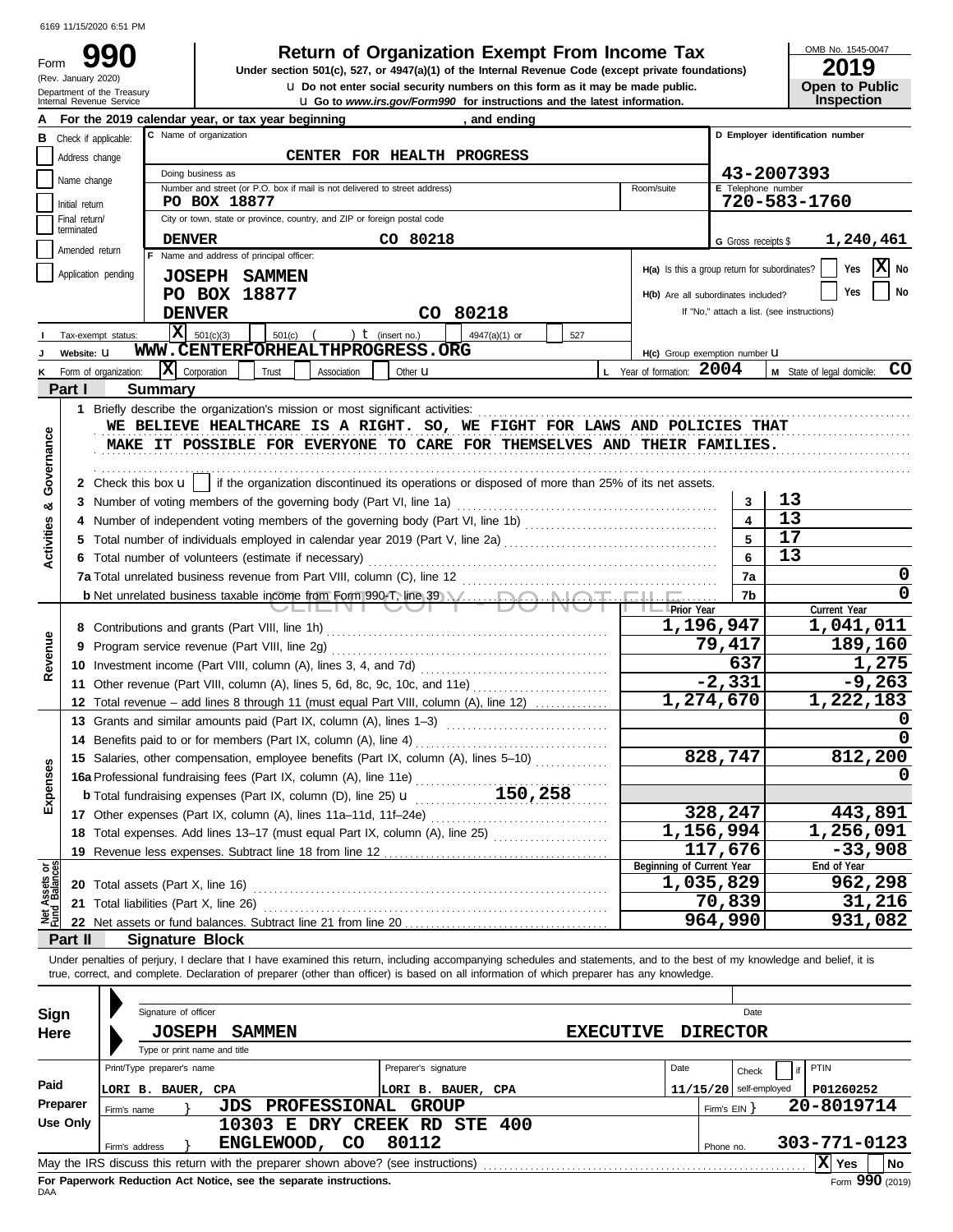| Form 990 (2019) CENTER FOR HEALTH PROGRESS                                                                                   |                                                                                                                                                                                                                                                              | 43-2007393    | Page 2                             |
|------------------------------------------------------------------------------------------------------------------------------|--------------------------------------------------------------------------------------------------------------------------------------------------------------------------------------------------------------------------------------------------------------|---------------|------------------------------------|
| Part III                                                                                                                     | <b>Statement of Program Service Accomplishments</b>                                                                                                                                                                                                          |               |                                    |
|                                                                                                                              |                                                                                                                                                                                                                                                              |               |                                    |
| 1 Briefly describe the organization's mission:                                                                               |                                                                                                                                                                                                                                                              |               |                                    |
| WE BELIEVE HEALTHCARE IS A RIGHT. SO, WE FIGHT FOR LAWS AND POLICIES THAT                                                    |                                                                                                                                                                                                                                                              |               |                                    |
| MAKE IT POSSIBLE FOR EVERYONE TO CARE FOR THEMSELVES AND THEIR FAMILIES.                                                     |                                                                                                                                                                                                                                                              |               |                                    |
|                                                                                                                              |                                                                                                                                                                                                                                                              |               |                                    |
|                                                                                                                              |                                                                                                                                                                                                                                                              |               |                                    |
| Did the organization undertake any significant program services during the year which were not listed on the<br>$\mathbf{2}$ |                                                                                                                                                                                                                                                              |               |                                    |
| prior Form 990 or 990-EZ?                                                                                                    |                                                                                                                                                                                                                                                              |               | Yes $\overline{X}$ No              |
| If "Yes," describe these new services on Schedule O.                                                                         |                                                                                                                                                                                                                                                              |               |                                    |
|                                                                                                                              | Did the organization cease conducting, or make significant changes in how it conducts, any program                                                                                                                                                           |               | $\Box$ Yes $\boxed{\mathrm{X}}$ No |
| services?                                                                                                                    |                                                                                                                                                                                                                                                              |               |                                    |
| If "Yes," describe these changes on Schedule O.                                                                              |                                                                                                                                                                                                                                                              |               |                                    |
|                                                                                                                              | Describe the organization's program service accomplishments for each of its three largest program services, as measured by<br>expenses. Section 501(c)(3) and 501(c)(4) organizations are required to report the amount of grants and allocations to others, |               |                                    |
| the total expenses, and revenue, if any, for each program service reported.                                                  |                                                                                                                                                                                                                                                              |               |                                    |
|                                                                                                                              |                                                                                                                                                                                                                                                              |               |                                    |
| ) (Expenses \$<br>4a (Code:                                                                                                  | 966,856 including grants of \$                                                                                                                                                                                                                               | ) (Revenue \$ | 189, 160                           |
| THE ORGANIZATION IS COMMITTED TO SECURING ACCESS TO TIMELY, QUALITY                                                          |                                                                                                                                                                                                                                                              |               |                                    |
| AFFORDABLE HEALTH CARE FOR EVERYONE IN COLORADO.                                                                             |                                                                                                                                                                                                                                                              |               | CFHP WORKS TO ACHIEVE OUR          |
| MISSION THROUGH EDUCATION, FACILITATION AND ADVOCACY.                                                                        |                                                                                                                                                                                                                                                              |               |                                    |
| WITH COMMUNITIES TO INCREASE ACCESS TO HEALTH INSURANCE COVERAGE AND CARE                                                    |                                                                                                                                                                                                                                                              |               | WE WORK DIRECTLY                   |
|                                                                                                                              |                                                                                                                                                                                                                                                              |               |                                    |
| AS WELL AS WITH STATE AGENCY STAFF AND POLICY MAKERS TO DEVELOP SOUND                                                        |                                                                                                                                                                                                                                                              |               |                                    |
| POLICIES THAT IMPROVE ACCESS TO CARE FOR THE MEDICALLY UNDERSERVED.                                                          |                                                                                                                                                                                                                                                              |               | WE                                 |
| PROVIDE ONGOING COMMUNICATIONS AND EDUCATION TO OUR MEMBERS THROUGH MONTHLY                                                  |                                                                                                                                                                                                                                                              |               |                                    |
| NEWSLETTERS, OUR ANNUAL MEETING AND OUR ANNUAL LUNCHEON.                                                                     |                                                                                                                                                                                                                                                              |               |                                    |
|                                                                                                                              |                                                                                                                                                                                                                                                              |               |                                    |
|                                                                                                                              |                                                                                                                                                                                                                                                              |               |                                    |
|                                                                                                                              |                                                                                                                                                                                                                                                              |               |                                    |
|                                                                                                                              |                                                                                                                                                                                                                                                              |               |                                    |
| 4b (Code: $\ldots$                                                                                                           |                                                                                                                                                                                                                                                              |               |                                    |
| N/A                                                                                                                          |                                                                                                                                                                                                                                                              |               |                                    |
|                                                                                                                              |                                                                                                                                                                                                                                                              |               |                                    |
|                                                                                                                              |                                                                                                                                                                                                                                                              |               |                                    |
|                                                                                                                              |                                                                                                                                                                                                                                                              |               |                                    |
|                                                                                                                              |                                                                                                                                                                                                                                                              |               |                                    |
|                                                                                                                              |                                                                                                                                                                                                                                                              |               |                                    |
|                                                                                                                              |                                                                                                                                                                                                                                                              |               |                                    |
|                                                                                                                              |                                                                                                                                                                                                                                                              |               |                                    |
|                                                                                                                              |                                                                                                                                                                                                                                                              |               |                                    |
|                                                                                                                              |                                                                                                                                                                                                                                                              |               |                                    |
|                                                                                                                              |                                                                                                                                                                                                                                                              |               |                                    |
|                                                                                                                              |                                                                                                                                                                                                                                                              |               |                                    |
|                                                                                                                              |                                                                                                                                                                                                                                                              |               |                                    |
| 4c (Code:<br>) (Expenses \$                                                                                                  | including grants of \$                                                                                                                                                                                                                                       | ) (Revenue \$ |                                    |
| N/A                                                                                                                          |                                                                                                                                                                                                                                                              |               |                                    |
|                                                                                                                              |                                                                                                                                                                                                                                                              |               |                                    |
|                                                                                                                              |                                                                                                                                                                                                                                                              |               |                                    |
|                                                                                                                              |                                                                                                                                                                                                                                                              |               |                                    |
|                                                                                                                              |                                                                                                                                                                                                                                                              |               |                                    |
|                                                                                                                              |                                                                                                                                                                                                                                                              |               |                                    |
|                                                                                                                              |                                                                                                                                                                                                                                                              |               |                                    |
|                                                                                                                              |                                                                                                                                                                                                                                                              |               |                                    |
|                                                                                                                              |                                                                                                                                                                                                                                                              |               |                                    |
|                                                                                                                              |                                                                                                                                                                                                                                                              |               |                                    |
|                                                                                                                              |                                                                                                                                                                                                                                                              |               |                                    |
|                                                                                                                              |                                                                                                                                                                                                                                                              |               |                                    |
| 4d Other program services (Describe on Schedule O.)                                                                          |                                                                                                                                                                                                                                                              |               |                                    |
| (Expenses \$                                                                                                                 |                                                                                                                                                                                                                                                              | (Revenue \$   |                                    |
| <b>4e</b> Total program service expenses $\mathbf u$                                                                         | including grants of \$<br>966,856                                                                                                                                                                                                                            |               |                                    |
|                                                                                                                              |                                                                                                                                                                                                                                                              |               |                                    |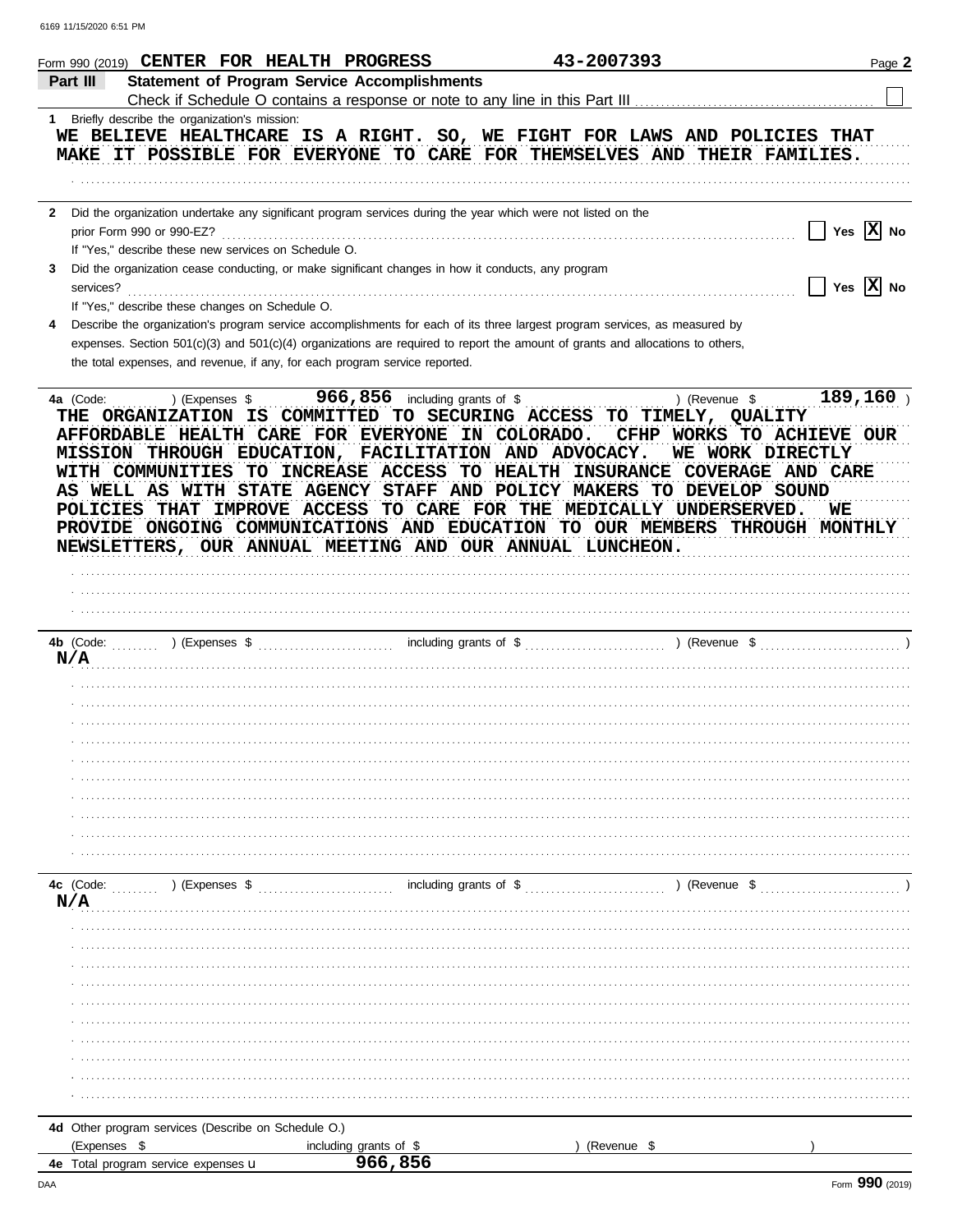| Form 990 (2019) |                                        |  | CENTER FOR HEALTH PROGRESS | 2007393- | Page |
|-----------------|----------------------------------------|--|----------------------------|----------|------|
| Part IV         | <b>Checklist of Required Schedules</b> |  |                            |          |      |

|     |                                                                                                                              |              | Yes         | No          |
|-----|------------------------------------------------------------------------------------------------------------------------------|--------------|-------------|-------------|
| 1   | Is the organization described in section $501(c)(3)$ or $4947(a)(1)$ (other than a private foundation)? If "Yes,"            |              |             |             |
|     | complete Schedule A                                                                                                          | 1            | X           |             |
| 2   |                                                                                                                              | $\mathbf{2}$ | X           |             |
| 3   | Did the organization engage in direct or indirect political campaign activities on behalf of or in opposition to             |              |             |             |
|     | candidates for public office? If "Yes," complete Schedule C, Part I                                                          | 3            |             | X           |
| 4   | Section 501(c)(3) organizations. Did the organization engage in lobbying activities, or have a section 501(h)                |              |             |             |
|     |                                                                                                                              | 4            | $\mathbf x$ |             |
| 5   | Is the organization a section $501(c)(4)$ , $501(c)(5)$ , or $501(c)(6)$ organization that receives membership dues,         |              |             |             |
|     | assessments, or similar amounts as defined in Revenue Procedure 98-19? If "Yes," complete Schedule C, Part III               | 5            |             | X           |
| 6   | Did the organization maintain any donor advised funds or any similar funds or accounts for which donors                      |              |             |             |
|     | have the right to provide advice on the distribution or investment of amounts in such funds or accounts? If                  |              |             |             |
|     | "Yes," complete Schedule D, Part I                                                                                           | 6            |             | x           |
| 7   | Did the organization receive or hold a conservation easement, including easements to preserve open space,                    |              |             |             |
|     | the environment, historic land areas, or historic structures? If "Yes," complete Schedule D, Part II                         | 7            |             | x           |
| 8   | Did the organization maintain collections of works of art, historical treasures, or other similar assets? If "Yes,"          |              |             |             |
|     |                                                                                                                              | 8            |             | X           |
| 9   | Did the organization report an amount in Part X, line 21, for escrow or custodial account liability, serve as a              |              |             |             |
|     | custodian for amounts not listed in Part X; or provide credit counseling, debt management, credit repair, or                 |              |             | x           |
| 10  | Did the organization, directly or through a related organization, hold assets in donor-restricted endowments                 | 9            |             |             |
|     |                                                                                                                              | 10           |             | X           |
| 11  | If the organization's answer to any of the following questions is "Yes," then complete Schedule D, Parts VI,                 |              |             |             |
|     | VII, VIII, IX, or X as applicable.                                                                                           |              |             |             |
| a   | Did the organization report an amount for land, buildings, and equipment in Part X, line 10? If "Yes,"                       |              |             |             |
|     | complete Schedule D, Part VI et al. (2008) and the complete Schedule D, Part VI et al. (2009) and the complete $\mathcal{S}$ | 11a          | X           |             |
|     | <b>b</b> Did the organization report an amount for investments—other securities in Part X, line 12, that is 5% or more       |              |             |             |
|     |                                                                                                                              | 11b          |             | X           |
| c.  | Did the organization report an amount for investments—program related in Part X, line 13, that is 5% or more                 |              |             |             |
|     |                                                                                                                              | 11c          |             | x           |
| d   | Did the organization report an amount for other assets in Part X, line 15, that is 5% or more of its total assets            |              |             |             |
|     | reported in Part X, line 16? If "Yes," complete Schedule D, Part IX                                                          | 11d          |             | x           |
| е   |                                                                                                                              | 11e          |             | $\mathbf x$ |
| f.  | Did the organization's separate or consolidated financial statements for the tax year include a footnote that addresses      |              |             |             |
|     | the organization's liability for uncertain tax positions under FIN 48 (ASC 740)? If "Yes," complete Schedule D, Part X       | 11f          | X           |             |
| 12a | Did the organization obtain separate, independent audited financial statements for the tax year? If "Yes," complete          |              |             |             |
|     |                                                                                                                              | 12a          | X           |             |
| b   | Was the organization included in consolidated, independent audited financial statements for the tax year? If                 |              |             |             |
|     |                                                                                                                              | 12b          |             | X           |
| 13  |                                                                                                                              | 13           |             | $\mathbf x$ |
| 14a |                                                                                                                              | 14a          |             | $\mathbf x$ |
| b   | Did the organization have aggregate revenues or expenses of more than \$10,000 from grantmaking,                             |              |             |             |
|     | fundraising, business, investment, and program service activities outside the United States, or aggregate                    |              |             | x           |
| 15  | Did the organization report on Part IX, column (A), line 3, more than \$5,000 of grants or other assistance to or            | 14b          |             |             |
|     |                                                                                                                              | 15           |             | X           |
| 16  | Did the organization report on Part IX, column (A), line 3, more than \$5,000 of aggregate grants or other                   |              |             |             |
|     |                                                                                                                              | 16           |             | X           |
| 17  | Did the organization report a total of more than \$15,000 of expenses for professional fundraising services on               |              |             |             |
|     |                                                                                                                              | 17           |             | x           |
| 18  | Did the organization report more than \$15,000 total of fundraising event gross income and contributions on                  |              |             |             |
|     |                                                                                                                              | 18           | X           |             |
| 19  | Did the organization report more than \$15,000 of gross income from gaming activities on Part VIII, line 9a?                 |              |             |             |
|     |                                                                                                                              | 19           |             | X           |
| 20a |                                                                                                                              | <b>20a</b>   |             | X           |
| b   |                                                                                                                              | 20b          |             |             |
| 21  | Did the organization report more than \$5,000 of grants or other assistance to any domestic organization or                  |              |             |             |
|     |                                                                                                                              | 21           |             | x           |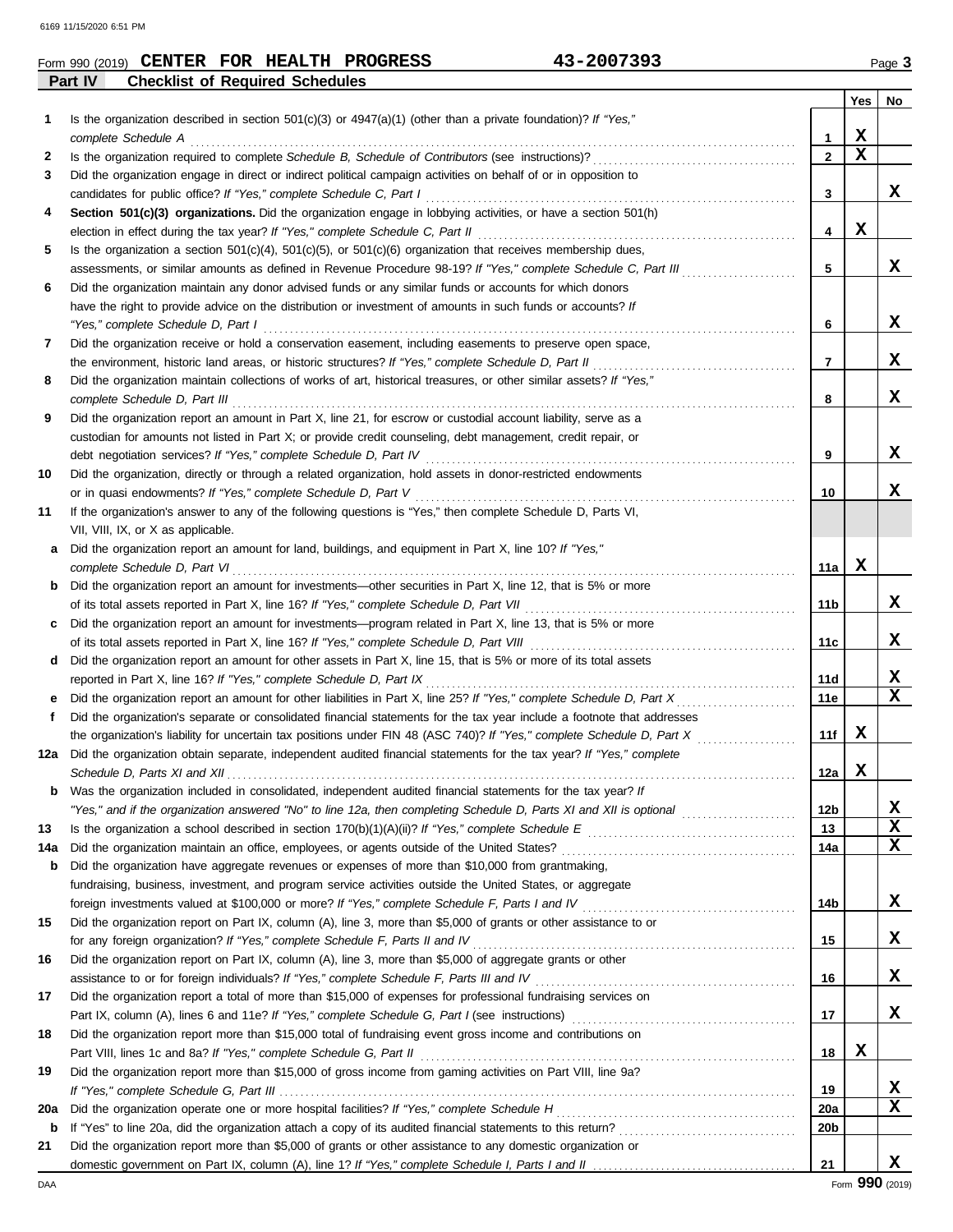**Part IV Checklist of Required Schedules** *(continued)*

| 22      | Did the organization report more than \$5,000 of grants or other assistance to or for domestic individuals on                                                                                                                    |                 |             |                         |
|---------|----------------------------------------------------------------------------------------------------------------------------------------------------------------------------------------------------------------------------------|-----------------|-------------|-------------------------|
|         | Part IX, column (A), line 2? If "Yes," complete Schedule I, Parts I and III                                                                                                                                                      | 22              |             | X                       |
| 23      | Did the organization answer "Yes" to Part VII, Section A, line 3, 4, or 5 about compensation of the                                                                                                                              |                 |             |                         |
|         | organization's current and former officers, directors, trustees, key employees, and highest compensated                                                                                                                          |                 |             |                         |
|         | employees? If "Yes," complete Schedule J                                                                                                                                                                                         | 23              |             | X                       |
| 24a     | Did the organization have a tax-exempt bond issue with an outstanding principal amount of more than                                                                                                                              |                 |             |                         |
|         | \$100,000 as of the last day of the year, that was issued after December 31, 2002? If "Yes," answer lines 24b                                                                                                                    |                 |             |                         |
|         | through 24d and complete Schedule K. If "No," go to line 25a                                                                                                                                                                     | 24a             |             | X                       |
| b       |                                                                                                                                                                                                                                  | 24b             |             |                         |
| c       | Did the organization maintain an escrow account other than a refunding escrow at any time during the year                                                                                                                        |                 |             |                         |
|         | to defease any tax-exempt bonds?                                                                                                                                                                                                 | 24c             |             |                         |
| d       |                                                                                                                                                                                                                                  | 24d             |             |                         |
| 25a     | Section 501(c)(3), 501(c)(4), and 501(c)(29) organizations. Did the organization engage in an excess benefit                                                                                                                     |                 |             | x                       |
|         | transaction with a disqualified person during the year? If "Yes," complete Schedule L, Part I                                                                                                                                    | 25a             |             |                         |
| b       | Is the organization aware that it engaged in an excess benefit transaction with a disqualified person in a prior<br>year, and that the transaction has not been reported on any of the organization's prior Forms 990 or 990-EZ? |                 |             |                         |
|         | If "Yes," complete Schedule L, Part I                                                                                                                                                                                            | 25 <sub>b</sub> |             | X                       |
| 26      | Did the organization report any amount on Part X, line 5 or 22, for receivables from or payables to any current                                                                                                                  |                 |             |                         |
|         | or former officer, director, trustee, key employee, creator or founder, substantial contributor, or 35%                                                                                                                          |                 |             |                         |
|         | controlled entity or family member of any of these persons? If "Yes," complete Schedule L, Part II                                                                                                                               | 26              |             | X                       |
| 27      | Did the organization provide a grant or other assistance to any current or former officer, director, trustee, key                                                                                                                |                 |             |                         |
|         | employee, creator or founder, substantial contributor or employee thereof, a grant selection committee                                                                                                                           |                 |             |                         |
|         | member, or to a 35% controlled entity (including an employee thereof) or family member of any of these                                                                                                                           |                 |             |                         |
|         | persons? If "Yes," complete Schedule L, Part III                                                                                                                                                                                 | 27              |             | X                       |
| 28      | Was the organization a party to a business transaction with one of the following parties (see Schedule L, Part                                                                                                                   |                 |             |                         |
|         | IV instructions, for applicable filing thresholds, conditions, and exceptions):                                                                                                                                                  |                 |             |                         |
| a       | A current or former officer, director, trustee, key employee, creator or founder, or substantial contributor? If                                                                                                                 |                 |             |                         |
|         | "Yes," complete Schedule L, Part IV                                                                                                                                                                                              | 28a             |             | X                       |
| b       | A family member of any individual described in line 28a? If "Yes," complete Schedule L, Part IV [[[[[[[[[[[[[                                                                                                                    | 28 <sub>b</sub> |             | $\overline{\mathbf{x}}$ |
| c       | A 35% controlled entity of one or more individuals and/or organizations described in lines 28a or 28b? If                                                                                                                        |                 |             |                         |
|         | "Yes," complete Schedule L, Part IV                                                                                                                                                                                              | 28c             |             | X                       |
| 29      |                                                                                                                                                                                                                                  | 29              |             | $\overline{\mathbf{x}}$ |
| 30      | Did the organization receive contributions of art, historical treasures, or other similar assets, or qualified                                                                                                                   |                 |             |                         |
|         | conservation contributions? If "Yes," complete Schedule M                                                                                                                                                                        | 30              |             | X                       |
| 31      | Did the organization liquidate, terminate, or dissolve and cease operations? If "Yes," complete Schedule N, Part I                                                                                                               | 31              |             | $\mathbf x$             |
| 32      | Did the organization sell, exchange, dispose of, or transfer more than 25% of its net assets? If "Yes,"                                                                                                                          |                 |             |                         |
|         | complete Schedule N, Part II                                                                                                                                                                                                     | 32              |             | X                       |
| 33      | Did the organization own 100% of an entity disregarded as separate from the organization under Regulations                                                                                                                       |                 |             |                         |
|         |                                                                                                                                                                                                                                  | 33              |             | X                       |
| 34      | Was the organization related to any tax-exempt or taxable entity? If "Yes," complete Schedule R, Part II, III,                                                                                                                   |                 |             |                         |
|         | or IV, and Part V, line 1                                                                                                                                                                                                        | 34              |             | X                       |
| 35a     |                                                                                                                                                                                                                                  | 35a             |             | X                       |
| b       | If "Yes" to line 35a, did the organization receive any payment from or engage in any transaction with a                                                                                                                          |                 |             |                         |
|         |                                                                                                                                                                                                                                  | 35 <sub>b</sub> |             |                         |
| 36      | Section 501(c)(3) organizations. Did the organization make any transfers to an exempt non-charitable                                                                                                                             |                 |             |                         |
|         |                                                                                                                                                                                                                                  | 36              |             | X                       |
| 37      | Did the organization conduct more than 5% of its activities through an entity that is not a related organization                                                                                                                 |                 |             |                         |
|         |                                                                                                                                                                                                                                  | 37              |             | X                       |
| 38      | Did the organization complete Schedule O and provide explanations in Schedule O for Part VI, lines 11b and                                                                                                                       |                 |             |                         |
|         | 19? Note: All Form 990 filers are required to complete Schedule O.                                                                                                                                                               | 38              | X           |                         |
|         | Statements Regarding Other IRS Filings and Tax Compliance<br>Part V                                                                                                                                                              |                 |             |                         |
|         |                                                                                                                                                                                                                                  |                 | Yes         | No                      |
|         | 11<br>1a                                                                                                                                                                                                                         |                 |             |                         |
| 1а<br>b | Enter the number reported in Box 3 of Form 1096. Enter -0- if not applicable<br>0<br>1 <sub>b</sub><br>Enter the number of Forms W-2G included in line 1a. Enter -0- if not applicable                                           |                 |             |                         |
| c       | Did the organization comply with backup withholding rules for reportable payments to vendors and                                                                                                                                 |                 |             |                         |
|         |                                                                                                                                                                                                                                  | 1c              | $\mathbf x$ |                         |
| DAA     |                                                                                                                                                                                                                                  |                 |             | Form 990 (2019)         |
|         |                                                                                                                                                                                                                                  |                 |             |                         |

**Yes No**

 $\overline{1}$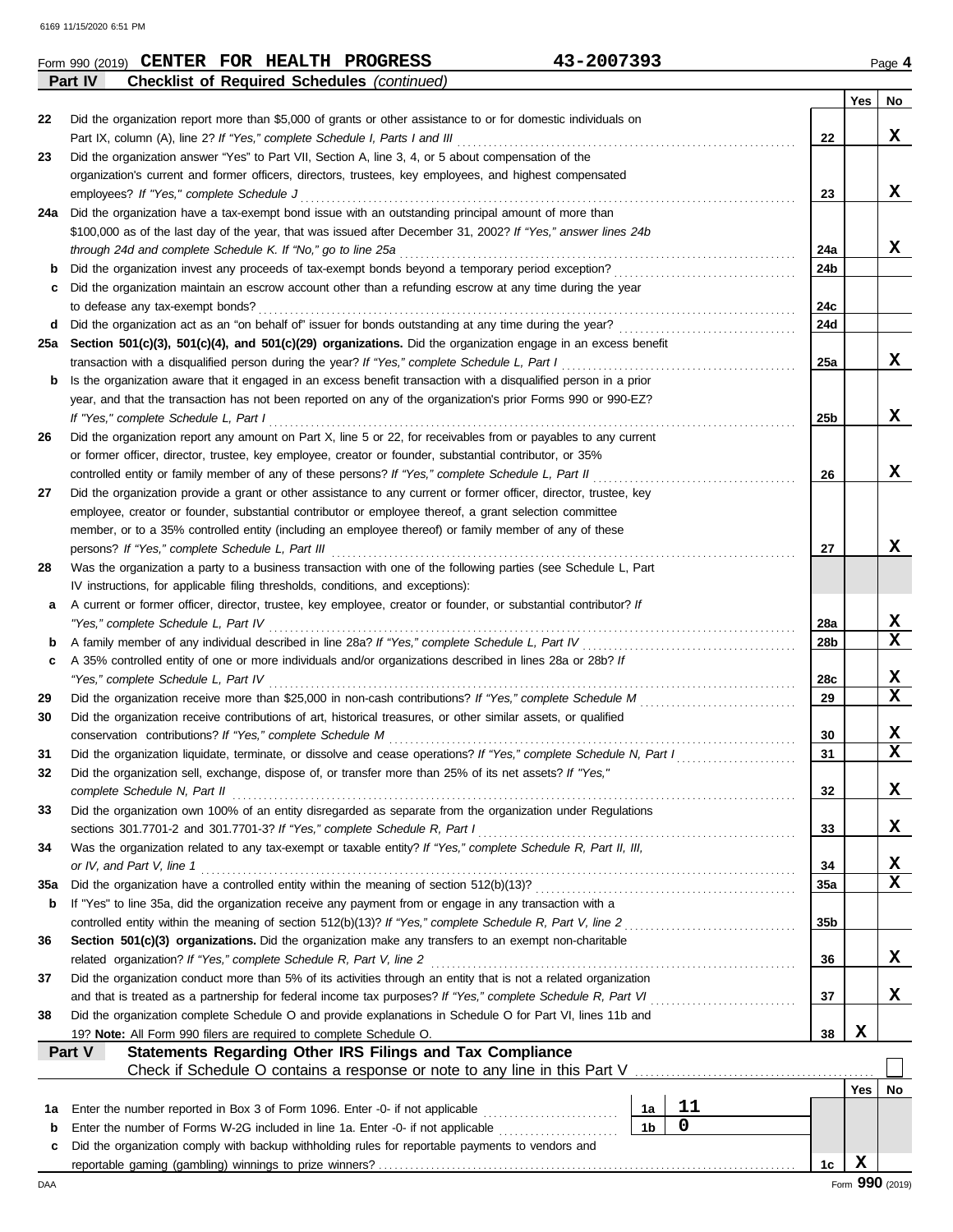|     | Part V<br>Statements Regarding Other IRS Filings and Tax Compliance (continued)                                                    |                |             |                         |
|-----|------------------------------------------------------------------------------------------------------------------------------------|----------------|-------------|-------------------------|
|     |                                                                                                                                    |                | Yes         | No                      |
| 2a  | Enter the number of employees reported on Form W-3, Transmittal of Wage and Tax                                                    |                |             |                         |
|     | 17<br>2a<br>Statements, filed for the calendar year ending with or within the year covered by this return                          |                |             |                         |
| b   |                                                                                                                                    | 2 <sub>b</sub> | $\mathbf x$ |                         |
|     | Note: If the sum of lines 1a and 2a is greater than 250, you may be required to e-file (see instructions)                          |                |             |                         |
| За  | Did the organization have unrelated business gross income of \$1,000 or more during the year?                                      | 3a             |             | X                       |
| b   |                                                                                                                                    | 3 <sub>b</sub> |             |                         |
| 4a  | At any time during the calendar year, did the organization have an interest in, or a signature or other authority over,            |                |             |                         |
|     | a financial account in a foreign country (such as a bank account, securities account, or other financial account)?                 | 4a             |             | x                       |
| b   | If "Yes," enter the name of the foreign country <b>u</b>                                                                           |                |             |                         |
|     | See instructions for filing requirements for FinCEN Form 114, Report of Foreign Bank and Financial Accounts (FBAR).                |                |             |                         |
| 5a  |                                                                                                                                    | 5a             |             | X                       |
| b   |                                                                                                                                    | 5 <sub>b</sub> |             | $\overline{\mathbf{x}}$ |
| c   | If "Yes" to line 5a or 5b, did the organization file Form 8886-T?                                                                  | 5 <sub>c</sub> |             |                         |
| 6а  | Does the organization have annual gross receipts that are normally greater than \$100,000, and did the                             |                |             |                         |
|     |                                                                                                                                    | 6a             |             | X                       |
| b   | If "Yes," did the organization include with every solicitation an express statement that such contributions or                     |                |             |                         |
|     | gifts were not tax deductible?                                                                                                     | 6b             |             |                         |
| 7   | Organizations that may receive deductible contributions under section 170(c).                                                      |                |             |                         |
| а   | Did the organization receive a payment in excess of \$75 made partly as a contribution and partly for goods                        |                |             |                         |
|     | and services provided to the payor?                                                                                                | 7a             | X           |                         |
| b   |                                                                                                                                    | 7b             | $\mathbf x$ |                         |
| c   | Did the organization sell, exchange, or otherwise dispose of tangible personal property for which it was                           |                |             |                         |
|     |                                                                                                                                    | 7c             |             | X                       |
| d   | 7d                                                                                                                                 |                |             |                         |
| е   |                                                                                                                                    | 7e             |             | $\overline{\mathbf{x}}$ |
|     |                                                                                                                                    | 7f             |             | $\overline{\mathbf{x}}$ |
| g   | If the organization received a contribution of qualified intellectual property, did the organization file Form 8899 as required?   | 7g             |             |                         |
| h   | If the organization received a contribution of cars, boats, airplanes, or other vehicles, did the organization file a Form 1098-C? | 7 <sub>h</sub> |             |                         |
| 8   | Sponsoring organizations maintaining donor advised funds. Did a donor advised fund maintained by the                               |                |             |                         |
|     |                                                                                                                                    | 8              |             |                         |
| 9   | Sponsoring organizations maintaining donor advised funds.                                                                          |                |             |                         |
| а   |                                                                                                                                    | 9a             |             |                         |
| b   |                                                                                                                                    | 9 <sub>b</sub> |             |                         |
| 10  | Section 501(c)(7) organizations. Enter:                                                                                            |                |             |                         |
| а   | 10a                                                                                                                                |                |             |                         |
| b   | Gross receipts, included on Form 990, Part VIII, line 12, for public use of club facilities<br>10b                                 |                |             |                         |
| 11  | Section 501(c)(12) organizations. Enter:                                                                                           |                |             |                         |
| а   | 11a<br>Gross income from members or shareholders                                                                                   |                |             |                         |
| b   | Gross income from other sources (Do not net amounts due or paid to other sources                                                   |                |             |                         |
|     | 11 <sub>b</sub><br>against amounts due or received from them.)                                                                     |                |             |                         |
| 12a | Section 4947(a)(1) non-exempt charitable trusts. Is the organization filing Form 990 in lieu of Form 1041?                         | 12a            |             |                         |
| b   | 12 <sub>b</sub><br>If "Yes," enter the amount of tax-exempt interest received or accrued during the year conservation              |                |             |                         |
| 13  | Section 501(c)(29) qualified nonprofit health insurance issuers.                                                                   |                |             |                         |
| a   | Is the organization licensed to issue qualified health plans in more than one state?                                               | 13а            |             |                         |
|     | Note: See the instructions for additional information the organization must report on Schedule O.                                  |                |             |                         |
| b   | Enter the amount of reserves the organization is required to maintain by the states in which                                       |                |             |                         |
|     | 13 <sub>b</sub>                                                                                                                    |                |             |                         |
| c   | 13 <sub>c</sub><br>Enter the amount of reserves on hand                                                                            |                |             |                         |
| 14a | Did the organization receive any payments for indoor tanning services during the tax year?                                         | 14a            |             | X                       |
| b   | If "Yes," has it filed a Form 720 to report these payments? If "No," provide an explanation on Schedule O                          | 14b            |             |                         |
| 15  | Is the organization subject to the section 4960 tax on payment(s) of more than \$1,000,000 in remuneration or                      |                |             |                         |
|     | excess parachute payment(s) during the year?                                                                                       | 15             |             | X                       |
|     | If "Yes," see instructions and file Form 4720, Schedule N.                                                                         |                |             |                         |
| 16  | Is the organization an educational institution subject to the section 4968 excise tax on net investment income?                    | 16             |             | X                       |
|     | If "Yes," complete Form 4720, Schedule O.                                                                                          |                |             |                         |
|     |                                                                                                                                    |                |             |                         |

Form **990** (2019)

DAA

**Form 990 (2019) CENTER FOR HEALTH PROGRESS** 43-2007393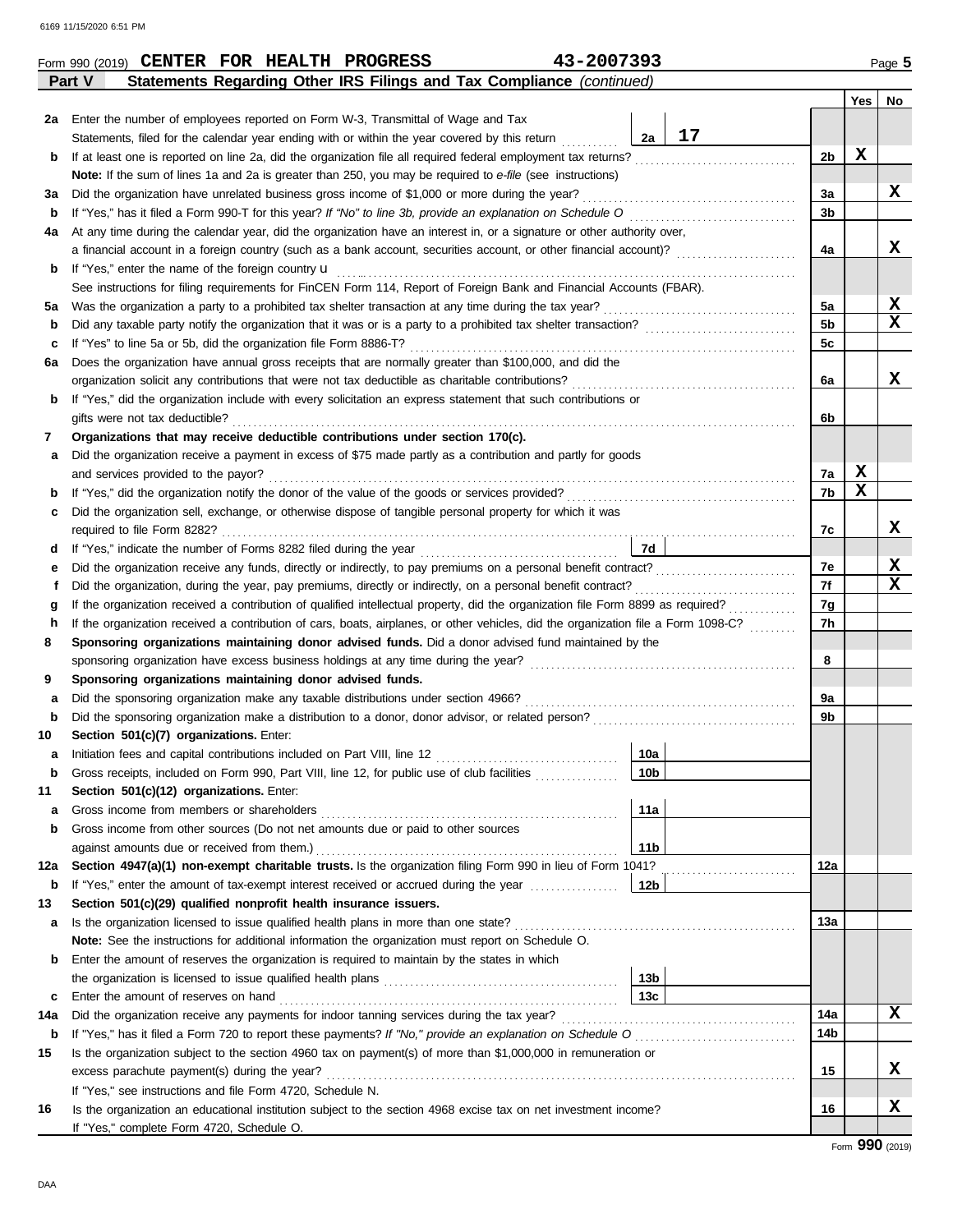|     | 43-2007393<br>Form 990 (2019) CENTER FOR HEALTH PROGRESS                                                                            |    |    |                         |             | Page $6$    |
|-----|-------------------------------------------------------------------------------------------------------------------------------------|----|----|-------------------------|-------------|-------------|
|     | Part VI<br>Governance, Management, and Disclosure For each "Yes" response to lines 2 through 7b below, and for a "No"               |    |    |                         |             |             |
|     | response to line 8a, 8b, or 10b below, describe the circumstances, processes, or changes on Schedule O. See instructions.           |    |    |                         |             |             |
|     |                                                                                                                                     |    |    |                         |             | lxl         |
|     | Section A. Governing Body and Management                                                                                            |    |    |                         |             |             |
|     |                                                                                                                                     |    |    |                         | Yes         | No          |
| 1а  | Enter the number of voting members of the governing body at the end of the tax year                                                 | 1a | 13 |                         |             |             |
|     | If there are material differences in voting rights among members of the governing body, or                                          |    |    |                         |             |             |
|     | if the governing body delegated broad authority to an executive committee or similar                                                |    |    |                         |             |             |
|     | committee, explain on Schedule O.                                                                                                   |    |    |                         |             |             |
| b   | Enter the number of voting members included on line 1a, above, who are independent                                                  | 1b | 13 |                         |             |             |
| 2   | Did any officer, director, trustee, or key employee have a family relationship or a business relationship with                      |    |    |                         |             |             |
|     | any other officer, director, trustee, or key employee?                                                                              |    |    | 2                       |             | X           |
| 3   | Did the organization delegate control over management duties customarily performed by or under the direct                           |    |    |                         |             |             |
|     | supervision of officers, directors, trustees, or key employees to a management company or other person?                             |    |    | 3                       |             | X           |
| 4   | Did the organization make any significant changes to its governing documents since the prior Form 990 was filed?                    |    |    | $\overline{\mathbf{4}}$ |             | $\mathbf x$ |
| 5   | Did the organization become aware during the year of a significant diversion of the organization's assets?                          |    |    | 5                       |             | $\mathbf x$ |
| 6   | Did the organization have members or stockholders?                                                                                  |    |    | 6                       | X           |             |
| 7a  | Did the organization have members, stockholders, or other persons who had the power to elect or appoint                             |    |    |                         |             |             |
|     | one or more members of the governing body?                                                                                          |    |    | 7a                      | X           |             |
| b   | Are any governance decisions of the organization reserved to (or subject to approval by) members,                                   |    |    |                         |             |             |
|     | stockholders, or persons other than the governing body?                                                                             |    |    | 7b                      |             | x           |
| 8   | Did the organization contemporaneously document the meetings held or written actions undertaken during the year by the following:   |    |    |                         |             |             |
| а   | The governing body?                                                                                                                 |    |    | 8a                      | Х           |             |
| b   | Each committee with authority to act on behalf of the governing body?                                                               |    |    | 8b                      | $\mathbf x$ |             |
| 9   | Is there any officer, director, trustee, or key employee listed in Part VII, Section A, who cannot be reached at                    |    |    |                         |             |             |
|     |                                                                                                                                     |    |    | 9                       |             | x           |
|     | <b>Section B. Policies</b> (This Section B requests information about policies not required by the Internal Revenue Code.)          |    |    |                         |             |             |
|     |                                                                                                                                     |    |    |                         | Yes         | No          |
| 10a | Did the organization have local chapters, branches, or affiliates?                                                                  |    |    | 10a                     |             | x           |
| b   | If "Yes," did the organization have written policies and procedures governing the activities of such chapters,                      |    |    |                         |             |             |
|     |                                                                                                                                     |    |    | 10b                     |             |             |
| 11a | Has the organization provided a complete copy of this Form 990 to all members of its governing body before filing the form?         |    |    | 11a                     | X           |             |
| b   | Describe in Schedule O the process, if any, used by the organization to review this Form 990.                                       |    |    |                         |             |             |
| 12a | Did the organization have a written conflict of interest policy? If "No," go to line 13                                             |    |    | 12a                     | X           |             |
| b   | Were officers, directors, or trustees, and key employees required to disclose annually interests that could give rise to conflicts? |    |    | 12 <sub>b</sub>         | X           |             |
| с   | Did the organization regularly and consistently monitor and enforce compliance with the policy? If "Yes,"                           |    |    |                         |             |             |
|     | describe in Schedule O how this was done                                                                                            |    |    | 12 <sub>c</sub>         | X           |             |
| 13  | Did the organization have a written whistleblower policy?                                                                           |    |    | 13                      | X           |             |
| 14  | Did the organization have a written document retention and destruction policy?                                                      |    |    | 14                      | х           |             |
| 15  | Did the process for determining compensation of the following persons include a review and approval by                              |    |    |                         |             |             |
|     | independent persons, comparability data, and contemporaneous substantiation of the deliberation and decision?                       |    |    |                         |             |             |
| а   | The organization's CEO, Executive Director, or top management official                                                              |    |    | 15a                     | X           |             |
| b   | Other officers or key employees of the organization                                                                                 |    |    | 15 <sub>b</sub>         |             | X           |
|     | If "Yes" to line 15a or 15b, describe the process in Schedule O (see instructions).                                                 |    |    |                         |             |             |
| 16a | Did the organization invest in, contribute assets to, or participate in a joint venture or similar arrangement                      |    |    |                         |             |             |
|     | with a taxable entity during the year?                                                                                              |    |    | 16a                     |             | X           |
| b   | If "Yes," did the organization follow a written policy or procedure requiring the organization to evaluate its                      |    |    |                         |             |             |
|     | participation in joint venture arrangements under applicable federal tax law, and take steps to safeguard the                       |    |    |                         |             |             |
|     |                                                                                                                                     |    |    | 16b                     |             |             |
|     | <b>Section C. Disclosure</b>                                                                                                        |    |    |                         |             |             |
| 17  | CO<br>List the states with which a copy of this Form 990 is required to be filed $\mathbf u$                                        |    |    |                         |             |             |
| 18  | Section 6104 requires an organization to make its Forms 1023 (1024 or 1024-A, if applicable), 990, and 990-T (Section 501(c)        |    |    |                         |             |             |
|     | (3)s only) available for public inspection. Indicate how you made these available. Check all that apply.                            |    |    |                         |             |             |
|     | $ \mathbf{X} $ Another's website $ \mathbf{X} $ Upon request<br>Other (explain on Schedule O)<br>Own website                        |    |    |                         |             |             |
| 19  | Describe on Schedule O whether (and if so, how) the organization made its governing documents, conflict of interest policy, and     |    |    |                         |             |             |
|     | financial statements available to the public during the tax year.                                                                   |    |    |                         |             |             |
| 20  | State the name, address, and telephone number of the person who possesses the organization's books and records u                    |    |    |                         |             |             |
|     | BOX 18877<br><b>ORGANIZATION</b><br>THE<br>PО                                                                                       |    |    |                         |             |             |
|     | CO 80218<br><b>DENVER</b>                                                                                                           |    |    | 720-583-1760            |             |             |
|     |                                                                                                                                     |    |    |                         |             |             |

DAA Form **990** (2019)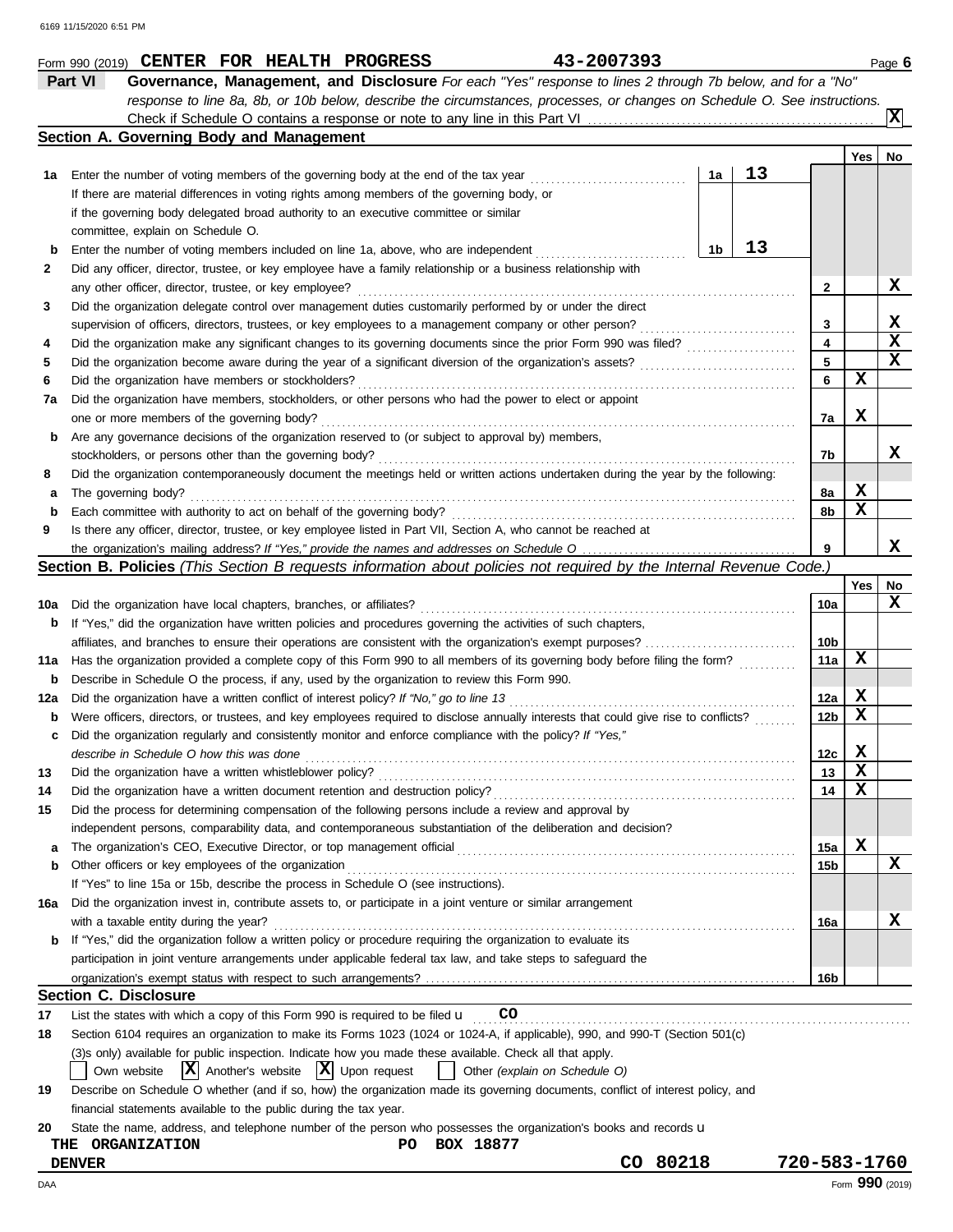|                          | Form 990 (2019) CENTER FOR HEALTH PROGRESS                                                                                                                                                                                                                                                                      | 43-2007393 | Page 7 |
|--------------------------|-----------------------------------------------------------------------------------------------------------------------------------------------------------------------------------------------------------------------------------------------------------------------------------------------------------------|------------|--------|
| Part VII                 | Compensation of Officers, Directors, Trustees, Key Employees, Highest Compensated Employees, and                                                                                                                                                                                                                |            |        |
|                          | <b>Independent Contractors</b>                                                                                                                                                                                                                                                                                  |            |        |
|                          |                                                                                                                                                                                                                                                                                                                 |            |        |
| Section A.               | Officers, Directors, Trustees, Key Employees, and Highest Compensated Employees                                                                                                                                                                                                                                 |            |        |
| organization's tax year. | 1a Complete this table for all persons required to be listed. Report compensation for the calendar year ending with or within the                                                                                                                                                                               |            |        |
|                          | • List all of the organization's <b>current</b> officers, directors, trustees (whether individuals or organizations), regardless of amount of<br>compensation. Enter -0- in columns $(D)$ , $(E)$ , and $(F)$ if no compensation was paid.                                                                      |            |        |
|                          | • List all of the organization's <b>current</b> key employees, if any. See instructions for definition of "key employee."                                                                                                                                                                                       |            |        |
|                          | <b>List the organization's five current highest compensated employees (other than an officer, director, trustee, or key employee)</b><br>who received reportable compensation (Box 5 of Form W-2 and/or Box 7 of Form 1099-MISC) of more than \$100,000 from the<br>organization and any related organizations. |            |        |
|                          | • List all of the organization's former officers, key employees, and highest compensated employees who received more than<br>\$100,000 of reportable compensation from the organization and any related organizations.                                                                                          |            |        |

List all of the organization's **former directors or trustees** that received, in the capacity as a former director or trustee of the organization, more than \$10,000 of reportable compensation from the organization and any related organizations. See instructions for the order in which to list the persons above. **•**

Check this box if neither the organization nor any related organization compensated any current officer, director, or trustee.

| (A)<br>Name and title         | (B)<br>Average<br>hours<br>per week<br>(list any               |                                      | (C)<br>Position<br>(do not check more than one<br>box, unless person is both an<br>officer and a director/trustee) |             |              |                                 |        | (D)<br>Reportable<br>compensation<br>from the<br>organization<br>(W-2/1099-MISC) | (E)<br>Reportable<br>compensation<br>from related<br>organizations<br>(W-2/1099-MISC) | (F)<br>Estimated amount<br>of other<br>compensation<br>from the<br>organization and |
|-------------------------------|----------------------------------------------------------------|--------------------------------------|--------------------------------------------------------------------------------------------------------------------|-------------|--------------|---------------------------------|--------|----------------------------------------------------------------------------------|---------------------------------------------------------------------------------------|-------------------------------------------------------------------------------------|
|                               | hours for<br>related<br>organizations<br>below<br>dotted line) | Individual<br>or director<br>trustee | Institutional<br>trustee                                                                                           | Officer     | Key employee | Highest compensated<br>employee | Former |                                                                                  |                                                                                       | related organizations                                                               |
| (1) LISA VANRAEMDONCK,        | MPH,                                                           | MSW                                  |                                                                                                                    |             |              |                                 |        |                                                                                  |                                                                                       |                                                                                     |
|                               | 1.00                                                           |                                      |                                                                                                                    |             |              |                                 |        |                                                                                  |                                                                                       |                                                                                     |
| <b>CHAIR</b>                  | 0.00                                                           | $\mathbf x$                          |                                                                                                                    | $\mathbf x$ |              |                                 |        | 0                                                                                | 0                                                                                     | 0                                                                                   |
| $(2)$ MAISHA FIELDS, MSN,     | FNP                                                            |                                      |                                                                                                                    |             |              |                                 |        |                                                                                  |                                                                                       |                                                                                     |
|                               | 1.00                                                           |                                      |                                                                                                                    |             |              |                                 |        |                                                                                  |                                                                                       |                                                                                     |
| SECRETARY/VICE CHAIR          | 0.00                                                           | $\mathbf x$                          |                                                                                                                    | $\mathbf x$ |              |                                 |        | 0                                                                                | 0                                                                                     | 0                                                                                   |
| (3) TOM RENNELL               |                                                                |                                      |                                                                                                                    |             |              |                                 |        |                                                                                  |                                                                                       |                                                                                     |
|                               | 1.00                                                           |                                      |                                                                                                                    |             |              |                                 |        |                                                                                  |                                                                                       |                                                                                     |
| <b>TREASURER</b>              | 0.00                                                           | $\mathbf x$                          |                                                                                                                    | $\mathbf x$ |              |                                 |        | 0                                                                                | 0                                                                                     | 0                                                                                   |
| (4) LYNN BORUP                |                                                                |                                      |                                                                                                                    |             |              |                                 |        |                                                                                  |                                                                                       |                                                                                     |
|                               | 1.00                                                           |                                      |                                                                                                                    |             |              |                                 |        |                                                                                  |                                                                                       |                                                                                     |
| <b>MEMBER</b>                 | 0.00                                                           | $\mathbf x$                          |                                                                                                                    |             |              |                                 |        | 0                                                                                | 0                                                                                     | 0                                                                                   |
| (5) HARRY BUDISIDHARTA        |                                                                |                                      |                                                                                                                    |             |              |                                 |        |                                                                                  |                                                                                       |                                                                                     |
|                               | 1.00                                                           |                                      |                                                                                                                    |             |              |                                 |        |                                                                                  |                                                                                       |                                                                                     |
| <b>MEMBER</b>                 | 0.00                                                           | X                                    |                                                                                                                    |             |              |                                 |        | 0                                                                                | 0                                                                                     | 0                                                                                   |
| (6) REGINA CARPENTER          |                                                                |                                      |                                                                                                                    |             |              |                                 |        |                                                                                  |                                                                                       |                                                                                     |
|                               | 1.00                                                           |                                      |                                                                                                                    |             |              |                                 |        |                                                                                  |                                                                                       |                                                                                     |
| <b>MEMBER</b>                 | 0.00                                                           | X                                    |                                                                                                                    |             |              |                                 |        | 0                                                                                | 0                                                                                     | 0                                                                                   |
| (7) MARIA DE JESUS DIAZ-PEREZ |                                                                |                                      |                                                                                                                    |             |              |                                 |        |                                                                                  |                                                                                       |                                                                                     |
|                               | 1.00                                                           |                                      |                                                                                                                    |             |              |                                 |        |                                                                                  |                                                                                       |                                                                                     |
| <b>MEMBER</b>                 | 0.00                                                           | $\mathbf x$                          |                                                                                                                    |             |              |                                 |        | 0                                                                                | 0                                                                                     | 0                                                                                   |
| (8) JOHN GARDNER              |                                                                |                                      |                                                                                                                    |             |              |                                 |        |                                                                                  |                                                                                       |                                                                                     |
|                               | 1.00                                                           |                                      |                                                                                                                    |             |              |                                 |        |                                                                                  |                                                                                       |                                                                                     |
| <b>MEMBER</b>                 | 0.00                                                           | $\mathbf x$                          |                                                                                                                    |             |              |                                 |        | 0                                                                                | 0                                                                                     | 0                                                                                   |
| (9) ARTHUR MCFARLANE          |                                                                |                                      |                                                                                                                    |             |              |                                 |        |                                                                                  |                                                                                       |                                                                                     |
|                               | 1.00                                                           |                                      |                                                                                                                    |             |              |                                 |        |                                                                                  |                                                                                       |                                                                                     |
| <b>MEMBER</b>                 | 0.00                                                           | X                                    |                                                                                                                    |             |              |                                 |        | 0                                                                                | 0                                                                                     | 0                                                                                   |
| (10) KELLY PEREZ              |                                                                |                                      |                                                                                                                    |             |              |                                 |        |                                                                                  |                                                                                       |                                                                                     |
|                               | 1.00                                                           |                                      |                                                                                                                    |             |              |                                 |        |                                                                                  |                                                                                       |                                                                                     |
| <b>MEMBER</b>                 | 0.00                                                           | $\mathbf x$                          |                                                                                                                    |             |              |                                 |        | 0                                                                                | 0                                                                                     | $\Omega$                                                                            |
| (11) GARY SCHALLA             |                                                                |                                      |                                                                                                                    |             |              |                                 |        |                                                                                  |                                                                                       |                                                                                     |
|                               | 1.00                                                           |                                      |                                                                                                                    |             |              |                                 |        |                                                                                  |                                                                                       |                                                                                     |
| MEMBER                        | 0.00                                                           | $\mathbf x$                          |                                                                                                                    |             |              |                                 |        | 0                                                                                | 0                                                                                     | 0                                                                                   |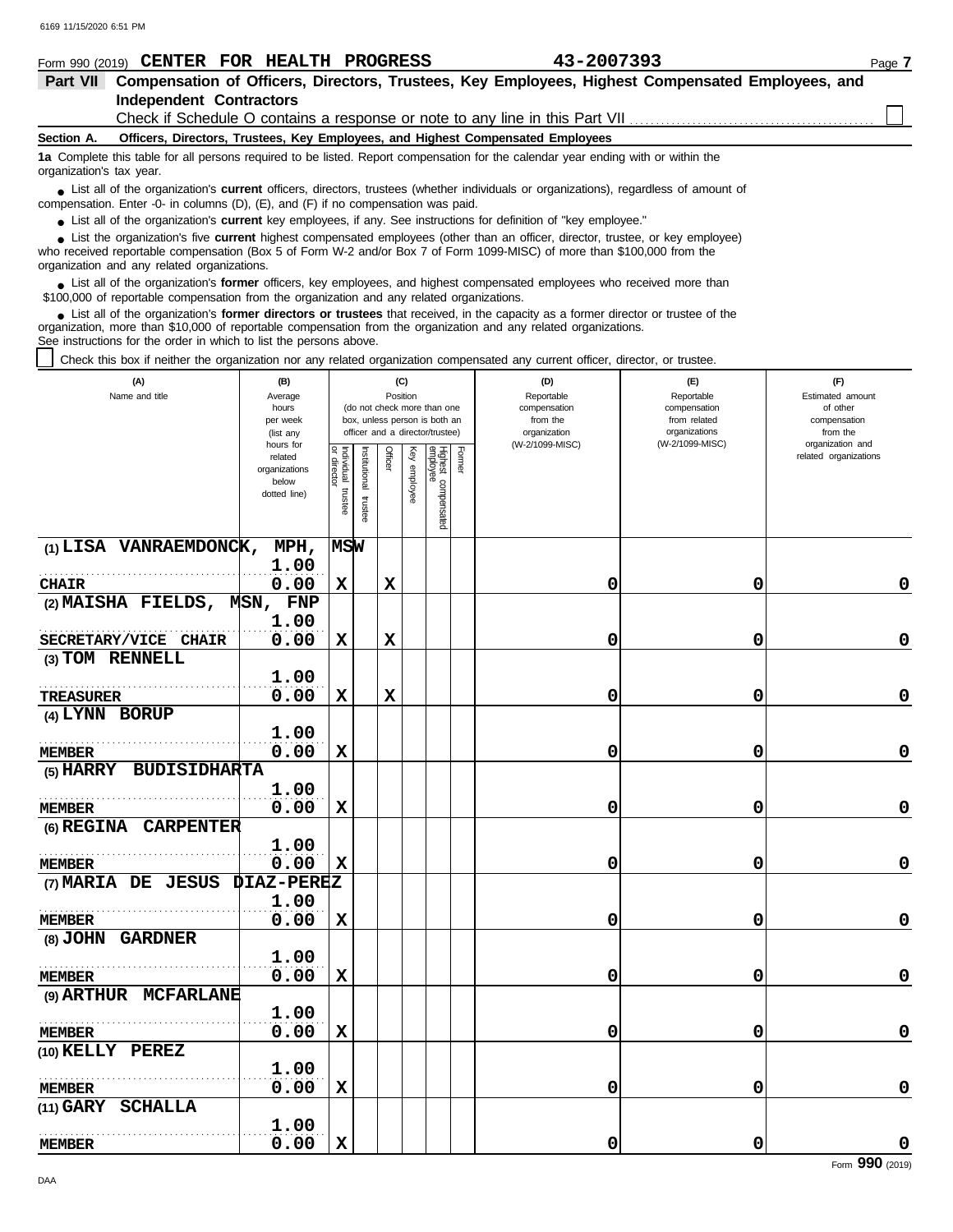| 6169 11/15/2020 6:51 PM<br>CENTER FOR HEALTH PROGRESS<br>Form 990 (2019)                                                                                                                                                                                                                                                                     |                                                                                                                                                                        |                                      |                         |         |                 |                                 |                                                               | 43-2007393                                                                                             |                                                                 | Page 8                                    |
|----------------------------------------------------------------------------------------------------------------------------------------------------------------------------------------------------------------------------------------------------------------------------------------------------------------------------------------------|------------------------------------------------------------------------------------------------------------------------------------------------------------------------|--------------------------------------|-------------------------|---------|-----------------|---------------------------------|---------------------------------------------------------------|--------------------------------------------------------------------------------------------------------|-----------------------------------------------------------------|-------------------------------------------|
| Part VII                                                                                                                                                                                                                                                                                                                                     |                                                                                                                                                                        |                                      |                         |         |                 |                                 |                                                               | Section A. Officers, Directors, Trustees, Key Employees, and Highest Compensated Employees (continued) |                                                                 |                                           |
| (A)<br>Name and title                                                                                                                                                                                                                                                                                                                        | (C)<br>(B)<br>Position<br>Average<br>(do not check more than one<br>hours<br>box, unless person is both an<br>per week<br>officer and a director/trustee)<br>(list any |                                      |                         |         |                 |                                 | (D)<br>Reportable<br>compensation<br>from the<br>organization | (E)<br>Reportable<br>compensation<br>from related<br>organizations                                     | (F)<br>Estimated amount<br>of other<br>compensation<br>from the |                                           |
|                                                                                                                                                                                                                                                                                                                                              | hours for<br>related<br>organizations<br>below<br>dotted line)                                                                                                         | Individual<br>or director<br>trustee | nstitutional<br>trustee | Officer | Ķey<br>employee | Highest compensated<br>employee | Former                                                        | (W-2/1099-MISC)                                                                                        | (W-2/1099-MISC)                                                 | organization and<br>related organizations |
| DR MARTI SCHULTE<br>(12)                                                                                                                                                                                                                                                                                                                     |                                                                                                                                                                        |                                      |                         |         |                 |                                 |                                                               |                                                                                                        |                                                                 |                                           |
| <b>MEMBER</b>                                                                                                                                                                                                                                                                                                                                | 1.00<br>0.00                                                                                                                                                           | X                                    |                         |         |                 |                                 |                                                               | 0                                                                                                      | 0                                                               | 0                                         |
| <b>JACY MONTOYA</b><br>(13)                                                                                                                                                                                                                                                                                                                  | <b>PRICE</b><br>1.00                                                                                                                                                   |                                      |                         |         |                 |                                 |                                                               |                                                                                                        |                                                                 |                                           |
| <b>MEMBER</b>                                                                                                                                                                                                                                                                                                                                | 0.00                                                                                                                                                                   | X                                    |                         |         |                 |                                 |                                                               | 0                                                                                                      | 0                                                               | 0                                         |
| <b>SUZUHO</b><br><b>SHIMASAKI</b><br>(14)                                                                                                                                                                                                                                                                                                    | 1.00                                                                                                                                                                   |                                      |                         |         |                 |                                 |                                                               |                                                                                                        |                                                                 |                                           |
| <b>MEMBER</b>                                                                                                                                                                                                                                                                                                                                | 0.00                                                                                                                                                                   | X                                    |                         |         |                 |                                 |                                                               | 0                                                                                                      | 0                                                               | 0                                         |
| <b>CELESTE</b><br><b>MARTINEZ</b><br>(15)                                                                                                                                                                                                                                                                                                    | 1.00                                                                                                                                                                   |                                      |                         |         |                 |                                 |                                                               |                                                                                                        |                                                                 |                                           |
| <b>MEMBER</b><br><b>ALLISON</b><br><b>NESWOOD</b><br>(16)                                                                                                                                                                                                                                                                                    | 0.00                                                                                                                                                                   | X                                    |                         |         |                 |                                 |                                                               | 0                                                                                                      | 0                                                               | 0                                         |
| <b>MEMBER</b>                                                                                                                                                                                                                                                                                                                                | 1.00<br>0.00                                                                                                                                                           | X                                    |                         |         |                 |                                 |                                                               | 0                                                                                                      | 0                                                               | 0                                         |
| <b>JOSEPH SAMMEN</b><br>(17)                                                                                                                                                                                                                                                                                                                 |                                                                                                                                                                        |                                      |                         |         |                 |                                 |                                                               |                                                                                                        |                                                                 |                                           |
| EXECUTIVE DIRECTOR                                                                                                                                                                                                                                                                                                                           | 40.00<br>0.00                                                                                                                                                          |                                      |                         | X       |                 |                                 |                                                               | 97,331                                                                                                 | 0                                                               | 15,818                                    |
|                                                                                                                                                                                                                                                                                                                                              |                                                                                                                                                                        |                                      |                         |         |                 |                                 |                                                               |                                                                                                        |                                                                 |                                           |
|                                                                                                                                                                                                                                                                                                                                              |                                                                                                                                                                        |                                      |                         |         |                 |                                 |                                                               |                                                                                                        |                                                                 |                                           |
|                                                                                                                                                                                                                                                                                                                                              |                                                                                                                                                                        |                                      |                         |         |                 |                                 | u                                                             | 97,331                                                                                                 |                                                                 | 15,818                                    |
| c Total from continuation sheets to Part VII, Section A<br>d                                                                                                                                                                                                                                                                                 |                                                                                                                                                                        |                                      |                         |         |                 |                                 | u                                                             | 97,331                                                                                                 |                                                                 | 15,818                                    |
| Total number of individuals (including but not limited to those listed above) who received more than \$100,000 of<br>2<br>reportable compensation from the organization u                                                                                                                                                                    |                                                                                                                                                                        |                                      | 0                       |         |                 |                                 |                                                               |                                                                                                        |                                                                 |                                           |
|                                                                                                                                                                                                                                                                                                                                              |                                                                                                                                                                        |                                      |                         |         |                 |                                 |                                                               |                                                                                                        |                                                                 | Yes<br>No                                 |
| Did the organization list any former officer, director, trustee, key employee, or highest compensated<br>3<br>employee on line 1a? If "Yes," complete Schedule J for such individual [1] [1] contains the succession of the succession of the succession of the succession of the succession of the succession of the succession of the succ |                                                                                                                                                                        |                                      |                         |         |                 |                                 |                                                               |                                                                                                        |                                                                 | X<br>3                                    |
| For any individual listed on line 1a, is the sum of reportable compensation and other compensation from the<br>4<br>organization and related organizations greater than \$150,000? If "Yes," complete Schedule J for such                                                                                                                    |                                                                                                                                                                        |                                      |                         |         |                 |                                 |                                                               |                                                                                                        |                                                                 | X                                         |
| Did any person listed on line 1a receive or accrue compensation from any unrelated organization or individual<br>5                                                                                                                                                                                                                           |                                                                                                                                                                        |                                      |                         |         |                 |                                 |                                                               |                                                                                                        |                                                                 | 4                                         |
| Section B. Independent Contractors                                                                                                                                                                                                                                                                                                           |                                                                                                                                                                        |                                      |                         |         |                 |                                 |                                                               |                                                                                                        |                                                                 | X<br>5                                    |
| 1<br>Complete this table for your five highest compensated independent contractors that received more than \$100,000 of<br>compensation from the organization. Report compensation for the calendar year ending with or within the organization's tax year.                                                                                  |                                                                                                                                                                        |                                      |                         |         |                 |                                 |                                                               |                                                                                                        |                                                                 |                                           |
|                                                                                                                                                                                                                                                                                                                                              | (A)<br>Name and business address                                                                                                                                       |                                      |                         |         |                 |                                 |                                                               |                                                                                                        | (B)<br>Description of services                                  | (C)<br>Compensation                       |
|                                                                                                                                                                                                                                                                                                                                              |                                                                                                                                                                        |                                      |                         |         |                 |                                 |                                                               |                                                                                                        |                                                                 |                                           |
|                                                                                                                                                                                                                                                                                                                                              |                                                                                                                                                                        |                                      |                         |         |                 |                                 |                                                               |                                                                                                        |                                                                 |                                           |
|                                                                                                                                                                                                                                                                                                                                              |                                                                                                                                                                        |                                      |                         |         |                 |                                 |                                                               |                                                                                                        |                                                                 |                                           |
|                                                                                                                                                                                                                                                                                                                                              |                                                                                                                                                                        |                                      |                         |         |                 |                                 |                                                               |                                                                                                        |                                                                 |                                           |
|                                                                                                                                                                                                                                                                                                                                              |                                                                                                                                                                        |                                      |                         |         |                 |                                 |                                                               |                                                                                                        |                                                                 |                                           |
| Total number of independent contractors (including but not limited to those listed above) who<br>2                                                                                                                                                                                                                                           |                                                                                                                                                                        |                                      |                         |         |                 |                                 |                                                               |                                                                                                        |                                                                 |                                           |

received more than \$100,000 of compensation from the organization  $\mathbf u$ 

**0**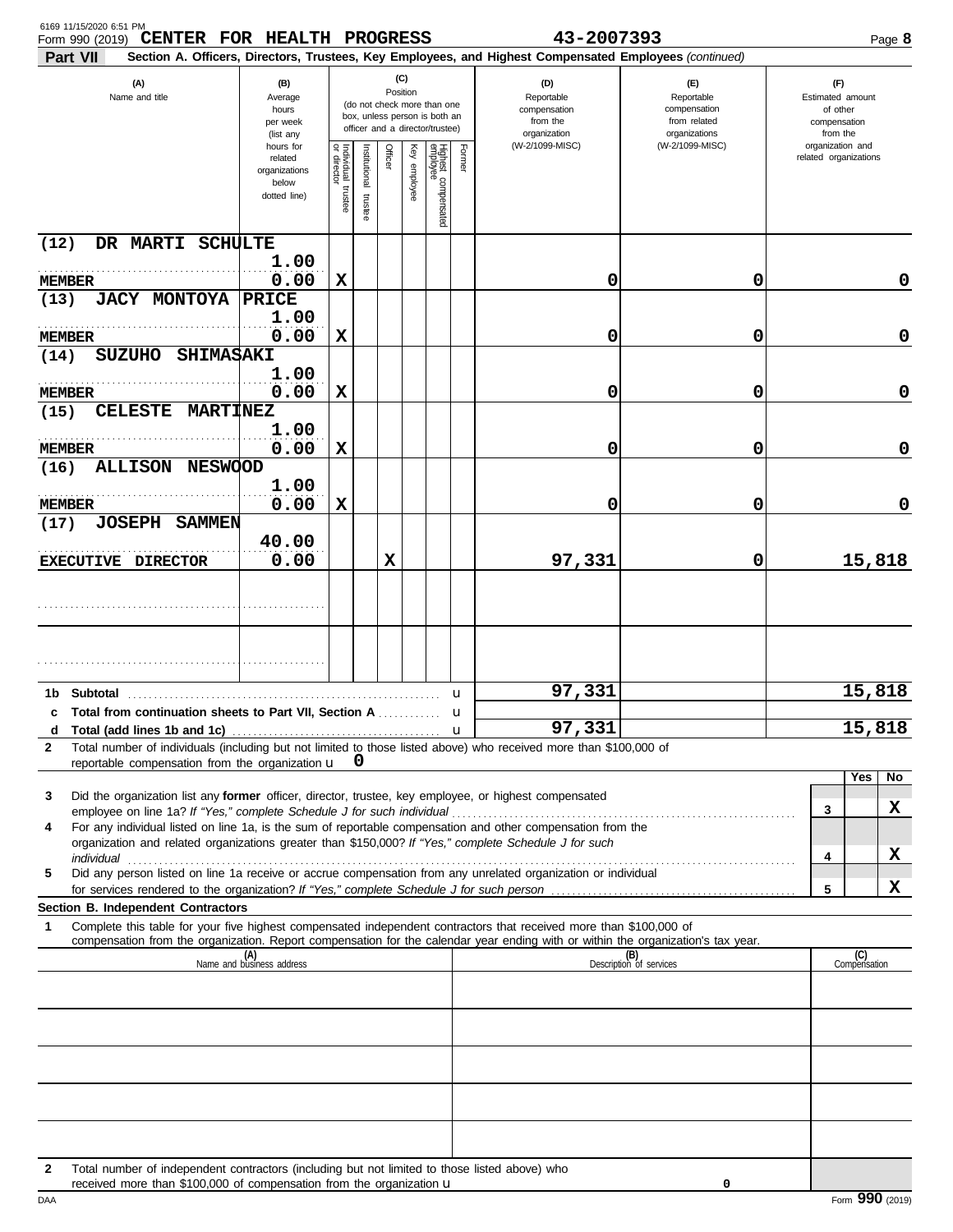## **Form 990 (2019) CENTER FOR HEALTH PROGRESS** 43-2007393

#### **Part VIII Statement of Revenue** Check if Schedule O contains a response or note to any line in this Part VIII. **(A) (B) (C) (D)** Total revenue Related or exempt Unrelated Revenue excluded function revenue business revenue from tax under sections 512-514 Contributions, Gifts, Grants<br>and Other Similar Amounts **Contributions, Gifts, Grants 1a and Other Similar Amounts 1a** Federated campaigns **. . . . . . . . . . . . 51,529 1b b** Membership dues . . . . . . . . . . . . . . . . **31,355 1c c** Fundraising events . . . . . . . . . . . . . . . . **1d d** Related organizations ............... **1e e** Government grants (contributions) . . . . . . . . . . . . **f** All other contributions, gifts, grants, and similar amounts not included above ........ **958,127 1f 1g g** Noncash contributions included in lines 1a-1f . . . . .  $\frac{\$}{\$}$ **1,041,011** u **h Total.** Add lines 1a–1f . . . . . . . . . . . . . . . . . . . . . . . . . . . . . . . . . . . . . . . . . Business Code . . . . . . . . . . . . . . . . . . . . . . . . . . . . . . . . . . . . . . . . . . . . . . . . . . . . . . . **2a CONTRACTS 189,160 189,160 Program Service Program Service b** . . . . . . . . . . . . . . . . . . . . . . . . . . . . . . . . . . . . . . . . . . . . . . . . . . . . . . . **c d** . . . . . . . . . . . . . . . . . . . . . . . . . . . . . . . . . . . . . . . . . . . . . . . . . . . . . . . **e** . . . . . . . . . . . . . . . . . . . . . . . . . . . . . . . . . . . . . . . . . . . . . . . . . . . . . . . **f** All other program service revenue . . . . . . . . . . . . . . . . . . . . **189,160 g Total.** Add lines 2a–2f . . . . . . . . . . . . . . . . . . . . . . . . . . . . . . . . . . . . . . . . . u **3** Investment income (including dividends, interest, and **1,275 1,275** other similar amounts) . . . . . . . . . . . . . . . . . . . . . . . . . . . . . . . . . . . . . . . . . u Income from investment of tax-exempt bond proceeds **4** u **5** Royalties ...... u (i) Real (ii) Personal **6a 6a** Gross rents **6b b** Less: rental expenses **6c c** Rental inc. or (loss) u **d** Net rental income or (loss) . . . . . . . . . . . . . . . . . . . . . . . . . . . . . . . . . . . . **7a** Gross amount from (i) Securities (ii) Other sales of assets **7a** other than inventory Revenue **b** Less: cost or other **Other Revenue** basis and sales exps. **7b 7c c** Gain or (loss) Other I **d** u Net gain or (loss) . . . . . . . . . . . . . . . . . . . . . . . . . . . . . . . . . . . . . . . . . . . . . . **8a** Gross income from fundraising events (not including \$ . . . . . . . . . . . . . . . . . . . . . **31,355** of contributions reported on line 1c). See Part IV, line 18 . . . . . . . . . . . . . . . . . . . . **9,015 8a 8b 18,278 b** Less: direct expenses ................ **-9,263 -9,263** u **c** Net income or (loss) from fundraising events . . . . . . . . . . . . . . . . 9a Gross income from gaming activities. See Part IV, line 19 . . . . . . . . . . . . . . . . . . . . **9a 9b b** Less: direct expenses ............... u Net income or (loss) from gaming activities . . . . . . . . . . . . . . . . . . . . **c** 10a Gross sales of inventory, less returns and allowances ........... **10a 10b b** Less:  $\cosh$  of goods  $\sinh$ Net income or (loss) from sales of inventory . . . . . . . . . . . . . . . . . . . **c** u Business Code **iscellaneous**<br>Revenue **Miscellaneous 11a b** . . . . . . . . . . . . . . . . . . . . . . . . . . . . . . . . . . . . . . . . . . . . . . . . . . . . . . **c d** All other revenue . . . . . . . . . . . . . . . . . . . . . . . . . . . . . . . . . . . . . **e Total.** Add lines 11a–11d . . . . . . . . . . . . . . . . . . . . . . . . . . . . . . . . . . . . . . u **1,222,183 189,160 0 -7,988 12 Total revenue.** See instructions u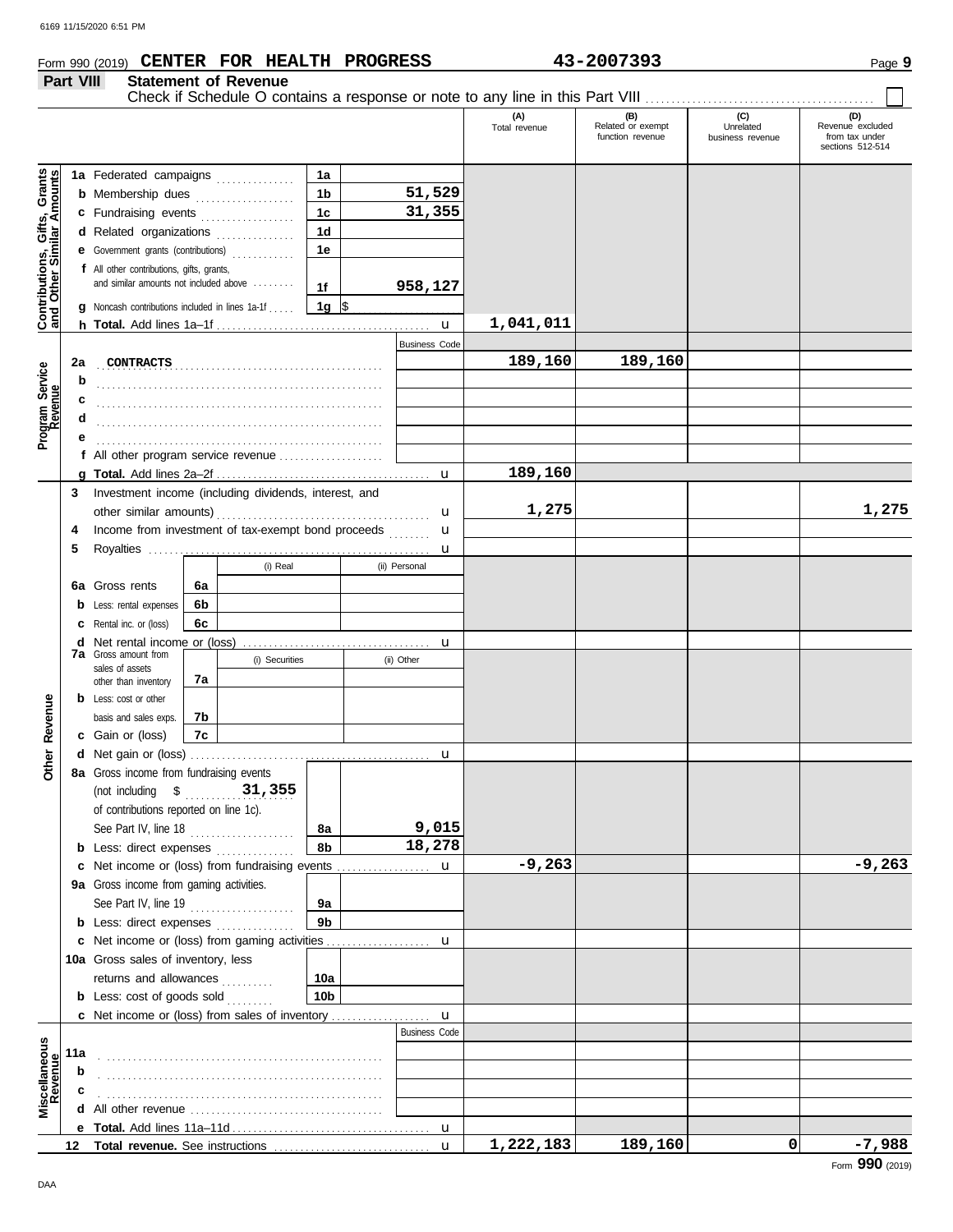## **Form 990 (2019) CENTER FOR HEALTH PROGRESS** 43-2007393 Page 10

|              | Part IX<br><b>Statement of Functional Expenses</b>                                                                                                                                                                                                                               |                |                                    |                                    |                         |
|--------------|----------------------------------------------------------------------------------------------------------------------------------------------------------------------------------------------------------------------------------------------------------------------------------|----------------|------------------------------------|------------------------------------|-------------------------|
|              | Section 501(c)(3) and 501(c)(4) organizations must complete all columns. All other organizations must complete column (A).                                                                                                                                                       |                |                                    |                                    |                         |
|              | Check if Schedule O contains a response or note to any line in this Part IX                                                                                                                                                                                                      | (A)            |                                    | (C)                                | $\mathbf{x}$<br>(D)     |
|              | Do not include amounts reported on lines 6b,<br>7b, 8b, 9b, and 10b of Part VIII.                                                                                                                                                                                                | Total expenses | (B)<br>Program service<br>expenses | Management and<br>general expenses | Fundraising<br>expenses |
| 1            | Grants and other assistance to domestic organizations                                                                                                                                                                                                                            |                |                                    |                                    |                         |
|              | and domestic governments. See Part IV, line 21                                                                                                                                                                                                                                   |                |                                    |                                    |                         |
| $\mathbf{2}$ | Grants and other assistance to domestic                                                                                                                                                                                                                                          |                |                                    |                                    |                         |
|              | individuals. See Part IV, line 22                                                                                                                                                                                                                                                |                |                                    |                                    |                         |
| 3            | Grants and other assistance to foreign                                                                                                                                                                                                                                           |                |                                    |                                    |                         |
|              | organizations, foreign governments, and foreign                                                                                                                                                                                                                                  |                |                                    |                                    |                         |
|              | individuals. See Part IV, lines 15 and 16                                                                                                                                                                                                                                        |                |                                    |                                    |                         |
| 4            | Benefits paid to or for members                                                                                                                                                                                                                                                  |                |                                    |                                    |                         |
| 5            | Compensation of current officers, directors,                                                                                                                                                                                                                                     |                |                                    |                                    |                         |
|              | trustees, and key employees                                                                                                                                                                                                                                                      | 113,148        | 81,467                             | 14,709                             | 16,972                  |
| 6            | Compensation not included above to disqualified                                                                                                                                                                                                                                  |                |                                    |                                    |                         |
|              | persons (as defined under section 4958(f)(1)) and                                                                                                                                                                                                                                |                |                                    |                                    |                         |
|              | persons described in section 4958(c)(3)(B)                                                                                                                                                                                                                                       |                |                                    |                                    |                         |
| 7            | Other salaries and wages                                                                                                                                                                                                                                                         | 557,637        | 401,358                            | 72,558                             | 83,721                  |
| 8            | Pension plan accruals and contributions (include                                                                                                                                                                                                                                 |                |                                    |                                    |                         |
|              | section 401(k) and 403(b) employer contributions)                                                                                                                                                                                                                                | 13,078         | 9,416                              | 1,700                              |                         |
| 9            | Other employee benefits                                                                                                                                                                                                                                                          | 65,455         | 47,128                             | 8,509                              | $\frac{1,962}{9,818}$   |
| 10           | Payroll taxes                                                                                                                                                                                                                                                                    | 62,882         | 45,275                             | 8,175                              | 9,432                   |
| 11           | Fees for services (nonemployees):                                                                                                                                                                                                                                                |                |                                    |                                    |                         |
| a            |                                                                                                                                                                                                                                                                                  |                |                                    |                                    |                         |
| b            | Legal                                                                                                                                                                                                                                                                            |                |                                    |                                    |                         |
|              |                                                                                                                                                                                                                                                                                  | 8,018          |                                    | 8,018                              |                         |
| d            | Lobbying                                                                                                                                                                                                                                                                         | 8,000          | 8,000                              |                                    |                         |
| е            | Professional fundraising services. See Part IV, line 17                                                                                                                                                                                                                          |                |                                    |                                    |                         |
| f            | Investment management fees                                                                                                                                                                                                                                                       |                |                                    |                                    |                         |
| g            | Other. (If line 11g amount exceeds 10% of line 25, column                                                                                                                                                                                                                        |                |                                    |                                    |                         |
|              | (A) amount, list line 11g expenses on Schedule O.)                                                                                                                                                                                                                               | 270,133        | 251,335                            | 7,294                              | <u>11,504</u>           |
| 12           | Advertising and promotion                                                                                                                                                                                                                                                        |                |                                    |                                    |                         |
| 13           |                                                                                                                                                                                                                                                                                  | 10,562         | 7,604                              | 1,373                              | 1,585                   |
| 14           | Information technology                                                                                                                                                                                                                                                           | 7,650          | 5,508                              | 995                                | 1,147                   |
| 15           | Royalties                                                                                                                                                                                                                                                                        |                |                                    |                                    |                         |
| 16           |                                                                                                                                                                                                                                                                                  | 63,118         | 45,445                             | 8,205                              | 9,468                   |
| 17           | Travel                                                                                                                                                                                                                                                                           | 14,601         | 14,601                             |                                    |                         |
| 18           | Payments of travel or entertainment expenses                                                                                                                                                                                                                                     |                |                                    |                                    |                         |
|              | for any federal, state, or local public officials                                                                                                                                                                                                                                |                |                                    |                                    |                         |
| 19           | Conferences, conventions, and meetings                                                                                                                                                                                                                                           | 21,075         | 21,075                             |                                    |                         |
| 20           | $\textbf{Interest} \hspace{0.05in} \ldots \hspace{0.05in} \ldots \hspace{0.05in} \ldots \hspace{0.05in} \ldots \hspace{0.05in} \ldots \hspace{0.05in} \ldots \hspace{0.05in} \ldots \hspace{0.05in} \ldots \hspace{0.05in} \ldots \hspace{0.05in} \ldots \hspace{0.05in} \ldots$ |                |                                    |                                    |                         |
| 21           |                                                                                                                                                                                                                                                                                  |                |                                    |                                    |                         |
| 22           | Depreciation, depletion, and amortization                                                                                                                                                                                                                                        |                |                                    |                                    |                         |
| 23           | Insurance <b>continuous</b>                                                                                                                                                                                                                                                      | 6,828          | 4,916                              | 888                                | 1,024                   |
| 24           | Other expenses. Itemize expenses not covered                                                                                                                                                                                                                                     |                |                                    |                                    |                         |
|              | above (List miscellaneous expenses on line 24e. If                                                                                                                                                                                                                               |                |                                    |                                    |                         |
|              | line 24e amount exceeds 10% of line 25, column                                                                                                                                                                                                                                   |                |                                    |                                    |                         |
|              | (A) amount, list line 24e expenses on Schedule O.)                                                                                                                                                                                                                               |                |                                    |                                    |                         |
| a            | PROFESSIONAL DEVELOPMENT                                                                                                                                                                                                                                                         | 14,532         | 10,463                             | 1,889                              | <u>2,180</u>            |
| b            | SMALL FURNITURE/EQUIP                                                                                                                                                                                                                                                            | 9,636          | 6,938                              | 1,253                              | 1,445                   |
| c            | PARTICIPANT STIPENDS                                                                                                                                                                                                                                                             | 4,952          | 4,952                              |                                    |                         |
| d            | <b>ADMIN FEES</b>                                                                                                                                                                                                                                                                | 3,411          |                                    | 3,411                              |                         |
| е            | All other expenses                                                                                                                                                                                                                                                               | 1,375          | 1,375                              |                                    |                         |
| 25           | Total functional expenses. Add lines 1 through 24e                                                                                                                                                                                                                               | 1,256,091      | 966,856                            | 138,977                            | 150,258                 |
| 26           | Joint costs. Complete this line only if the<br>organization reported in column (B) joint costs                                                                                                                                                                                   |                |                                    |                                    |                         |
|              | from a combined educational campaign and                                                                                                                                                                                                                                         |                |                                    |                                    |                         |
|              | fundraising solicitation. Check here u<br>if                                                                                                                                                                                                                                     |                |                                    |                                    |                         |
|              | following SOP 98-2 (ASC 958-720)                                                                                                                                                                                                                                                 |                |                                    |                                    |                         |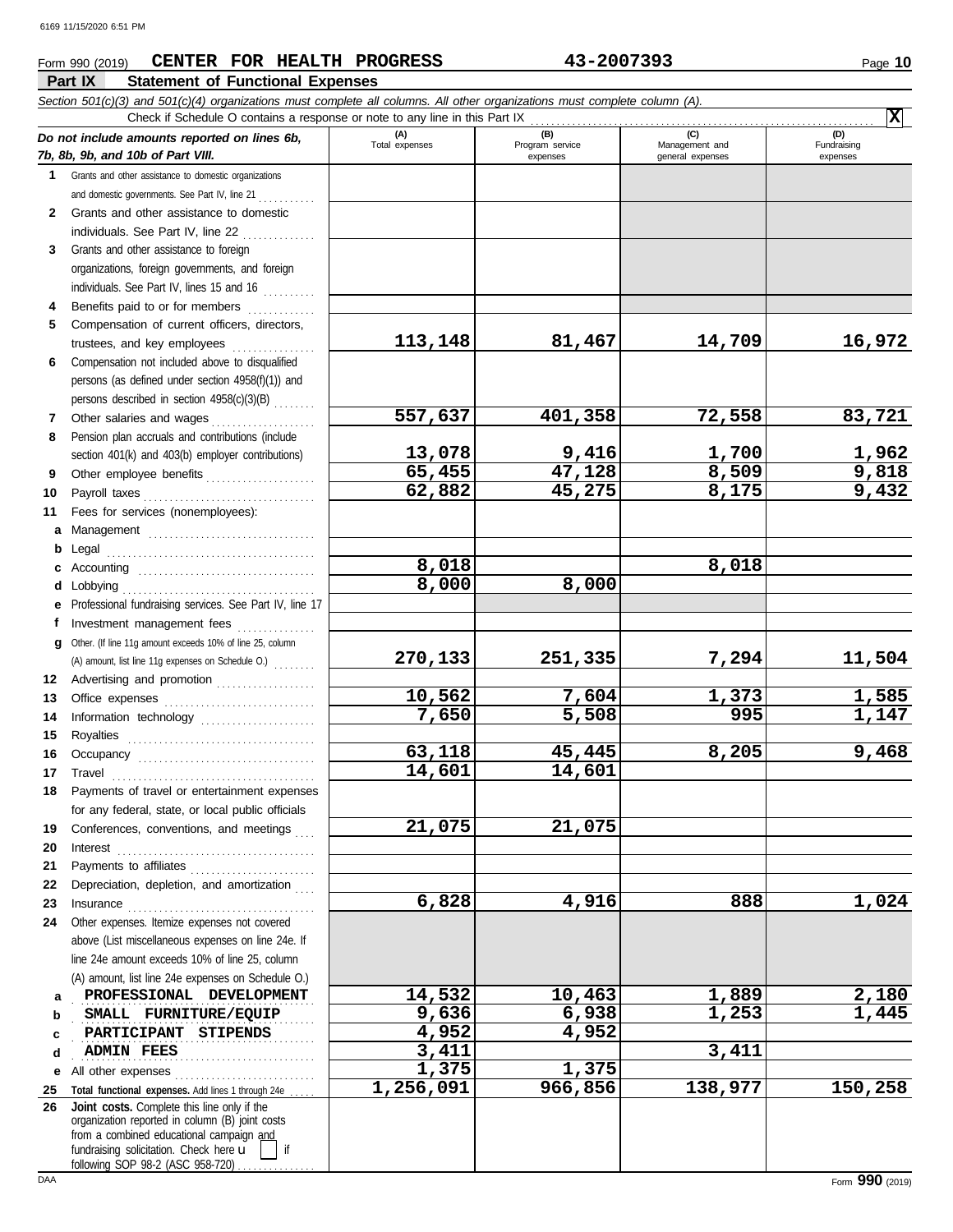> **23 24 25**

**Liabilities**

**26**

**27 28**

**Net Assets or Fund Balances**

Net Assets or Fund Balances

|        | CENTER FOR HEALTH PROGRESS<br>Form 990 (2019)                                                                                               |                 |                | 43-2007393               |                 | Page 11            |
|--------|---------------------------------------------------------------------------------------------------------------------------------------------|-----------------|----------------|--------------------------|-----------------|--------------------|
| Part X | <b>Balance Sheet</b>                                                                                                                        |                 |                |                          |                 |                    |
|        |                                                                                                                                             |                 |                | (A)<br>Beginning of year |                 | (B)<br>End of year |
| 1      | Cash-non-interest-bearing                                                                                                                   |                 |                | 466,762                  | 1               | 25,232             |
|        |                                                                                                                                             | 128,298         | $\overline{2}$ | 79,195                   |                 |                    |
| 3      |                                                                                                                                             | 437,954         | 3              | 855,056                  |                 |                    |
|        | Accounts receivable, net                                                                                                                    |                 | 4              |                          |                 |                    |
| 5      | Loans and other receivables from any current or former officer, director,                                                                   |                 |                |                          |                 |                    |
|        | trustee, key employee, creator or founder, substantial contributor, or 35%                                                                  |                 |                |                          |                 |                    |
|        | controlled entity or family member of any of these persons                                                                                  |                 | 5              |                          |                 |                    |
|        | Loans and other receivables from other disqualified persons (as defined                                                                     |                 |                |                          |                 |                    |
|        |                                                                                                                                             |                 | 6              |                          |                 |                    |
| Assets |                                                                                                                                             |                 |                |                          | 7               |                    |
|        | Inventories for sale or use <i>communication</i> and <i>members</i> for sale or use <i>communication</i> and <i>members</i> for sale or use |                 |                |                          | 8               |                    |
|        |                                                                                                                                             |                 |                |                          | 9               |                    |
|        | 10a Land, buildings, and equipment: cost or other                                                                                           |                 |                |                          |                 |                    |
|        |                                                                                                                                             |                 | 6,614          |                          |                 |                    |
|        |                                                                                                                                             | 10 <sub>b</sub> | 3,799          | 2,815                    | 10 <sub>c</sub> | 2,815              |
| 11     | Investments-publicly traded securities                                                                                                      |                 | 11             |                          |                 |                    |
| 12     |                                                                                                                                             |                 | 12             |                          |                 |                    |
| 13     |                                                                                                                                             |                 |                |                          | 13              |                    |
| 14     | Intangible assets                                                                                                                           |                 |                |                          | 14              |                    |

Other assets. See Part IV, line 11 . . . . . . . . . . . . . . . . . . . . . . . . . . . . . . . . . . . . . . . . . . . . . . . . . . . . . . . . . **Total assets.** Add lines 1 through 15 (must equal line 33) . . . . . . . . . . . . . . . . . . . . . . . . . . . . . . . . . Accounts payable and accrued expenses . . . . . . . . . . . . . . . . . . . . . . . . . . . . . . . . . . . . . . . . . . . . . . . . . Grants payable . . . . . . . . . . . . . . . . . . . . . . . . . . . . . . . . . . . . . . . . . . . . . . . . . . . . . . . . . . . . . . . . . . . . . . . . . . . . Deferred revenue . . . . . . . . . . . . . . . . . . . . . . . . . . . . . . . . . . . . . . . . . . . . . . . . . . . . . . . . . . . . . . . . . . . . . . . . . . Tax-exempt bond liabilities . . . . . . . . . . . . . . . . . . . . . . . . . . . . . . . . . . . . . . . . . . . . . . . . . . . . . . . . . . . . . . . . Escrow or custodial account liability. Complete Part IV of Schedule D ......................

controlled entity or family member of any of these persons . . . . . . . . . . . . . . . . . . . . . . . . . . . . . . . . Secured mortgages and notes payable to unrelated third parties ......................... Unsecured notes and loans payable to unrelated third parties . . . . . . . . . . . . . . . . . . . . . . . . . . . . .

of Schedule D . . . . . . . . . . . . . . . . . . . . . . . . . . . . . . . . . . . . . . . . . . . . . . . . . . . . . . . . . . . . . . . . . . . . . . . . . . . . .

Loans and other payables to any current or former officer, director, trustee, key employee, creator or founder, substantial contributor, or 35%

Other liabilities (including federal income tax, payables to related third

parties, and other liabilities not included on lines 17-24). Complete Part X

**Organizations that follow FASB ASC 958, check here** u **X**

Net assets with donor restrictions . . . . . . . . . . . . . . . . . . . . . . . . . . . . . . . . . . . . . . . . . . . . . . . . . . . . . . . . .

**Organizations that do not follow FASB ASC 958, check here** u

Net assets without donor restrictions . . . . . . . . . . . . . . . . . . . . . . . . . . . . . . . . . . . . . . . . . . . . . . . . . . . . . .

Capital stock or trust principal, or current funds . . . . . . . . . . . . . . . . . . . . . . . . . . . . . . . . . . . . . . . . . . . . Paid-in or capital surplus, or land, building, or equipment fund .................................. Retained earnings, endowment, accumulated income, or other funds . . . . . . . . . . . . . . . . . . . . . Total net assets or fund balances . . . . . . . . . . . . . . . . . . . . . . . . . . . . . . . . . . . . . . . . . . . . . . . . . . . . . . . . .

Total liabilities. Add lines 17 through 25

**and complete lines 27, 28, 32, and 33.**

**and complete lines 29 through 33.**

Total liabilities and net assets/fund balances .

**22**

**24 23**

**29**

**28 27**

**519,458 760,833**

**1,035,829 962,298**

**26 25**

**70,839 31,216**

**445,532** 27 170,249<br>519,458 28 760,833

**964,990** 32 931,082<br>035,829 33 962,298

**70,839 31,216**

**1,035,829 16 962,298**<br>70,839 **17 31,216** 

Form **990** (2019)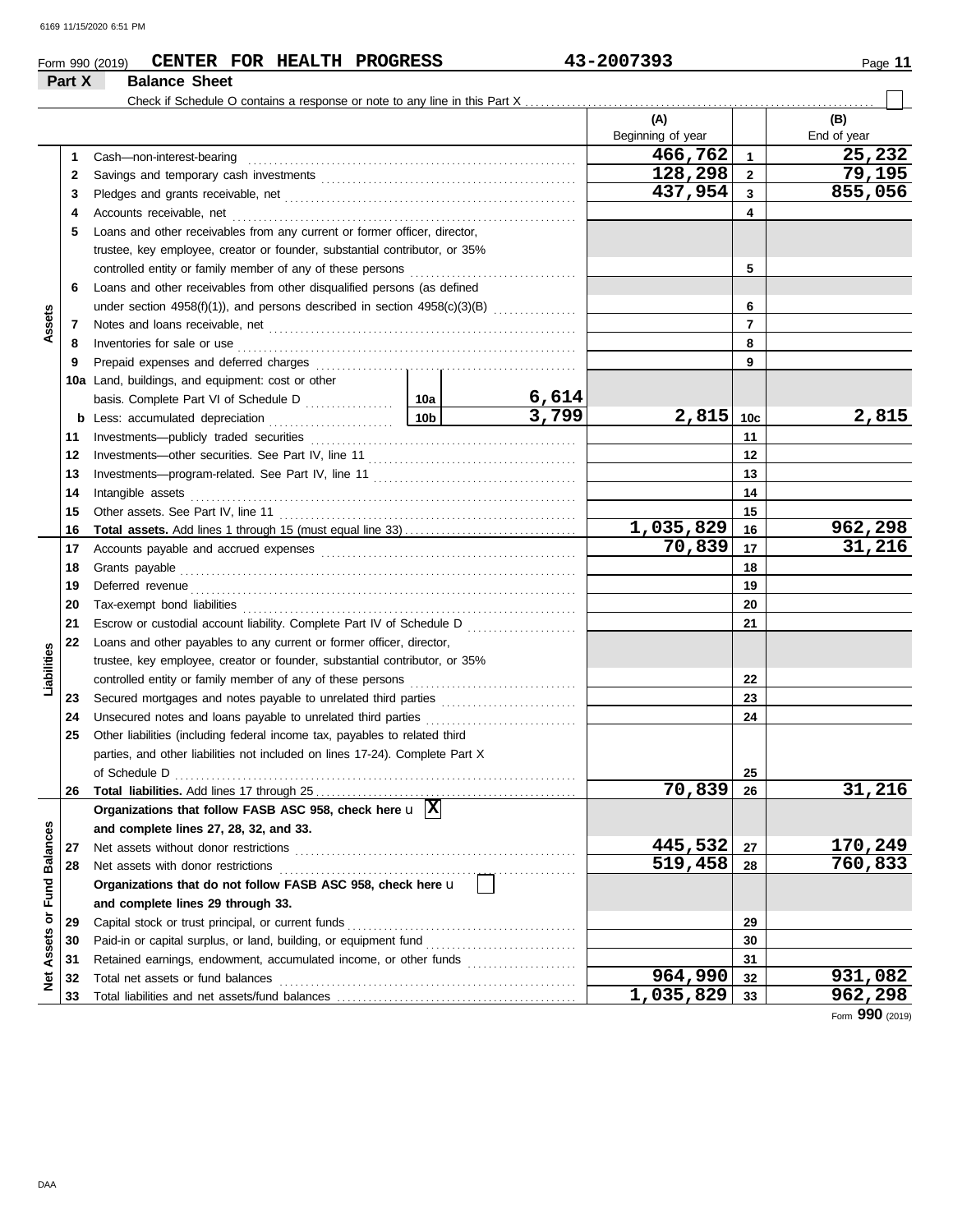|    | 43-2007393<br>Form 990 (2019) CENTER FOR HEALTH PROGRESS                                                                                                                                               |                         |                |           | Page 12 |
|----|--------------------------------------------------------------------------------------------------------------------------------------------------------------------------------------------------------|-------------------------|----------------|-----------|---------|
|    | Part XI<br><b>Reconciliation of Net Assets</b>                                                                                                                                                         |                         |                |           |         |
|    |                                                                                                                                                                                                        |                         |                |           |         |
| 1  |                                                                                                                                                                                                        | $\mathbf{1}$            | 1,222,183      |           |         |
| 2  |                                                                                                                                                                                                        | $\overline{2}$          | 1,256,091      |           |         |
| 3  |                                                                                                                                                                                                        | 3                       |                | $-33,908$ |         |
| 4  |                                                                                                                                                                                                        | $\overline{\mathbf{4}}$ |                | 964,990   |         |
| 5  |                                                                                                                                                                                                        | 5                       |                |           |         |
| 6  | Donated services and use of facilities <b>constants and interview of the service of the services</b> and use of facilities                                                                             | 6                       |                |           |         |
| 7  | Investment expenses <b>constant expenses</b>                                                                                                                                                           | $\overline{7}$          |                |           |         |
| 8  | Prior period adjustments <b>constructs constructs constructs constructs constructs constructs constructs constructs constructs constructs constructs constructs constructs constructs constructs c</b> | 8                       |                |           |         |
| 9  |                                                                                                                                                                                                        | 9                       |                |           |         |
| 10 | Net assets or fund balances at end of year. Combine lines 3 through 9 (must equal Part X, line                                                                                                         |                         |                |           |         |
|    |                                                                                                                                                                                                        | 10                      |                | 931,082   |         |
|    | Part XII<br><b>Financial Statements and Reporting</b>                                                                                                                                                  |                         |                |           |         |
|    |                                                                                                                                                                                                        |                         |                |           |         |
|    |                                                                                                                                                                                                        |                         |                | Yes       | No      |
| 1  | X Accrual<br>Accounting method used to prepare the Form 990:<br>Cash<br>Other                                                                                                                          |                         |                |           |         |
|    | If the organization changed its method of accounting from a prior year or checked "Other," explain in                                                                                                  |                         |                |           |         |
|    | Schedule O.                                                                                                                                                                                            |                         |                |           |         |
|    | 2a Were the organization's financial statements compiled or reviewed by an independent accountant?                                                                                                     |                         | 2a             |           | X       |
|    | If "Yes," check a box below to indicate whether the financial statements for the year were compiled or                                                                                                 |                         |                |           |         |
|    | reviewed on a separate basis, consolidated basis, or both:                                                                                                                                             |                         |                |           |         |
|    | Separate basis<br>Consolidated basis<br>Both consolidated and separate basis                                                                                                                           |                         |                |           |         |
|    |                                                                                                                                                                                                        |                         | 2 <sub>b</sub> | x         |         |
|    | If "Yes," check a box below to indicate whether the financial statements for the year were audited on a                                                                                                |                         |                |           |         |
|    | separate basis, consolidated basis, or both:                                                                                                                                                           |                         |                |           |         |
|    | xl<br>Separate basis<br>Consolidated basis<br>Both consolidated and separate basis                                                                                                                     |                         |                |           |         |
|    | c If "Yes" to line 2a or 2b, does the organization have a committee that assumes responsibility for oversight of                                                                                       |                         |                |           |         |
|    | the audit, review, or compilation of its financial statements and selection of an independent accountant?                                                                                              |                         | 2c             | X         |         |
|    | If the organization changed either its oversight process or selection process during the tax year, explain on                                                                                          |                         |                |           |         |
|    | Schedule O.                                                                                                                                                                                            |                         |                |           |         |
|    | 3a As a result of a federal award, was the organization required to undergo an audit or audits as set forth in the                                                                                     |                         |                |           |         |
|    | Single Audit Act and OMB Circular A-133?                                                                                                                                                               |                         | 3a             |           |         |
|    | b If "Yes," did the organization undergo the required audit or audits? If the organization did not undergo the                                                                                         |                         |                |           |         |
|    | required audit or audits, explain why on Schedule O and describe any steps taken to undergo such audits                                                                                                |                         | 3b             |           |         |

Form **990** (2019)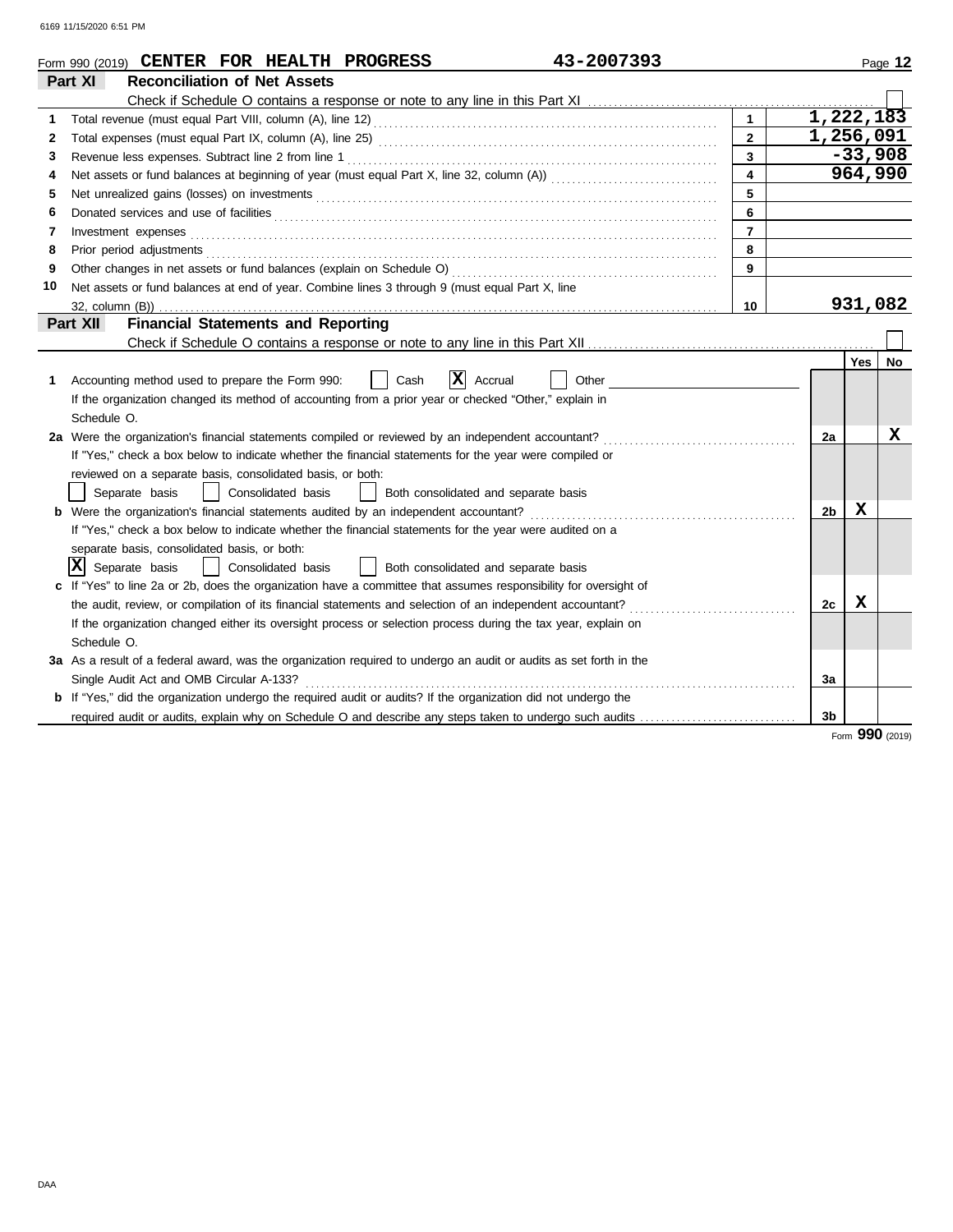| <b>SCHEDULE A</b>                     |                                                            | <b>Public Charity Status and Public Support</b>                                                                                                                                                                                                  |                                                      |                                                                                                                                                                                                                                                                        | OMB No. 1545-0047                    |
|---------------------------------------|------------------------------------------------------------|--------------------------------------------------------------------------------------------------------------------------------------------------------------------------------------------------------------------------------------------------|------------------------------------------------------|------------------------------------------------------------------------------------------------------------------------------------------------------------------------------------------------------------------------------------------------------------------------|--------------------------------------|
| (Form 990 or 990-EZ)                  |                                                            | Complete if the organization is a section $501(c)(3)$ organization or a section $4947(a)(1)$ nonexempt charitable trust.                                                                                                                         |                                                      |                                                                                                                                                                                                                                                                        | 9                                    |
| Department of the Treasury            |                                                            | La Attach to Form 990 or Form 990-EZ.                                                                                                                                                                                                            |                                                      |                                                                                                                                                                                                                                                                        | Open to Public                       |
| Internal Revenue Service              |                                                            | <b>u</b> Go to www.irs.gov/Form990 for instructions and the latest information.                                                                                                                                                                  |                                                      |                                                                                                                                                                                                                                                                        | Inspection                           |
| Name of the organization              |                                                            |                                                                                                                                                                                                                                                  |                                                      |                                                                                                                                                                                                                                                                        | Employer identification number       |
| Part I                                |                                                            | CENTER FOR HEALTH PROGRESS                                                                                                                                                                                                                       |                                                      | 43-2007393                                                                                                                                                                                                                                                             |                                      |
|                                       |                                                            | The organization is not a private foundation because it is: (For lines 1 through 12, check only one box.)                                                                                                                                        |                                                      | Reason for Public Charity Status (All organizations must complete this part.) See instructions.                                                                                                                                                                        |                                      |
| 1                                     |                                                            | A church, convention of churches, or association of churches described in <b>section 170(b)(1)(A)(i).</b>                                                                                                                                        |                                                      |                                                                                                                                                                                                                                                                        |                                      |
| 2                                     |                                                            | A school described in section 170(b)(1)(A)(ii). (Attach Schedule E (Form 990 or 990-EZ).)                                                                                                                                                        |                                                      |                                                                                                                                                                                                                                                                        |                                      |
| 3                                     |                                                            | A hospital or a cooperative hospital service organization described in section 170(b)(1)(A)(iii).                                                                                                                                                |                                                      |                                                                                                                                                                                                                                                                        |                                      |
| 4                                     |                                                            |                                                                                                                                                                                                                                                  |                                                      | A medical research organization operated in conjunction with a hospital described in section 170(b)(1)(A)(iii). Enter the hospital's name,                                                                                                                             |                                      |
|                                       |                                                            | city, and state:<br>$\ldots$                                                                                                                                                                                                                     |                                                      |                                                                                                                                                                                                                                                                        |                                      |
| 5                                     | section 170(b)(1)(A)(iv). (Complete Part II.)              | An organization operated for the benefit of a college or university owned or operated by a governmental unit described in                                                                                                                        |                                                      |                                                                                                                                                                                                                                                                        |                                      |
| 6                                     |                                                            | A federal, state, or local government or governmental unit described in section 170(b)(1)(A)(v).                                                                                                                                                 |                                                      |                                                                                                                                                                                                                                                                        |                                      |
| X<br>7                                |                                                            | An organization that normally receives a substantial part of its support from a governmental unit or from the general public                                                                                                                     |                                                      |                                                                                                                                                                                                                                                                        |                                      |
|                                       | described in section 170(b)(1)(A)(vi). (Complete Part II.) |                                                                                                                                                                                                                                                  |                                                      |                                                                                                                                                                                                                                                                        |                                      |
| 8<br>9                                |                                                            | A community trust described in section 170(b)(1)(A)(vi). (Complete Part II.)<br>An agricultural research organization described in section 170(b)(1)(A)(ix) operated in conjunction with a land-grant college                                    |                                                      |                                                                                                                                                                                                                                                                        |                                      |
| university:                           |                                                            | or university or a non-land-grant college of agriculture (see instructions). Enter the name, city, and state of the college or                                                                                                                   |                                                      |                                                                                                                                                                                                                                                                        |                                      |
| 10                                    |                                                            | An organization that normally receives: (1) more than 33 1/3% of its support from contributions, membership fees, and gross                                                                                                                      |                                                      |                                                                                                                                                                                                                                                                        |                                      |
|                                       |                                                            | receipts from activities related to its exempt functions—subject to certain exceptions, and (2) no more than 33 1/3% of its<br>support from gross investment income and unrelated business taxable income (less section 511 tax) from businesses |                                                      |                                                                                                                                                                                                                                                                        |                                      |
|                                       |                                                            | acquired by the organization after June 30, 1975. See section 509(a)(2). (Complete Part III.)                                                                                                                                                    |                                                      |                                                                                                                                                                                                                                                                        |                                      |
| 11                                    |                                                            | An organization organized and operated exclusively to test for public safety. See section 509(a)(4).                                                                                                                                             |                                                      |                                                                                                                                                                                                                                                                        |                                      |
| 12                                    |                                                            |                                                                                                                                                                                                                                                  |                                                      | An organization organized and operated exclusively for the benefit of, to perform the functions of, or to carry out the purposes                                                                                                                                       |                                      |
|                                       |                                                            |                                                                                                                                                                                                                                                  |                                                      | of one or more publicly supported organizations described in section $509(a)(1)$ or section $509(a)(2)$ . See section $509(a)(3)$ .<br>Check the box in lines 12a through 12d that describes the type of supporting organization and complete lines 12e, 12f, and 12g. |                                      |
| a                                     |                                                            | Type I. A supporting organization operated, supervised, or controlled by its supported organization(s), typically by giving                                                                                                                      |                                                      |                                                                                                                                                                                                                                                                        |                                      |
|                                       |                                                            | the supported organization(s) the power to regularly appoint or elect a majority of the directors or trustees of the<br>supporting organization. You must complete Part IV, Sections A and B.                                                    |                                                      |                                                                                                                                                                                                                                                                        |                                      |
| b                                     |                                                            | Type II. A supporting organization supervised or controlled in connection with its supported organization(s), by having                                                                                                                          |                                                      |                                                                                                                                                                                                                                                                        |                                      |
|                                       |                                                            | control or management of the supporting organization vested in the same persons that control or manage the supported                                                                                                                             |                                                      |                                                                                                                                                                                                                                                                        |                                      |
|                                       |                                                            | organization(s). You must complete Part IV, Sections A and C.                                                                                                                                                                                    |                                                      |                                                                                                                                                                                                                                                                        |                                      |
| c                                     |                                                            | its supported organization(s) (see instructions). You must complete Part IV, Sections A, D, and E.                                                                                                                                               |                                                      | Type III functionally integrated. A supporting organization operated in connection with, and functionally integrated with,                                                                                                                                             |                                      |
| d                                     |                                                            |                                                                                                                                                                                                                                                  |                                                      | Type III non-functionally integrated. A supporting organization operated in connection with its supported organization(s)                                                                                                                                              |                                      |
|                                       |                                                            |                                                                                                                                                                                                                                                  |                                                      | that is not functionally integrated. The organization generally must satisfy a distribution requirement and an attentiveness                                                                                                                                           |                                      |
| е                                     |                                                            | requirement (see instructions). You must complete Part IV, Sections A and D, and Part V.<br>Check this box if the organization received a written determination from the IRS that it is a Type I, Type II, Type III                              |                                                      |                                                                                                                                                                                                                                                                        |                                      |
|                                       |                                                            | functionally integrated, or Type III non-functionally integrated supporting organization.                                                                                                                                                        |                                                      |                                                                                                                                                                                                                                                                        |                                      |
| f                                     | Enter the number of supported organizations                |                                                                                                                                                                                                                                                  |                                                      |                                                                                                                                                                                                                                                                        |                                      |
| g                                     |                                                            | Provide the following information about the supported organization(s).                                                                                                                                                                           |                                                      |                                                                                                                                                                                                                                                                        |                                      |
| (i) Name of supported<br>organization | (ii) EIN                                                   | (iii) Type of organization<br>(described on lines 1-10                                                                                                                                                                                           | (iv) Is the organization<br>listed in your governing | (v) Amount of monetary<br>support (see                                                                                                                                                                                                                                 | (vi) Amount of<br>other support (see |
|                                       |                                                            | above (see instructions))                                                                                                                                                                                                                        | document?                                            | instructions)                                                                                                                                                                                                                                                          | instructions)                        |
|                                       |                                                            |                                                                                                                                                                                                                                                  | Yes<br>No                                            |                                                                                                                                                                                                                                                                        |                                      |
| (A)                                   |                                                            |                                                                                                                                                                                                                                                  |                                                      |                                                                                                                                                                                                                                                                        |                                      |
| (B)                                   |                                                            |                                                                                                                                                                                                                                                  |                                                      |                                                                                                                                                                                                                                                                        |                                      |
|                                       |                                                            |                                                                                                                                                                                                                                                  |                                                      |                                                                                                                                                                                                                                                                        |                                      |
| (C)                                   |                                                            |                                                                                                                                                                                                                                                  |                                                      |                                                                                                                                                                                                                                                                        |                                      |
| (D)                                   |                                                            |                                                                                                                                                                                                                                                  |                                                      |                                                                                                                                                                                                                                                                        |                                      |
|                                       |                                                            |                                                                                                                                                                                                                                                  |                                                      |                                                                                                                                                                                                                                                                        |                                      |
| (E)                                   |                                                            |                                                                                                                                                                                                                                                  |                                                      |                                                                                                                                                                                                                                                                        |                                      |
|                                       |                                                            |                                                                                                                                                                                                                                                  |                                                      |                                                                                                                                                                                                                                                                        |                                      |
|                                       |                                                            |                                                                                                                                                                                                                                                  |                                                      |                                                                                                                                                                                                                                                                        |                                      |
| Total                                 |                                                            |                                                                                                                                                                                                                                                  |                                                      |                                                                                                                                                                                                                                                                        |                                      |

**For Paperwork Reduction Act Notice, see the Instructions for Form 990 or 990-EZ.**

**Schedule A (Form 990 or 990-EZ) 2019**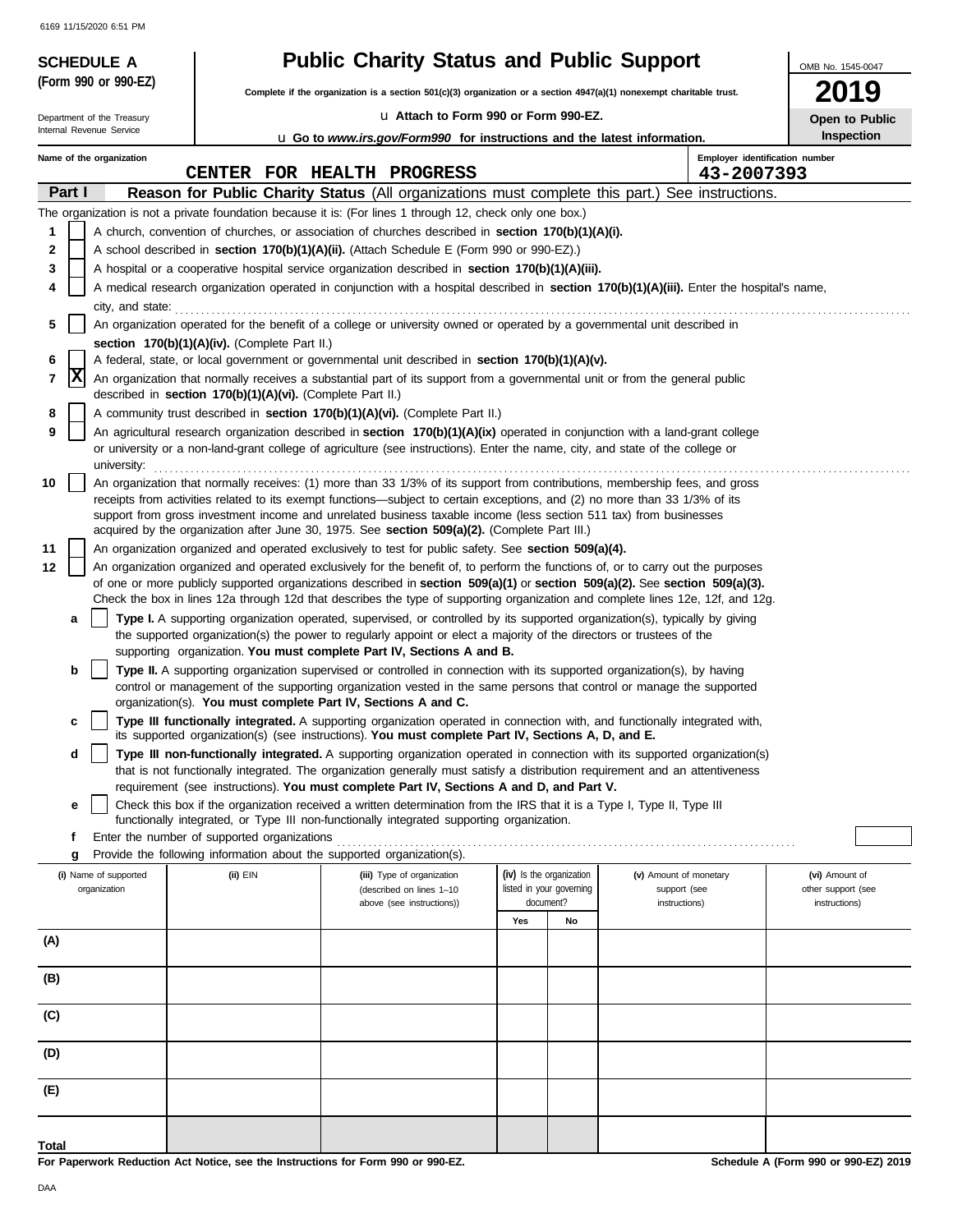#### Schedule A (Form 990 or 990-EZ) 2019 Page **2 CENTER FOR HEALTH PROGRESS 43-2007393 Part II Support Schedule for Organizations Described in Sections 170(b)(1)(A)(iv) and 170(b)(1)(A)(vi)** (Complete only if you checked the box on line 5, 7, or 8 of Part I or if the organization failed to qualify under Part III. If the organization fails to qualify under the tests listed below, please complete Part III.) **Section A. Public Support Calendar year (or fiscal year beginning in) (f)** Total u **(a)** 2015 **(b)** 2016 **(c)** 2017 **(d)** 2018 **(e)** 2019 Gifts, grants, contributions, and **1** membership fees received. (Do not include any "unusual grants.") . . . . . . . . . . . **655,998 1,659,021 547,803 1,196,947 1,041,011 5,100,780 2** Tax revenues levied for the organization's benefit and either paid to or expended on its behalf ............ **3** The value of services or facilities furnished by a governmental unit to the organization without charge .............. **4 Total.** Add lines 1 through 3 **655,998 1,659,021 547,803 1,196,947 1,041,011 5,100,780 5** The portion of total contributions by each person (other than a governmental unit or publicly supported organization) included on line 1 that exceeds 2% of the amount **1,976,955** shown on line 11, column (f)  $\ldots$ Public support. Subtract line 5 from line 4... **3,123,825 6 Section B. Total Support Calendar year (or fiscal year beginning in) (f)** Total u **(b)** 2016 **(c)** 2017 **(d)** 2018 **(e)** 2019 **(a)** 2015 Amounts from line 4 . . . . . . . . . . . . . . . . . . . . . **7 655,998 1,659,021 547,803 1,196,947 1,041,011 5,100,780** Gross income from interest, dividends, **8** payments received on securities loans. rents, royalties, and income from similar sources . . . . . . . . . . . . . . . . . . . . . . . . . . **227 222 200 637 1,275 2,561 9** Net income from unrelated business activities, whether or not the business is regularly carried on .................. **10** Other income. Do not include gain or loss from the sale of capital assets **6,600 3,300 9,900** (Explain in Part VI.) . . . . . . . . . . . . . . . . . . . . . . **11 Total support.** Add lines 7 through 10 **5,113,241 12 12 669,147** Gross receipts from related activities, etc. (see instructions) . . . . . . . . . . . . . . . . . . . . . . . . . . . . . . . . . . . . . . . . . . . . . . . . . . . . . . . . . . . . . . . . . . . . . . **13** First five years. If the Form 990 is for the organization's first, second, third, fourth, or fifth tax year as a section 501(c)(3) organization, check this box and stop here ь **Section C. Computation of Public Support Percentage 14 14** Public support percentage for 2019 (line 6, column (f) divided by line 11, column (f)) . . . . . . . . . . . . . . . . . . . . . . . . . . . . . . . . . . . . . . . . . . . . . . **% 61.09 15** Public support percentage from 2018 Schedule A, Part II, line 14 . . . . . . . . . . . . . . . . . . . . . . . . . . . . . . . . . . . . . . . . . . . . . . . . . . . . . . . . . . . . . . . . . **15 % 54.94 16a 33 1/3% support test—2019.** If the organization did not check the box on line 13, and line 14 is 33 1/3% or more, check this box and **stop here.** The organization qualifies as a publicly supported organization . . . . . . . . . . . . . . . . . . . . . . . . . . . . . . . . . . . . . . . . . . . . . . . . . . . . . . . . . . . . . . . . . . . **X b 33 1/3% support test—2018.** If the organization did not check a box on line 13 or 16a, and line 15 is 33 1/3% or more, check this box and **stop here.** The organization qualifies as a publicly supported organization . . . . . . . . . . . . . . . . . . . . . . . . . . . . . . . . . . . . . . . . . . . . . . . . . . . . . . . . . . . . . . . **17a 10%-facts-and-circumstances test—2019.** If the organization did not check a box on line 13, 16a, or 16b, and line 14 is 10% or more, and if the organization meets the "facts-and-circumstances" test, check this box and **stop here.** Explain in Part VI how the organization meets the "facts-and-circumstances" test. The organization qualifies as a publicly supported organization www.commutation.com/www.commutation.com/www.commutation.com/www.commutation.com/www.commutation.com **b 10%-facts-and-circumstances test—2018.** If the organization did not check a box on line 13, 16a, 16b, or 17a, and line 15 is 10% or more, and if the organization meets the "facts-and-circumstances" test, check this box and **stop here.** Explain in Part VI how the organization meets the "facts-and-circumstances" test. The organization qualifies as a publicly supported organization contains and contains a supported organization contains a supported organization contains a supported organization **18 Private foundation.** If the organization did not check a box on line 13, 16a, 16b, 17a, or 17b, check this box and see instructions . . . . . . . . . . . . . . . . . . . . . . . . . . . . . . . . . . . . . . . . . . . . . . . . . . . . . . . . . . . . . . . . . . . . . . . . . . . . . . . . . . . . . . . . . . . . . . . . . . . . . . . . . . . . . . . . . . . . . . . . . . . . . . . . . . . . . . . . . . . .

**Schedule A (Form 990 or 990-EZ) 2019**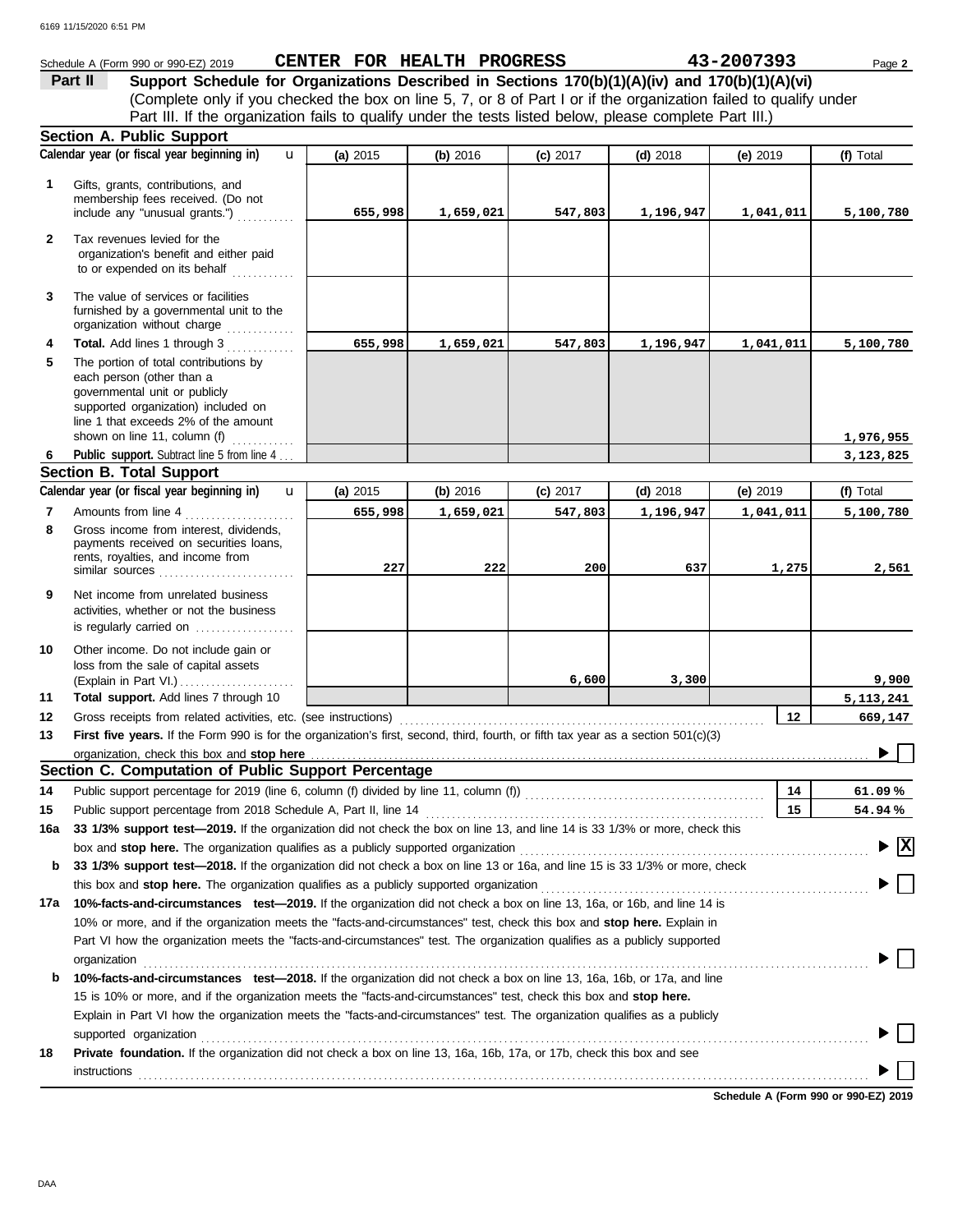|     | Schedule A (Form 990 or 990-EZ) 2019                                                                                                                                              |          | CENTER FOR HEALTH PROGRESS |            |            | 43-2007393 |    | Page 3       |
|-----|-----------------------------------------------------------------------------------------------------------------------------------------------------------------------------------|----------|----------------------------|------------|------------|------------|----|--------------|
|     | Support Schedule for Organizations Described in Section 509(a)(2)<br>Part III                                                                                                     |          |                            |            |            |            |    |              |
|     | (Complete only if you checked the box on line 10 of Part I or if the organization failed to qualify under Part II.                                                                |          |                            |            |            |            |    |              |
|     | If the organization fails to qualify under the tests listed below, please complete Part II.)                                                                                      |          |                            |            |            |            |    |              |
|     | <b>Section A. Public Support</b><br>Calendar year (or fiscal year beginning in)                                                                                                   |          |                            |            |            |            |    |              |
|     | $\mathbf{u}$<br>Gifts, grants, contributions, and membership fees                                                                                                                 | (a) 2015 | (b) 2016                   | $(c)$ 2017 | $(d)$ 2018 | (e) $2019$ |    | (f) Total    |
| 1   | received. (Do not include any "unusual grants.")                                                                                                                                  |          |                            |            |            |            |    |              |
| 2   | Gross receipts from admissions, merchandise<br>sold or services performed, or facilities<br>furnished in any activity that is related to the<br>organization's tax-exempt purpose |          |                            |            |            |            |    |              |
| 3   | Gross receipts from activities that are not an<br>unrelated trade or business under section 513                                                                                   |          |                            |            |            |            |    |              |
| 4   | Tax revenues levied for the<br>organization's benefit and either paid<br>to or expended on its behalf                                                                             |          |                            |            |            |            |    |              |
| 5   | The value of services or facilities<br>furnished by a governmental unit to the<br>organization without charge                                                                     |          |                            |            |            |            |    |              |
| 6   | Total. Add lines 1 through 5                                                                                                                                                      |          |                            |            |            |            |    |              |
|     | 7a Amounts included on lines 1, 2, and 3<br>received from disqualified persons                                                                                                    |          |                            |            |            |            |    |              |
| b   | Amounts included on lines 2 and 3<br>received from other than disqualified<br>persons that exceed the greater of \$5,000<br>or 1% of the amount on line 13 for the year $\ldots$  |          |                            |            |            |            |    |              |
| c   | Add lines 7a and 7b<br>                                                                                                                                                           |          |                            |            |            |            |    |              |
| 8   | Public support. (Subtract line 7c from                                                                                                                                            |          |                            |            |            |            |    |              |
|     | line $6$ .)<br><u>.</u><br><b>Section B. Total Support</b>                                                                                                                        |          |                            |            |            |            |    |              |
|     | Calendar year (or fiscal year beginning in)<br>$\mathbf{u}$                                                                                                                       | (a) 2015 | (b) 2016                   | $(c)$ 2017 | $(d)$ 2018 | (e) $2019$ |    | (f) Total    |
| 9   | Amounts from line 6                                                                                                                                                               |          |                            |            |            |            |    |              |
| 10a | Gross income from interest, dividends,                                                                                                                                            |          |                            |            |            |            |    |              |
|     | payments received on securities loans, rents,<br>royalties, and income from similar sources                                                                                       |          |                            |            |            |            |    |              |
| b   | Unrelated business taxable income (less<br>section 511 taxes) from businesses<br>acquired after June 30, 1975                                                                     |          |                            |            |            |            |    |              |
| c   | Add lines 10a and 10b<br>. <b>.</b> .                                                                                                                                             |          |                            |            |            |            |    |              |
| 11  | Net income from unrelated business<br>activities not included in line 10b, whether<br>or not the business is regularly carried on                                                 |          |                            |            |            |            |    |              |
| 12  | Other income. Do not include gain or<br>loss from the sale of capital assets<br>(Explain in Part VI.)                                                                             |          |                            |            |            |            |    |              |
| 13  | Total support. (Add lines 9, 10c, 11,                                                                                                                                             |          |                            |            |            |            |    |              |
| 14  | First five years. If the Form 990 is for the organization's first, second, third, fourth, or fifth tax year as a section $501(c)(3)$                                              |          |                            |            |            |            |    |              |
|     | Section C. Computation of Public Support Percentage                                                                                                                               |          |                            |            |            |            |    |              |
| 15  |                                                                                                                                                                                   |          |                            |            |            |            | 15 | %            |
| 16  |                                                                                                                                                                                   |          |                            |            |            |            | 16 | %            |
|     | Section D. Computation of Investment Income Percentage                                                                                                                            |          |                            |            |            |            |    |              |
| 17  |                                                                                                                                                                                   |          |                            |            |            |            | 17 | %            |
| 18  | Investment income percentage from 2018 Schedule A, Part III, line 17                                                                                                              |          |                            |            |            |            | 18 | %            |
| 19a | 33 1/3% support tests-2019. If the organization did not check the box on line 14, and line 15 is more than 33 1/3%, and line                                                      |          |                            |            |            |            |    |              |
|     |                                                                                                                                                                                   |          |                            |            |            |            |    | $\mathbf{L}$ |
| b   | 33 1/3% support tests—2018. If the organization did not check a box on line 14 or line 19a, and line 16 is more than 33 1/3%, and                                                 |          |                            |            |            |            |    |              |
|     |                                                                                                                                                                                   |          |                            |            |            |            |    |              |

**20 Private foundation.** If the organization did not check a box on line 14, 19a, or 19b, check this box and see instructions . . . . . . . . . . . . . . . . . . . . . . . . . . . . .

**Schedule A (Form 990 or 990-EZ) 2019**

٦  $\blacktriangleright$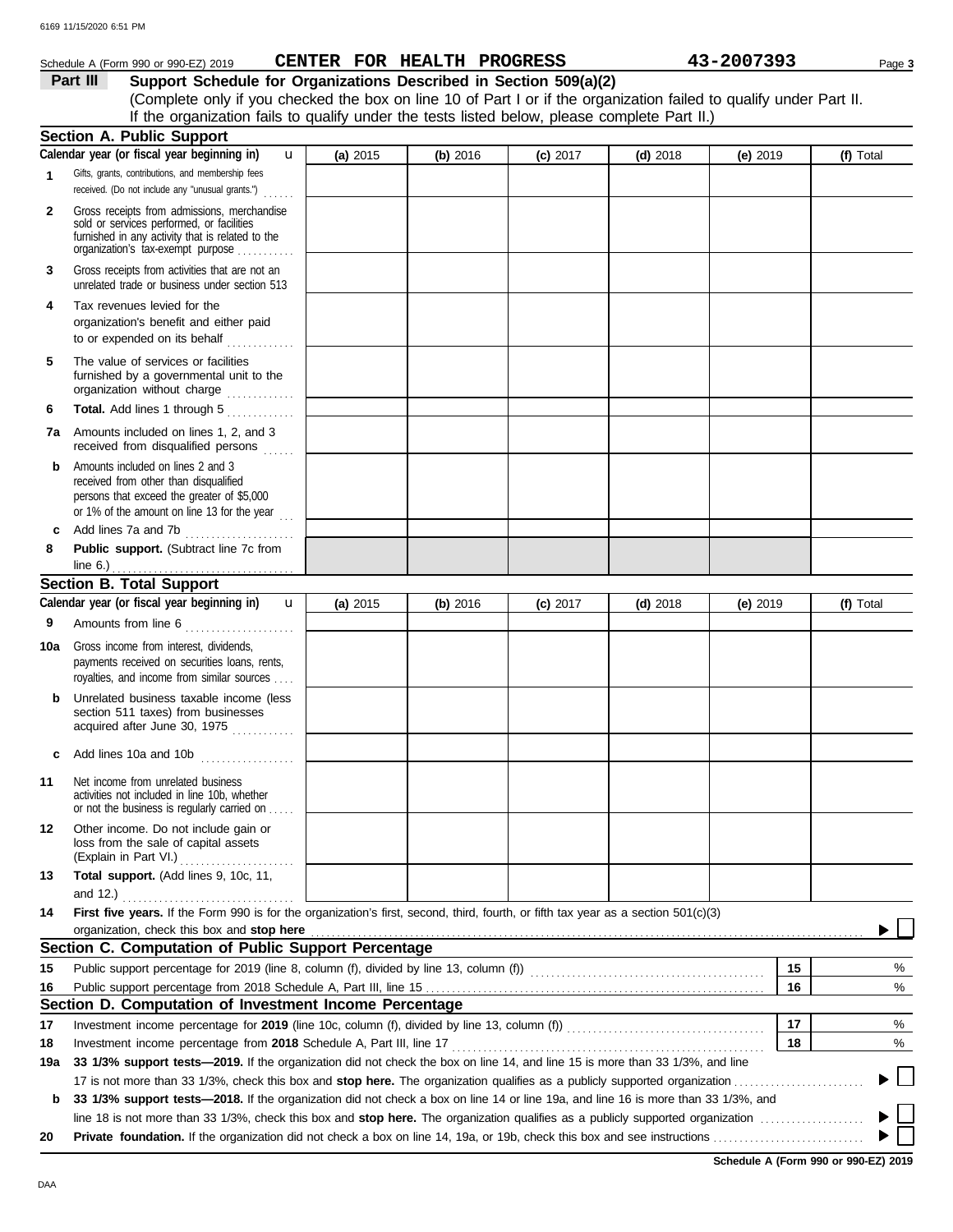|     | CENTER FOR HEALTH PROGRESS<br>Schedule A (Form 990 or 990-EZ) 2019                                                  | 43-2007393      | Page 4           |
|-----|---------------------------------------------------------------------------------------------------------------------|-----------------|------------------|
|     | Part IV<br><b>Supporting Organizations</b>                                                                          |                 |                  |
|     | (Complete only if you checked a box in line 12 on Part I. If you checked 12a of Part I, complete Sections A         |                 |                  |
|     | and B. If you checked 12b of Part I, complete Sections A and C. If you checked 12c of Part I, complete              |                 |                  |
|     | Sections A, D, and E. If you checked 12d of Part I, complete Sections A and D, and complete Part V.)                |                 |                  |
|     | Section A. All Supporting Organizations                                                                             |                 |                  |
|     |                                                                                                                     |                 | <b>Yes</b><br>No |
| 1   | Are all of the organization's supported organizations listed by name in the organization's governing                |                 |                  |
|     | documents? If "No," describe in Part VI how the supported organizations are designated. If designated by            |                 |                  |
|     | class or purpose, describe the designation. If historic and continuing relationship, explain.                       | 1               |                  |
| 2   | Did the organization have any supported organization that does not have an IRS determination of status              |                 |                  |
|     | under section 509(a)(1) or (2)? If "Yes," explain in Part VI how the organization determined that the supported     |                 |                  |
|     | organization was described in section 509(a)(1) or (2).                                                             | $\mathbf{2}$    |                  |
| За  | Did the organization have a supported organization described in section $501(c)(4)$ , (5), or (6)? If "Yes," answer |                 |                  |
|     | $(b)$ and $(c)$ below.                                                                                              | 3a              |                  |
| b   | Did the organization confirm that each supported organization qualified under section $501(c)(4)$ , (5), or (6) and |                 |                  |
|     | satisfied the public support tests under section $509(a)(2)?$ If "Yes," describe in Part VI when and how the        |                 |                  |
|     | organization made the determination.                                                                                | 3b              |                  |
| c   | Did the organization ensure that all support to such organizations was used exclusively for section $170(c)(2)(B)$  |                 |                  |
|     | purposes? If "Yes," explain in Part VI what controls the organization put in place to ensure such use.              | 3c              |                  |
| 4a  | Was any supported organization not organized in the United States ("foreign supported organization")? If            |                 |                  |
|     | "Yes," and if you checked 12a or 12b in Part I, answer (b) and (c) below.                                           | 4a              |                  |
| b   | Did the organization have ultimate control and discretion in deciding whether to make grants to the foreign         |                 |                  |
|     | supported organization? If "Yes," describe in Part VI how the organization had such control and discretion          |                 |                  |
|     | despite being controlled or supervised by or in connection with its supported organizations.                        | 4b              |                  |
| c   | Did the organization support any foreign supported organization that does not have an IRS determination             |                 |                  |
|     | under sections $501(c)(3)$ and $509(a)(1)$ or (2)? If "Yes," explain in Part VI what controls the organization used |                 |                  |
|     | to ensure that all support to the foreign supported organization was used exclusively for section $170(c)(2)(B)$    |                 |                  |
|     | purposes.                                                                                                           | 4c              |                  |
| 5a  | Did the organization add, substitute, or remove any supported organizations during the tax year? If "Yes,"          |                 |                  |
|     | answer (b) and (c) below (if applicable). Also, provide detail in Part VI, including (i) the names and EIN          |                 |                  |
|     | numbers of the supported organizations added, substituted, or removed; (ii) the reasons for each such action;       |                 |                  |
|     | (iii) the authority under the organization's organizing document authorizing such action; and (iv) how the action   |                 |                  |
|     | was accomplished (such as by amendment to the organizing document).                                                 | 5a              |                  |
| b   | Type I or Type II only. Was any added or substituted supported organization part of a class already                 |                 |                  |
|     | designated in the organization's organizing document?                                                               | 5b              |                  |
| c   | Substitutions only. Was the substitution the result of an event beyond the organization's control?                  | 5 <sub>c</sub>  |                  |
| 6   | Did the organization provide support (whether in the form of grants or the provision of services or facilities) to  |                 |                  |
|     | anyone other than (i) its supported organizations, (ii) individuals that are part of the charitable class benefited |                 |                  |
|     | by one or more of its supported organizations, or (iii) other supporting organizations that also support or         |                 |                  |
|     | benefit one or more of the filing organization's supported organizations? If "Yes," provide detail in Part VI.      | 6               |                  |
| 7   | Did the organization provide a grant, loan, compensation, or other similar payment to a substantial contributor     |                 |                  |
|     | (as defined in section $4958(c)(3)(C)$ ), a family member of a substantial contributor, or a 35% controlled entity  |                 |                  |
|     | with regard to a substantial contributor? If "Yes," complete Part I of Schedule L (Form 990 or 990-EZ).             | 7               |                  |
| 8   | Did the organization make a loan to a disqualified person (as defined in section 4958) not described in line 7?     |                 |                  |
|     | If "Yes," complete Part I of Schedule L (Form 990 or 990-EZ).                                                       | 8               |                  |
| 9a  | Was the organization controlled directly or indirectly at any time during the tax year by one or more               |                 |                  |
|     | disqualified persons as defined in section 4946 (other than foundation managers and organizations described         |                 |                  |
|     | in section 509(a)(1) or (2))? If "Yes," provide detail in Part VI.                                                  | 9а              |                  |
| b   | Did one or more disqualified persons (as defined in line 9a) hold a controlling interest in any entity in which     |                 |                  |
|     | the supporting organization had an interest? If "Yes," provide detail in Part VI.                                   | 9b              |                  |
| c   | Did a disqualified person (as defined in line 9a) have an ownership interest in, or derive any personal benefit     |                 |                  |
|     | from, assets in which the supporting organization also had an interest? If "Yes," provide detail in Part VI.        | 9c              |                  |
| 10a | Was the organization subject to the excess business holdings rules of section 4943 because of section               |                 |                  |
|     | 4943(f) (regarding certain Type II supporting organizations, and all Type III non-functionally integrated           |                 |                  |
|     | supporting organizations)? If "Yes," answer 10b below.                                                              | 10a             |                  |
| b   | Did the organization have any excess business holdings in the tax year? (Use Schedule C, Form 4720, to              |                 |                  |
|     | determine whether the organization had excess business holdings.)                                                   | 10 <sub>b</sub> |                  |

**Schedule A (Form 990 or 990-EZ) 2019**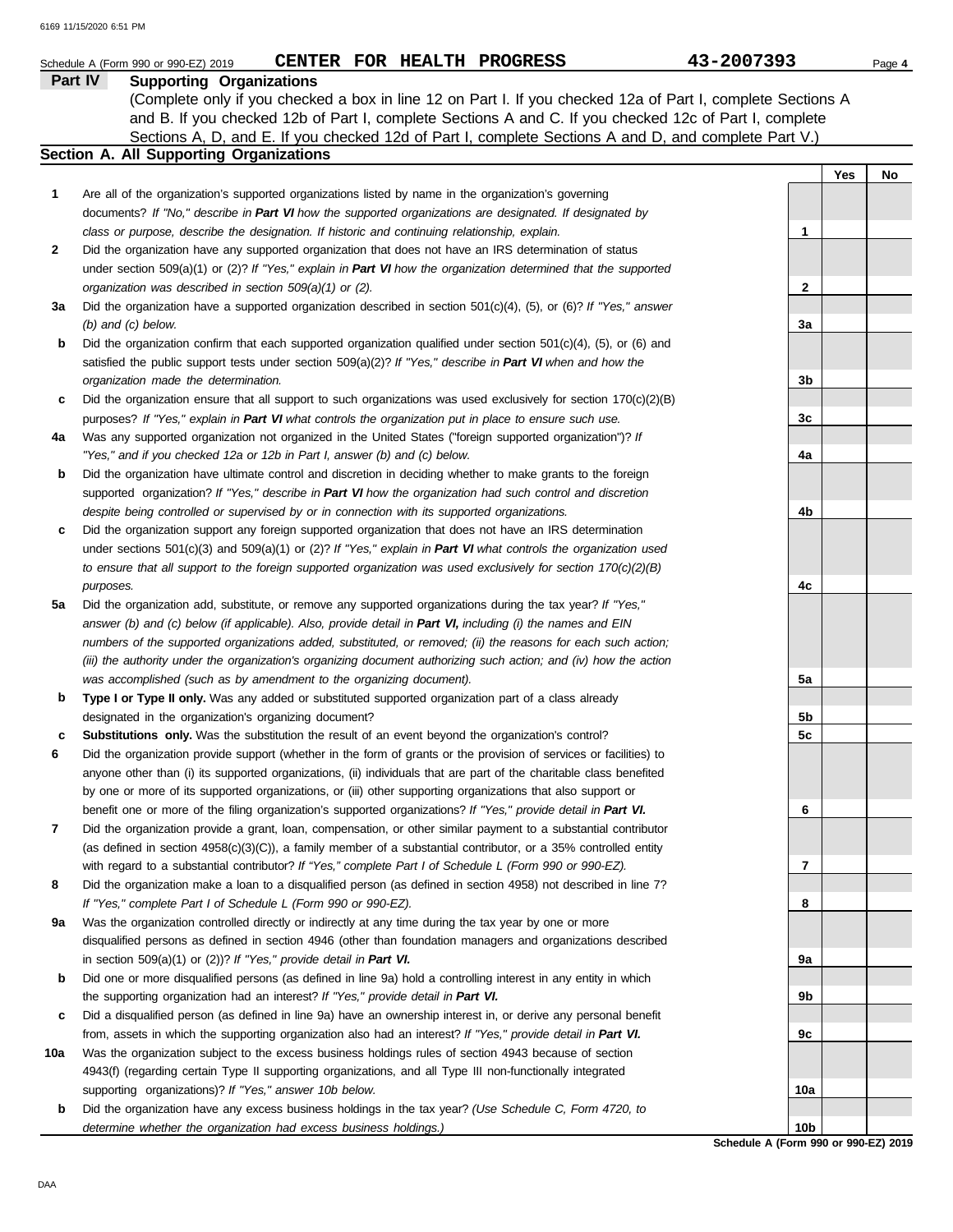|    | CENTER FOR HEALTH PROGRESS<br>Schedule A (Form 990 or 990-EZ) 2019                                                                                                                                                               | 43-2007393      |     | Page 5 |
|----|----------------------------------------------------------------------------------------------------------------------------------------------------------------------------------------------------------------------------------|-----------------|-----|--------|
|    | Part IV<br><b>Supporting Organizations (continued)</b>                                                                                                                                                                           |                 |     |        |
|    |                                                                                                                                                                                                                                  |                 | Yes | No     |
| 11 | Has the organization accepted a gift or contribution from any of the following persons?                                                                                                                                          |                 |     |        |
| а  | A person who directly or indirectly controls, either alone or together with persons described in (b) and (c)                                                                                                                     |                 |     |        |
|    | below, the governing body of a supported organization?                                                                                                                                                                           | 11a             |     |        |
|    | <b>b</b> A family member of a person described in (a) above?                                                                                                                                                                     | 11 <sub>b</sub> |     |        |
|    | c A 35% controlled entity of a person described in (a) or (b) above? If "Yes" to a, b, or c, provide detail in Part VI.<br><b>Section B. Type I Supporting Organizations</b>                                                     | 11c             |     |        |
|    |                                                                                                                                                                                                                                  |                 | Yes | No     |
| 1  | Did the directors, trustees, or membership of one or more supported organizations have the power to                                                                                                                              |                 |     |        |
|    | regularly appoint or elect at least a majority of the organization's directors or trustees at all times during the                                                                                                               |                 |     |        |
|    | tax year? If "No," describe in Part VI how the supported organization(s) effectively operated, supervised, or                                                                                                                    |                 |     |        |
|    | controlled the organization's activities. If the organization had more than one supported organization,                                                                                                                          |                 |     |        |
|    | describe how the powers to appoint and/or remove directors or trustees were allocated among the supported                                                                                                                        |                 |     |        |
|    | organizations and what conditions or restrictions, if any, applied to such powers during the tax year.                                                                                                                           | 1               |     |        |
| 2  | Did the organization operate for the benefit of any supported organization other than the supported                                                                                                                              |                 |     |        |
|    | organization(s) that operated, supervised, or controlled the supporting organization? If "Yes," explain in Part                                                                                                                  |                 |     |        |
|    | VI how providing such benefit carried out the purposes of the supported organization(s) that operated,                                                                                                                           |                 |     |        |
|    | supervised, or controlled the supporting organization.                                                                                                                                                                           | $\mathbf 2$     |     |        |
|    | Section C. Type II Supporting Organizations                                                                                                                                                                                      |                 |     |        |
|    |                                                                                                                                                                                                                                  |                 | Yes | No     |
| 1  | Were a majority of the organization's directors or trustees during the tax year also a majority of the directors                                                                                                                 |                 |     |        |
|    | or trustees of each of the organization's supported organization(s)? If "No," describe in Part VI how control                                                                                                                    |                 |     |        |
|    | or management of the supporting organization was vested in the same persons that controlled or managed                                                                                                                           |                 |     |        |
|    | the supported organization(s).                                                                                                                                                                                                   | 1               |     |        |
|    | Section D. All Type III Supporting Organizations                                                                                                                                                                                 |                 |     |        |
|    |                                                                                                                                                                                                                                  |                 | Yes | No     |
| 1  | Did the organization provide to each of its supported organizations, by the last day of the fifth month of the                                                                                                                   |                 |     |        |
|    | organization's tax year, (i) a written notice describing the type and amount of support provided during the prior tax                                                                                                            |                 |     |        |
|    | year, (ii) a copy of the Form 990 that was most recently filed as of the date of notification, and (iii) copies of the                                                                                                           |                 |     |        |
|    | organization's governing documents in effect on the date of notification, to the extent not previously provided?                                                                                                                 | 1               |     |        |
| 2  | Were any of the organization's officers, directors, or trustees either (i) appointed or elected by the supported                                                                                                                 |                 |     |        |
|    | organization(s) or (ii) serving on the governing body of a supported organization? If "No," explain in Part VI how                                                                                                               |                 |     |        |
|    | the organization maintained a close and continuous working relationship with the supported organization(s).                                                                                                                      | 2               |     |        |
| 3  | By reason of the relationship described in (2), did the organization's supported organizations have a                                                                                                                            |                 |     |        |
|    | significant voice in the organization's investment policies and in directing the use of the organization's                                                                                                                       |                 |     |        |
|    | income or assets at all times during the tax year? If "Yes," describe in Part VI the role the organization's                                                                                                                     |                 |     |        |
|    | supported organizations played in this regard.                                                                                                                                                                                   | 3               |     |        |
|    | Section E. Type III Functionally-Integrated Supporting Organizations                                                                                                                                                             |                 |     |        |
| 1  | Check the box next to the method that the organization used to satisfy the Integral Part Test during the year (see instructions).<br>The organization satisfied the Activities Test. Complete line 2 below.                      |                 |     |        |
| а  |                                                                                                                                                                                                                                  |                 |     |        |
| b  | The organization is the parent of each of its supported organizations. Complete line 3 below.<br>The organization supported a governmental entity. Describe in Part VI how you supported a government entity (see instructions). |                 |     |        |
| c  |                                                                                                                                                                                                                                  |                 |     |        |
|    | 2 Activities Test. Answer (a) and (b) below.                                                                                                                                                                                     |                 | Yes | No     |
| а  | Did substantially all of the organization's activities during the tax year directly further the exempt purposes of                                                                                                               |                 |     |        |
|    | the supported organization(s) to which the organization was responsive? If "Yes," then in Part VI identify                                                                                                                       |                 |     |        |
|    | those supported organizations and explain how these activities directly furthered their exempt purposes,                                                                                                                         |                 |     |        |
|    | how the organization was responsive to those supported organizations, and how the organization determined                                                                                                                        |                 |     |        |
|    | that these activities constituted substantially all of its activities.                                                                                                                                                           | 2a              |     |        |
| b  | Did the activities described in (a) constitute activities that, but for the organization's involvement, one or more                                                                                                              |                 |     |        |
|    | of the organization's supported organization(s) would have been engaged in? If "Yes," explain in Part VI the                                                                                                                     |                 |     |        |
|    | reasons for the organization's position that its supported organization(s) would have engaged in these                                                                                                                           |                 |     |        |
|    | activities but for the organization's involvement.                                                                                                                                                                               | 2b              |     |        |
| 3  | Parent of Supported Organizations. Answer (a) and (b) below.                                                                                                                                                                     |                 |     |        |
| а  | Did the organization have the power to regularly appoint or elect a majority of the officers, directors, or                                                                                                                      |                 |     |        |
|    | trustees of each of the supported organizations? Provide details in Part VI.                                                                                                                                                     | За              |     |        |
|    |                                                                                                                                                                                                                                  |                 |     |        |

**b** Did the organization exercise a substantial degree of direction over the policies, programs, and activities of each of its supported organizations? *If "Yes," describe in Part VI the role played by the organization in this regard.*

DAA **Schedule A (Form 990 or 990-EZ) 2019 3b**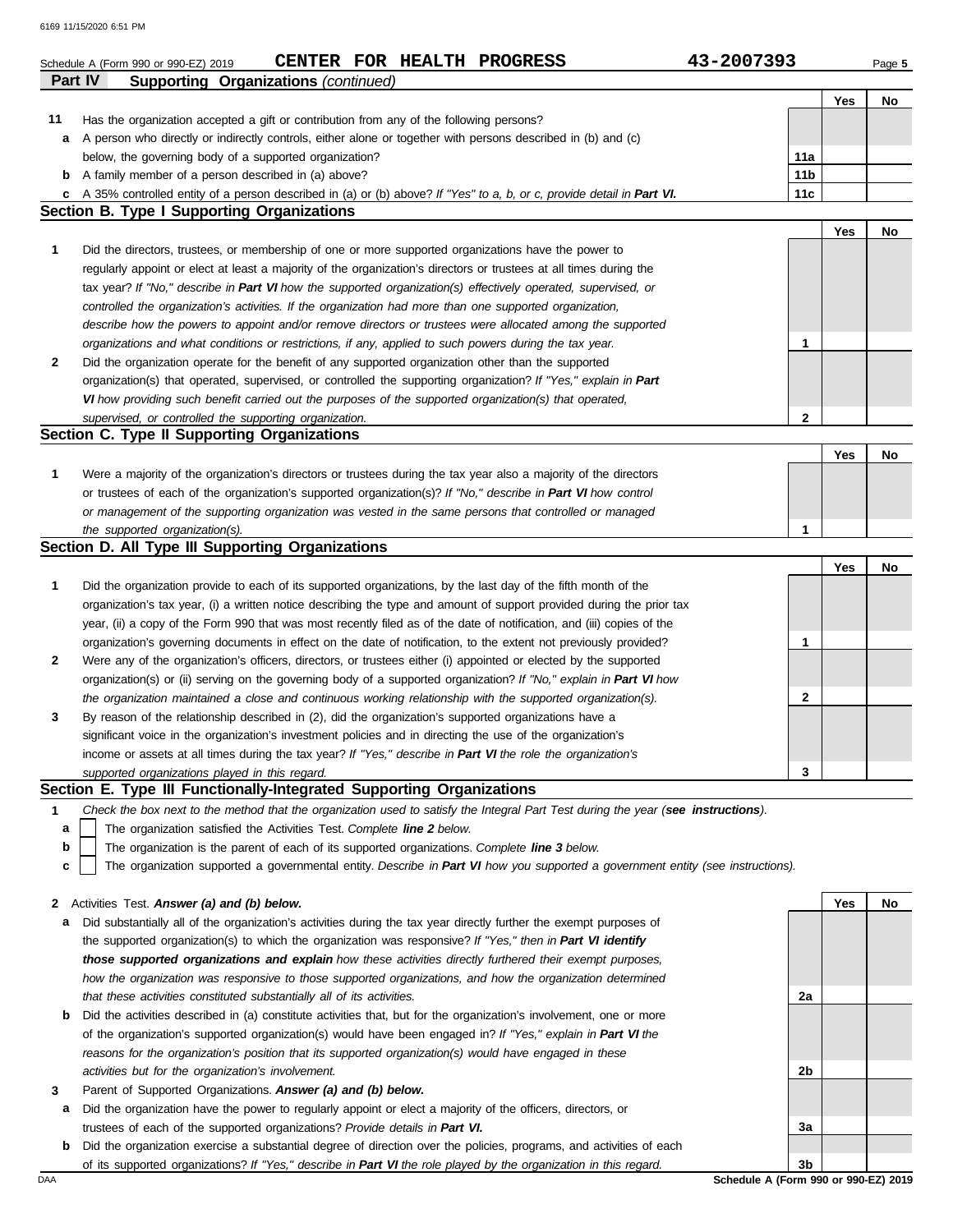| CENTER FOR HEALTH PROGRESS<br>Schedule A (Form 990 or 990-EZ) 2019                                                                               |                | 43-2007393     | Page 6                         |
|--------------------------------------------------------------------------------------------------------------------------------------------------|----------------|----------------|--------------------------------|
| Type III Non-Functionally Integrated 509(a)(3) Supporting Organizations<br>Part V                                                                |                |                |                                |
| $\mathbf{1}$<br>Check here if the organization satisfied the Integral Part Test as a qualifying trust on Nov. 20, 1970 (explain in Part VI). See |                |                |                                |
| instructions. All other Type III non-functionally integrated supporting organizations must complete Sections A through E.                        |                |                |                                |
| Section A - Adjusted Net Income                                                                                                                  |                | (A) Prior Year | (B) Current Year               |
|                                                                                                                                                  |                |                | (optional)                     |
| 1.<br>Net short-term capital gain                                                                                                                | 1              |                |                                |
| 2<br>Recoveries of prior-year distributions                                                                                                      | $\overline{2}$ |                |                                |
| 3<br>Other gross income (see instructions)                                                                                                       | 3              |                |                                |
| Add lines 1 through 3.<br>4                                                                                                                      | 4              |                |                                |
| 5<br>Depreciation and depletion                                                                                                                  | 5              |                |                                |
| Portion of operating expenses paid or incurred for production or<br>6                                                                            |                |                |                                |
| collection of gross income or for management, conservation, or                                                                                   |                |                |                                |
| maintenance of property held for production of income (see instructions)                                                                         | 6              |                |                                |
| 7<br>Other expenses (see instructions)                                                                                                           | $\overline{7}$ |                |                                |
| 8<br>Adjusted Net Income (subtract lines 5, 6, and 7 from line 4)                                                                                | 8              |                |                                |
| <b>Section B - Minimum Asset Amount</b>                                                                                                          |                | (A) Prior Year | (B) Current Year<br>(optional) |
| Aggregate fair market value of all non-exempt-use assets (see<br>1.                                                                              |                |                |                                |
| instructions for short tax year or assets held for part of year):                                                                                |                |                |                                |
| Average monthly value of securities<br>a                                                                                                         | 1a             |                |                                |
| b<br>Average monthly cash balances                                                                                                               | 1 <sub>b</sub> |                |                                |
| Fair market value of other non-exempt-use assets<br>c                                                                                            | 1 <sub>c</sub> |                |                                |
| <b>Total</b> (add lines 1a, 1b, and 1c)<br>d                                                                                                     | 1d             |                |                                |
| <b>Discount</b> claimed for blockage or other<br>e                                                                                               |                |                |                                |
| factors (explain in detail in <b>Part VI)</b> :                                                                                                  |                |                |                                |
| $\mathbf{2}$<br>Acquisition indebtedness applicable to non-exempt-use assets                                                                     | $\mathbf{2}$   |                |                                |
| 3<br>Subtract line 2 from line 1d.                                                                                                               | 3              |                |                                |
| 4<br>Cash deemed held for exempt use. Enter 1-1/2% of line 3 (for greater amount,                                                                |                |                |                                |
| see instructions).                                                                                                                               | 4              |                |                                |
| 5<br>Net value of non-exempt-use assets (subtract line 4 from line 3)                                                                            | 5              |                |                                |
| 6<br>Multiply line 5 by .035.                                                                                                                    | 6              |                |                                |
| 7<br>Recoveries of prior-year distributions                                                                                                      | $\overline{7}$ |                |                                |
| 8<br>Minimum Asset Amount (add line 7 to line 6)                                                                                                 | 8              |                |                                |
| Section C - Distributable Amount                                                                                                                 |                |                | <b>Current Year</b>            |
| Adjusted net income for prior year (from Section A, line 8, Column A)<br>1.                                                                      | 1              |                |                                |
| $\mathbf{2}$<br>Enter 85% of line 1.                                                                                                             | $\mathbf{2}$   |                |                                |
| 3<br>Minimum asset amount for prior year (from Section B, line 8, Column A)                                                                      | 3              |                |                                |
| 4<br>Enter greater of line 2 or line 3.                                                                                                          | 4              |                |                                |
| 5<br>Income tax imposed in prior year                                                                                                            | 5              |                |                                |
| <b>Distributable Amount.</b> Subtract line 5 from line 4, unless subject to<br>6                                                                 |                |                |                                |
| emergency temporary reduction (see instructions)                                                                                                 | 6              |                |                                |

**7** | Check here if the current year is the organization's first as a non-functionally integrated Type III supporting organization (see instructions).

**Schedule A (Form 990 or 990-EZ) 2019**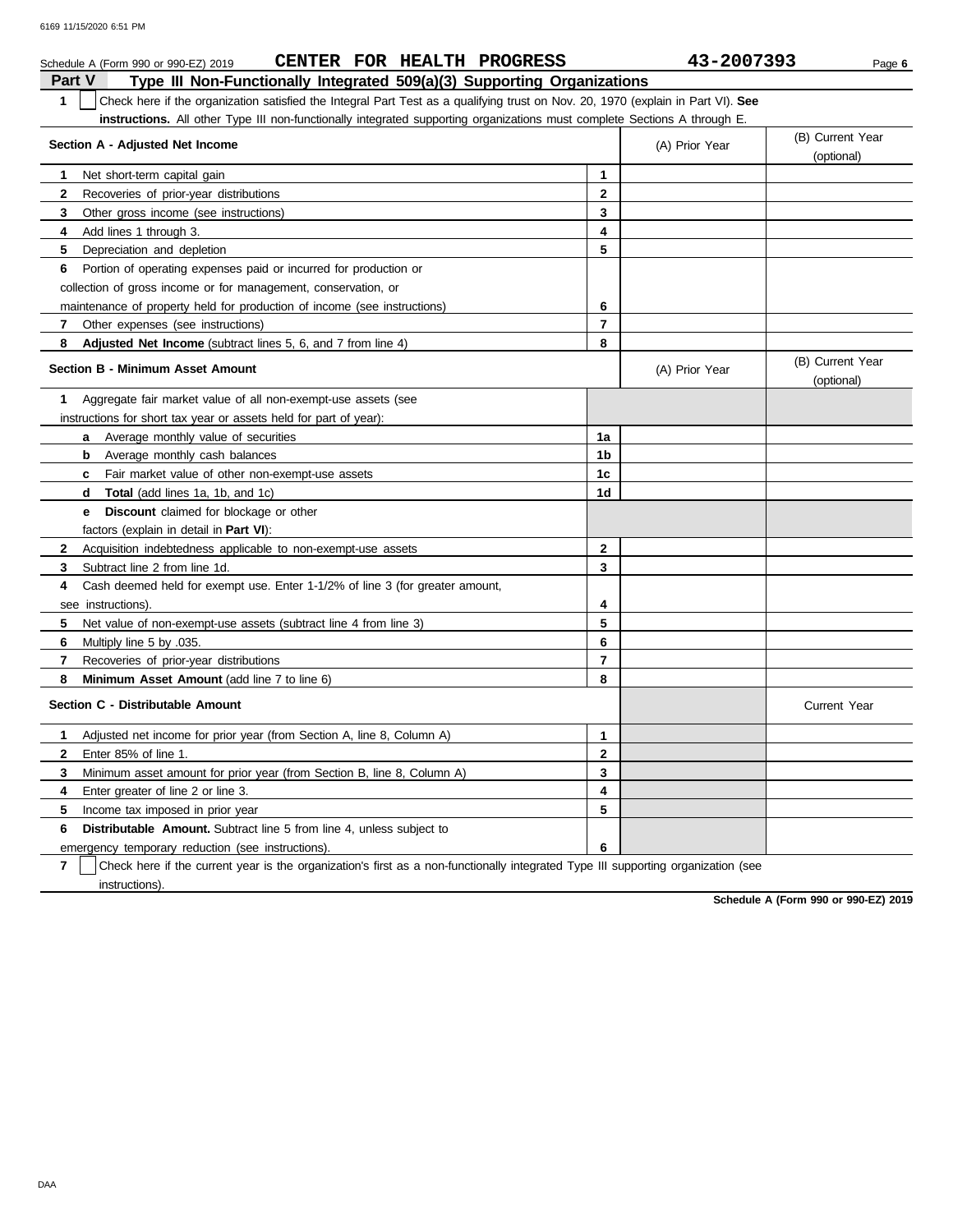|                | CENTER FOR HEALTH PROGRESS<br>Schedule A (Form 990 or 990-EZ) 2019                              |                             | 43-2007393                            | Page 7                                  |
|----------------|-------------------------------------------------------------------------------------------------|-----------------------------|---------------------------------------|-----------------------------------------|
| Part V         | Type III Non-Functionally Integrated 509(a)(3) Supporting Organizations (continued)             |                             |                                       |                                         |
|                | <b>Section D - Distributions</b>                                                                |                             |                                       | <b>Current Year</b>                     |
| 1              | Amounts paid to supported organizations to accomplish exempt purposes                           |                             |                                       |                                         |
| $\mathbf{2}$   | Amounts paid to perform activity that directly furthers exempt purposes of supported            |                             |                                       |                                         |
|                | organizations, in excess of income from activity                                                |                             |                                       |                                         |
| 3              | Administrative expenses paid to accomplish exempt purposes of supported organizations           |                             |                                       |                                         |
| 4              | Amounts paid to acquire exempt-use assets                                                       |                             |                                       |                                         |
| 5              | Qualified set-aside amounts (prior IRS approval required)                                       |                             |                                       |                                         |
| 6              | Other distributions (describe in Part VI). See instructions.                                    |                             |                                       |                                         |
| $\overline{7}$ | Total annual distributions. Add lines 1 through 6.                                              |                             |                                       |                                         |
| 8              | Distributions to attentive supported organizations to which the organization is responsive      |                             |                                       |                                         |
|                | (provide details in Part VI). See instructions.                                                 |                             |                                       |                                         |
| 9              | Distributable amount for 2019 from Section C, line 6                                            |                             |                                       |                                         |
| 10             | Line 8 amount divided by line 9 amount                                                          |                             |                                       |                                         |
|                |                                                                                                 | (i)                         | (ii)                                  | (iii)                                   |
|                | <b>Section E - Distribution Allocations (see instructions)</b>                                  | <b>Excess Distributions</b> | <b>Underdistributions</b><br>Pre-2019 | <b>Distributable</b><br>Amount for 2019 |
| 1              | Distributable amount for 2019 from Section C, line 6                                            |                             |                                       |                                         |
| $\mathbf{2}$   | Underdistributions, if any, for years prior to 2019                                             |                             |                                       |                                         |
|                | (reasonable cause required-explain in Part VI). See                                             |                             |                                       |                                         |
|                | instructions.                                                                                   |                             |                                       |                                         |
| 3              | Excess distributions carryover, if any, to 2019                                                 |                             |                                       |                                         |
|                | <b>a</b> From 2014                                                                              |                             |                                       |                                         |
|                |                                                                                                 |                             |                                       |                                         |
|                |                                                                                                 |                             |                                       |                                         |
|                |                                                                                                 |                             |                                       |                                         |
|                |                                                                                                 |                             |                                       |                                         |
|                | f Total of lines 3a through e                                                                   |                             |                                       |                                         |
|                | g Applied to underdistributions of prior years                                                  |                             |                                       |                                         |
|                | h Applied to 2019 distributable amount                                                          |                             |                                       |                                         |
| İ.             | Carryover from 2014 not applied (see instructions)                                              |                             |                                       |                                         |
|                | Remainder. Subtract lines 3g, 3h, and 3i from 3f.                                               |                             |                                       |                                         |
| 4              | Distributions for 2019 from<br>Section D. line 7:                                               |                             |                                       |                                         |
|                | \$                                                                                              |                             |                                       |                                         |
|                | a Applied to underdistributions of prior years<br><b>b</b> Applied to 2019 distributable amount |                             |                                       |                                         |
|                | c Remainder. Subtract lines 4a and 4b from 4.                                                   |                             |                                       |                                         |
| 5              | Remaining underdistributions for years prior to 2019, if                                        |                             |                                       |                                         |
|                | any. Subtract lines 3g and 4a from line 2. For result                                           |                             |                                       |                                         |
|                | greater than zero, explain in Part VI. See instructions.                                        |                             |                                       |                                         |
| 6              | Remaining underdistributions for 2019. Subtract lines 3h                                        |                             |                                       |                                         |
|                | and 4b from line 1. For result greater than zero, explain in                                    |                             |                                       |                                         |
|                | Part VI. See instructions.                                                                      |                             |                                       |                                         |
| 7              | Excess distributions carryover to 2020. Add lines 3j                                            |                             |                                       |                                         |
|                | and 4c.                                                                                         |                             |                                       |                                         |
| 8              | Breakdown of line 7:                                                                            |                             |                                       |                                         |
|                |                                                                                                 |                             |                                       |                                         |
|                |                                                                                                 |                             |                                       |                                         |
|                |                                                                                                 |                             |                                       |                                         |
|                | d Excess from 2018                                                                              |                             |                                       |                                         |

**Schedule A (Form 990 or 990-EZ) 2019**

**e** Excess from 2019 . . . . . . . . . . . . . . . . . . . . . . . . . . .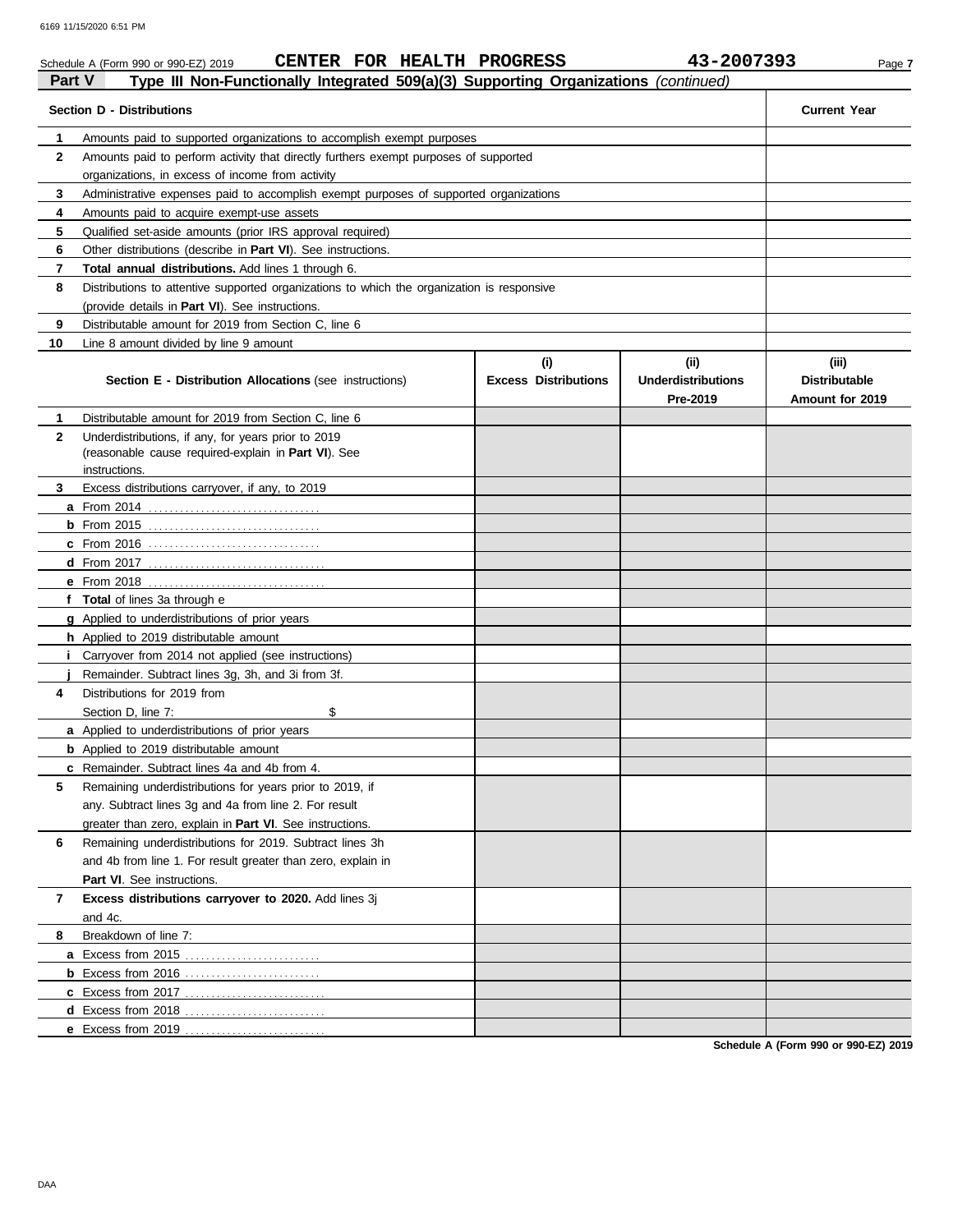|         | Schedule A (Form 990 or 990-EZ) 2019 |  | CENTER FOR HEALTH PROGRESS             |             | 43-2007393                                                                                                                                                                                                                                                                                                                                                                                                                                                                                                                                                                                  | Page 8 |
|---------|--------------------------------------|--|----------------------------------------|-------------|---------------------------------------------------------------------------------------------------------------------------------------------------------------------------------------------------------------------------------------------------------------------------------------------------------------------------------------------------------------------------------------------------------------------------------------------------------------------------------------------------------------------------------------------------------------------------------------------|--------|
| Part VI |                                      |  |                                        |             | Supplemental Information. Provide the explanations required by Part II, line 10; Part II, line 17a or 17b; Part<br>III, line 12; Part IV, Section A, lines 1, 2, 3b, 3c, 4b, 4c, 5a, 6, 9a, 9b, 9c, 11a, 11b, and 11c; Part IV, Section<br>B, lines 1 and 2; Part IV, Section C, line 1; Part IV, Section D, lines 2 and 3; Part IV, Section E, lines 1c, 2a, 2b,<br>3a, and 3b; Part V, line 1; Part V, Section B, line 1e; Part V, Section D, lines 5, 6, and 8; and Part V, Section E,<br>lines 2, 5, and 6. Also complete this part for any additional information. (See instructions.) |        |
|         |                                      |  | PART II, LINE 10 - OTHER INCOME DETAIL |             |                                                                                                                                                                                                                                                                                                                                                                                                                                                                                                                                                                                             |        |
|         | FISCAL AGENT FEES                    |  |                                        | \$<br>9,900 |                                                                                                                                                                                                                                                                                                                                                                                                                                                                                                                                                                                             |        |
|         |                                      |  |                                        |             |                                                                                                                                                                                                                                                                                                                                                                                                                                                                                                                                                                                             |        |
|         |                                      |  |                                        |             |                                                                                                                                                                                                                                                                                                                                                                                                                                                                                                                                                                                             |        |
|         |                                      |  |                                        |             |                                                                                                                                                                                                                                                                                                                                                                                                                                                                                                                                                                                             |        |
|         |                                      |  |                                        |             |                                                                                                                                                                                                                                                                                                                                                                                                                                                                                                                                                                                             |        |
|         |                                      |  |                                        |             |                                                                                                                                                                                                                                                                                                                                                                                                                                                                                                                                                                                             |        |
|         |                                      |  |                                        |             |                                                                                                                                                                                                                                                                                                                                                                                                                                                                                                                                                                                             |        |
|         |                                      |  |                                        |             |                                                                                                                                                                                                                                                                                                                                                                                                                                                                                                                                                                                             |        |
|         |                                      |  |                                        |             |                                                                                                                                                                                                                                                                                                                                                                                                                                                                                                                                                                                             |        |
|         |                                      |  |                                        |             |                                                                                                                                                                                                                                                                                                                                                                                                                                                                                                                                                                                             |        |
|         |                                      |  |                                        |             |                                                                                                                                                                                                                                                                                                                                                                                                                                                                                                                                                                                             |        |
|         |                                      |  |                                        |             |                                                                                                                                                                                                                                                                                                                                                                                                                                                                                                                                                                                             |        |
|         |                                      |  |                                        |             |                                                                                                                                                                                                                                                                                                                                                                                                                                                                                                                                                                                             |        |
|         |                                      |  |                                        |             |                                                                                                                                                                                                                                                                                                                                                                                                                                                                                                                                                                                             |        |
|         |                                      |  |                                        |             |                                                                                                                                                                                                                                                                                                                                                                                                                                                                                                                                                                                             |        |
|         |                                      |  |                                        |             |                                                                                                                                                                                                                                                                                                                                                                                                                                                                                                                                                                                             |        |
|         |                                      |  |                                        |             |                                                                                                                                                                                                                                                                                                                                                                                                                                                                                                                                                                                             |        |
|         |                                      |  |                                        |             |                                                                                                                                                                                                                                                                                                                                                                                                                                                                                                                                                                                             |        |
|         |                                      |  |                                        |             |                                                                                                                                                                                                                                                                                                                                                                                                                                                                                                                                                                                             |        |
|         |                                      |  |                                        |             |                                                                                                                                                                                                                                                                                                                                                                                                                                                                                                                                                                                             |        |
|         |                                      |  |                                        |             |                                                                                                                                                                                                                                                                                                                                                                                                                                                                                                                                                                                             |        |
|         |                                      |  |                                        |             |                                                                                                                                                                                                                                                                                                                                                                                                                                                                                                                                                                                             |        |
|         |                                      |  |                                        |             |                                                                                                                                                                                                                                                                                                                                                                                                                                                                                                                                                                                             |        |
|         |                                      |  |                                        |             |                                                                                                                                                                                                                                                                                                                                                                                                                                                                                                                                                                                             |        |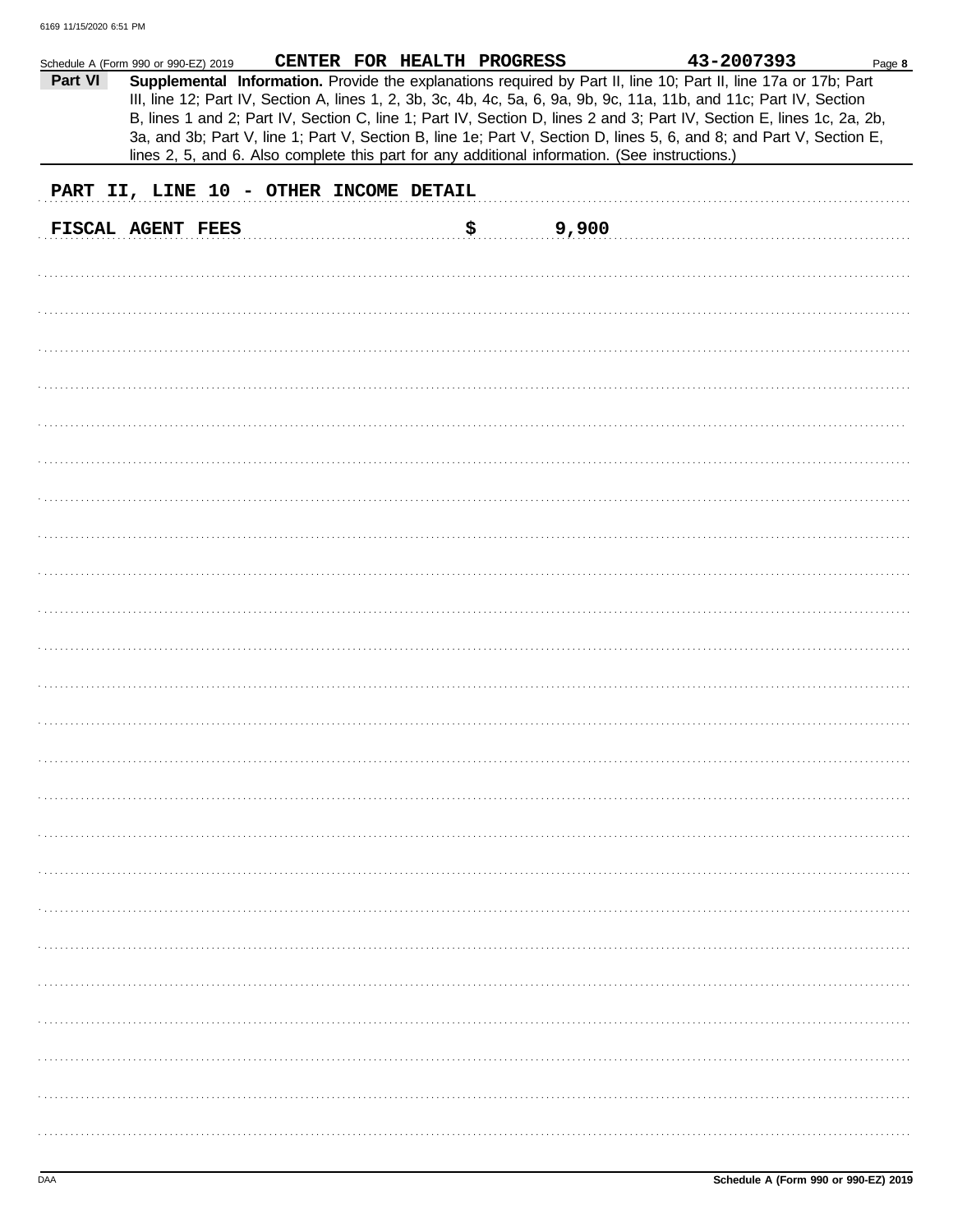Department of the Treasury Internal Revenue Service

**(Form 990, 990-EZ,**

# **Schedule of Contributors Schedule B**

**or 990-PF)** u **Attach to Form 990, Form 990-EZ, or Form 990-PF.** u **Go to** *www.irs.gov/Form990* **for the latest information.** OMB No. 1545-0047

**2019**

**Employer identification number**

|  |  |  | Name of the organization |  |
|--|--|--|--------------------------|--|
|--|--|--|--------------------------|--|

## **CENTER FOR HEALTH PROGRESS 43-2007393**

**Organization type** (check one):

| Filers of:         | Section:                                                                  |
|--------------------|---------------------------------------------------------------------------|
| Form 990 or 990-EZ | $ \mathbf{X} $ 501(c)( $3$ ) (enter number) organization                  |
|                    | 4947(a)(1) nonexempt charitable trust not treated as a private foundation |
|                    | 527 political organization                                                |
| Form 990-PF        | 501(c)(3) exempt private foundation                                       |
|                    | 4947(a)(1) nonexempt charitable trust treated as a private foundation     |
|                    | $501(c)(3)$ taxable private foundation                                    |

Check if your organization is covered by the **General Rule** or a **Special Rule. Note:** Only a section 501(c)(7), (8), or (10) organization can check boxes for both the General Rule and a Special Rule. See instructions.

### **General Rule**

For an organization filing Form 990, 990-EZ, or 990-PF that received, during the year, contributions totaling \$5,000 or more (in money or property) from any one contributor. Complete Parts I and II. See instructions for determining a contributor's total contributions.

### **Special Rules**

For an organization described in section 501(c)(3) filing Form 990 or 990-EZ that met the 33<sup>1</sup> /3% support test of the **X** regulations under sections 509(a)(1) and 170(b)(1)(A)(vi), that checked Schedule A (Form 990 or 990-EZ), Part II, line 13, 16a, or 16b, and that received from any one contributor, during the year, total contributions of the greater of **(1)** \$5,000; or **(2)** 2% of the amount on (i) Form 990, Part VIII, line 1h; or (ii) Form 990-EZ, line 1. Complete Parts I and II.

literary, or educational purposes, or for the prevention of cruelty to children or animals. Complete Parts I (entering For an organization described in section 501(c)(7), (8), or (10) filing Form 990 or 990-EZ that received from any one contributor, during the year, total contributions of more than \$1,000 *exclusively* for religious, charitable, scientific, "N/A" in column (b) instead of the contributor name and address), II, and III.

For an organization described in section 501(c)(7), (8), or (10) filing Form 990 or 990-EZ that received from any one contributor, during the year, contributions *exclusively* for religious, charitable, etc., purposes, but no such contributions totaled more than \$1,000. If this box is checked, enter here the total contributions that were received during the year for an *exclusively* religious, charitable, etc., purpose. Don't complete any of the parts unless the **General Rule** applies to this organization because it received *nonexclusively* religious, charitable, etc., contributions totaling \$5,000 or more during the year . . . . . . . . . . . . . . . . . . . . . . . . . . . . . . . . . . . . . . . . . . . . . . . . . . . . . . . . . . . . . . . . . . . . . . . . . . . . . . . . .

990-EZ, or 990-PF), but it **must** answer "No" on Part IV, line 2, of its Form 990; or check the box on line H of its Form 990-EZ or on its Form 990-PF, Part I, line 2, to certify that it doesn't meet the filing requirements of Schedule B (Form 990, 990-EZ, or 990-PF). **Caution:** An organization that isn't covered by the General Rule and/or the Special Rules doesn't file Schedule B (Form 990,

**For Paperwork Reduction Act Notice, see the instructions for Form 990, 990-EZ, or 990-PF.**

 $\blacktriangleright$  \$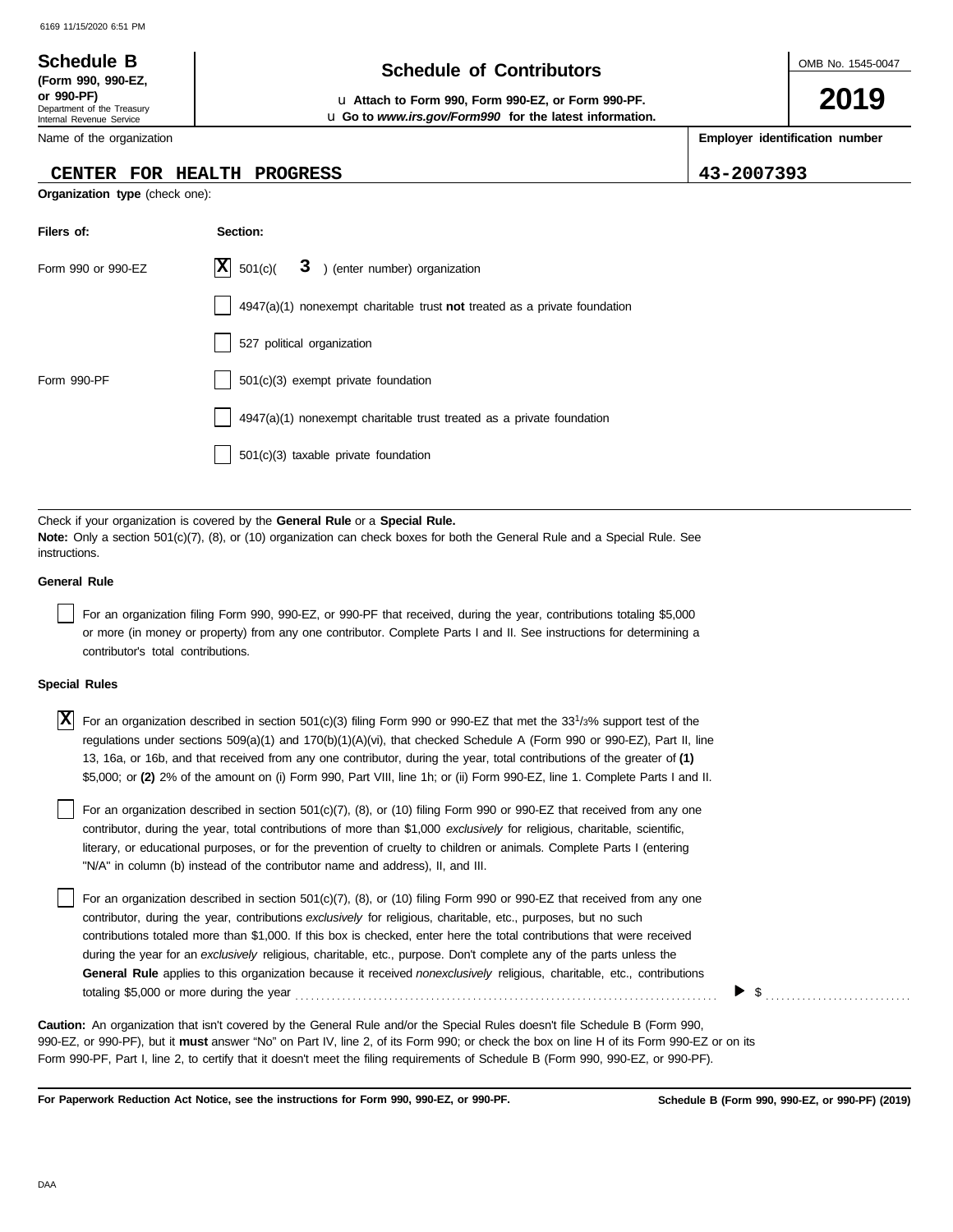| Schedule B (Form 990, 990-EZ, or 990-PF) (2019)                                                                 | PAGE 1 OF 1<br>Page 2                               |
|-----------------------------------------------------------------------------------------------------------------|-----------------------------------------------------|
| Name of organization<br>CENTER FOR HEALTH PROGRESS                                                              | <b>Employer identification number</b><br>43-2007393 |
| Part I<br><b>Contributors</b> (see instructions). Use duplicate copies of Part I if additional space is needed. |                                                     |

| (a)            | (b)                                                                              | (c)                               | (d)                                                                                          |
|----------------|----------------------------------------------------------------------------------|-----------------------------------|----------------------------------------------------------------------------------------------|
| No.            | Name, address, and ZIP + 4                                                       | <b>Total contributions</b>        | Type of contribution                                                                         |
| $\mathbf{1}$   | THE COLORADO TRUST<br>1600 SHERMAN                                               |                                   | х<br>Person<br>Payroll                                                                       |
|                | <b>DENVER</b><br>CO 80203                                                        | 25,500<br>\$                      | Noncash<br>(Complete Part II for                                                             |
|                |                                                                                  |                                   | noncash contributions.)                                                                      |
| (a)<br>No.     | (b)<br>Name, address, and ZIP + 4                                                | (c)<br><b>Total contributions</b> | (d)<br>Type of contribution                                                                  |
| $\overline{2}$ | COLORADO HEALTH FOUNDATION<br>501 S CHERRY, STE 100<br><b>DENVER</b><br>CO 80246 | 285,000<br>\$                     | X<br>Person<br>Payroll<br>Noncash<br>(Complete Part II for<br>noncash contributions.)        |
| (a)            | (b)                                                                              | (c)                               | (d)                                                                                          |
| No.            | Name, address, and ZIP + 4                                                       | <b>Total contributions</b>        | Type of contribution                                                                         |
| $\overline{3}$ | CARING FOR COLORADO<br>4100 E MISSISSIPI AVE #605<br>CO 80246<br><b>DENVER</b>   | 55,000<br>\$                      | X<br>Person<br>Payroll<br><b>Noncash</b><br>(Complete Part II for<br>noncash contributions.) |
|                |                                                                                  |                                   |                                                                                              |
| (a)            | (b)                                                                              | (c)                               | (d)                                                                                          |
| No.            | Name, address, and ZIP + 4                                                       | <b>Total contributions</b>        | Type of contribution                                                                         |
| 4              | DELTA DENTAL<br>4582 S ULSTER ST. #800<br>CO 80237<br><b>DENVER</b>              | 75,000<br>\$                      | Χ<br>Person<br>Payroll<br>Noncash<br>(Complete Part II for<br>noncash contributions.)        |
| (a)            | (b)                                                                              | (c)                               | (d)                                                                                          |
| No.            | Name, address, and ZIP + 4                                                       | <b>Total contributions</b>        | Type of contribution                                                                         |
| $\overline{5}$ | TOGETHER COLORADO<br>1980 DAHLIA ST<br>CO 80220<br><b>DENVER</b>                 | 40,500<br>\$                      | X<br>Person<br>Payroll<br><b>Noncash</b><br>(Complete Part II for<br>noncash contributions.) |
| (a)            | (b)                                                                              | (c)                               | (d)                                                                                          |
| No.            | Name, address, and ZIP + 4                                                       | <b>Total contributions</b>        | Type of contribution                                                                         |

**Schedule B (Form 990, 990-EZ, or 990-PF) (2019)**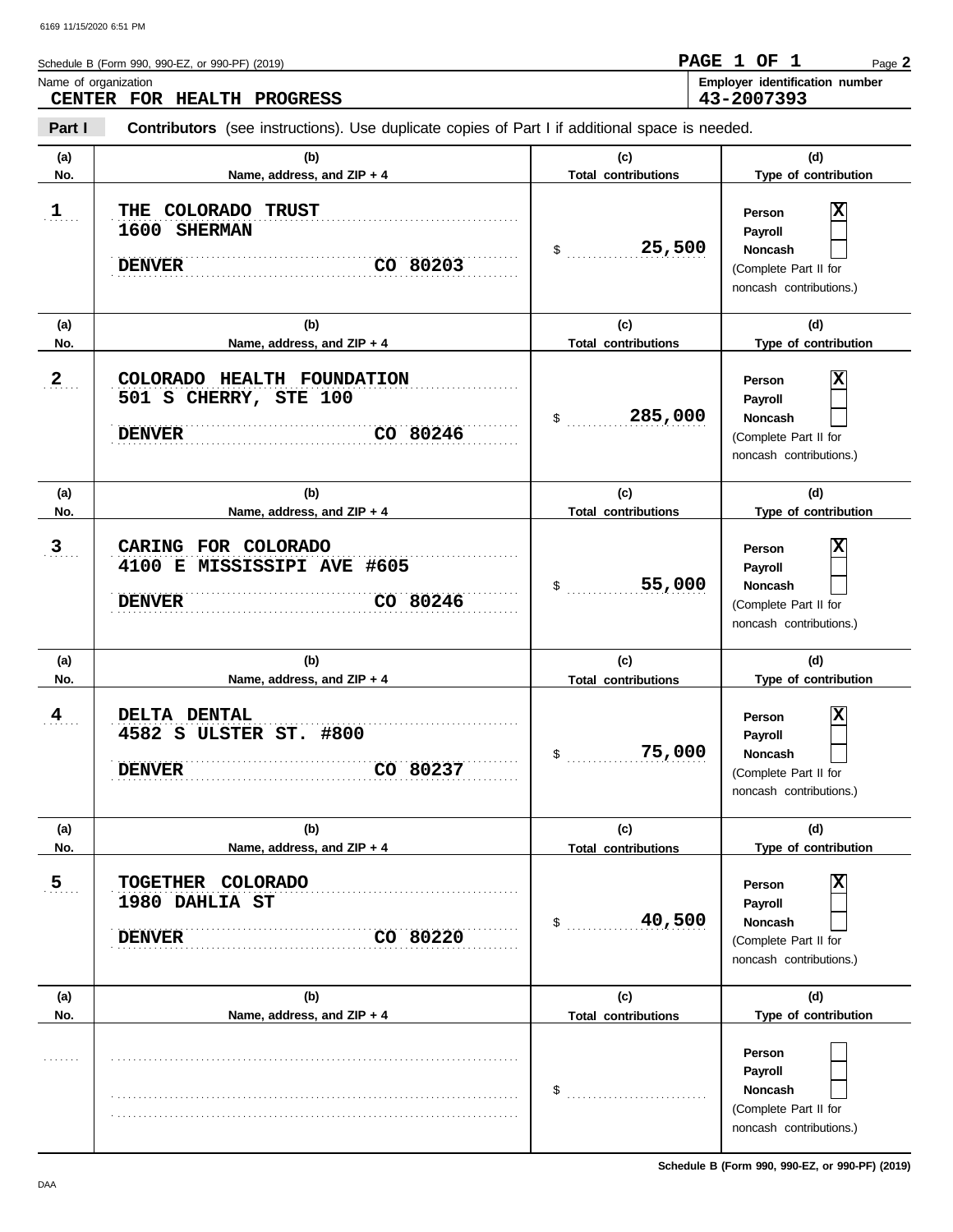| <b>SCHEDULE C</b>                                                                                     |                                                                                                                                                                                                                                                                                                | <b>Political Campaign and Lobbying Activities</b>                               |                                       |                                                                             | OMB No. 1545-0047                                                                                                                                           |  |  |  |
|-------------------------------------------------------------------------------------------------------|------------------------------------------------------------------------------------------------------------------------------------------------------------------------------------------------------------------------------------------------------------------------------------------------|---------------------------------------------------------------------------------|---------------------------------------|-----------------------------------------------------------------------------|-------------------------------------------------------------------------------------------------------------------------------------------------------------|--|--|--|
| (Form 990 or 990-EZ)<br>For Organizations Exempt From Income Tax Under section 501(c) and section 527 |                                                                                                                                                                                                                                                                                                |                                                                                 |                                       |                                                                             |                                                                                                                                                             |  |  |  |
| Department of the Treasury<br>Internal Revenue Service                                                | <b>u</b> Complete if the organization is described below.                                                                                                                                                                                                                                      | <b>u</b> Go to www.irs.gov/Form990 for instructions and the latest information. | L1 Attach to Form 990 or Form 990-EZ. |                                                                             | Open to Public<br><b>Inspection</b>                                                                                                                         |  |  |  |
|                                                                                                       | If the organization answered "Yes," on Form 990, Part IV, line 3, or Form 990-EZ, Part V, line 46 (Political Campaign Activities), then                                                                                                                                                        |                                                                                 |                                       |                                                                             |                                                                                                                                                             |  |  |  |
|                                                                                                       | • Section 501(c)(3) organizations: Complete Parts I-A and B. Do not complete Part I-C.                                                                                                                                                                                                         |                                                                                 |                                       |                                                                             |                                                                                                                                                             |  |  |  |
|                                                                                                       | • Section 501(c) (other than section 501(c)(3)) organizations: Complete Parts I-A and C below. Do not complete Part I-B.                                                                                                                                                                       |                                                                                 |                                       |                                                                             |                                                                                                                                                             |  |  |  |
| • Section 527 organizations: Complete Part I-A only.                                                  |                                                                                                                                                                                                                                                                                                |                                                                                 |                                       |                                                                             |                                                                                                                                                             |  |  |  |
|                                                                                                       | If the organization answered "Yes," on Form 990, Part IV, line 4, or Form 990-EZ, Part VI, line 47 (Lobbying Activities), then                                                                                                                                                                 |                                                                                 |                                       |                                                                             |                                                                                                                                                             |  |  |  |
|                                                                                                       | • Section 501(c)(3) organizations that have filed Form 5768 (election under section 501(h)): Complete Part II-A. Do not complete Part II-B.<br>• Section 501(c)(3) organizations that have NOT filed Form 5768 (election under section 501(h)): Complete Part II-B. Do not complete Part II-A. |                                                                                 |                                       |                                                                             |                                                                                                                                                             |  |  |  |
|                                                                                                       |                                                                                                                                                                                                                                                                                                |                                                                                 |                                       |                                                                             |                                                                                                                                                             |  |  |  |
|                                                                                                       | If the organization answered "Yes," on Form 990, Part IV, line 5 (Proxy Tax) (see separate instructions) or Form 990-EZ, Part V, line 35c (Proxy                                                                                                                                               |                                                                                 |                                       |                                                                             |                                                                                                                                                             |  |  |  |
| Tax) (see separate instructions), then                                                                |                                                                                                                                                                                                                                                                                                |                                                                                 |                                       |                                                                             |                                                                                                                                                             |  |  |  |
|                                                                                                       | • Section 501(c)(4), (5), or (6) organizations: Complete Part III.                                                                                                                                                                                                                             |                                                                                 |                                       |                                                                             |                                                                                                                                                             |  |  |  |
| Name of organization                                                                                  |                                                                                                                                                                                                                                                                                                |                                                                                 |                                       |                                                                             | Employer identification number                                                                                                                              |  |  |  |
|                                                                                                       | CENTER FOR HEALTH PROGRESS                                                                                                                                                                                                                                                                     |                                                                                 |                                       | 43-2007393                                                                  |                                                                                                                                                             |  |  |  |
| Part I-A                                                                                              | Complete if the organization is exempt under section 501(c) or is a section 527 organization.                                                                                                                                                                                                  |                                                                                 |                                       |                                                                             |                                                                                                                                                             |  |  |  |
| 1.                                                                                                    | Provide a description of the organization's direct and indirect political campaign activities in Part IV. (see instructions for                                                                                                                                                                |                                                                                 |                                       |                                                                             |                                                                                                                                                             |  |  |  |
| definition of "political campaign activities")                                                        |                                                                                                                                                                                                                                                                                                |                                                                                 |                                       |                                                                             |                                                                                                                                                             |  |  |  |
| 2                                                                                                     | Political campaign activity expenditures (see instructions)                                                                                                                                                                                                                                    |                                                                                 |                                       |                                                                             |                                                                                                                                                             |  |  |  |
| 3                                                                                                     |                                                                                                                                                                                                                                                                                                |                                                                                 |                                       |                                                                             |                                                                                                                                                             |  |  |  |
| Part I-B                                                                                              | Complete if the organization is exempt under section 501(c)(3).                                                                                                                                                                                                                                |                                                                                 |                                       |                                                                             |                                                                                                                                                             |  |  |  |
| 1                                                                                                     |                                                                                                                                                                                                                                                                                                |                                                                                 |                                       |                                                                             | $\mathbf{u}$ \$ $\ldots$ $\ldots$ $\ldots$ $\ldots$ $\ldots$                                                                                                |  |  |  |
| 2                                                                                                     | Enter the amount of any excise tax incurred by organization managers under section 4955 [[[[[[[[[[[[[[[[[[[[[[                                                                                                                                                                                 |                                                                                 |                                       |                                                                             |                                                                                                                                                             |  |  |  |
| 3                                                                                                     |                                                                                                                                                                                                                                                                                                |                                                                                 |                                       |                                                                             | <b>Yes</b><br>No                                                                                                                                            |  |  |  |
| Was a correction made?<br>4a                                                                          |                                                                                                                                                                                                                                                                                                |                                                                                 |                                       |                                                                             | Yes<br>No                                                                                                                                                   |  |  |  |
| <b>b</b> If "Yes," describe in Part IV.                                                               |                                                                                                                                                                                                                                                                                                |                                                                                 |                                       |                                                                             |                                                                                                                                                             |  |  |  |
| Part I-C                                                                                              | Complete if the organization is exempt under section $501(c)$ , except section $501(c)(3)$ .                                                                                                                                                                                                   |                                                                                 |                                       |                                                                             |                                                                                                                                                             |  |  |  |
| 1<br>activities                                                                                       | Enter the amount directly expended by the filing organization for section 527 exempt function                                                                                                                                                                                                  |                                                                                 |                                       |                                                                             |                                                                                                                                                             |  |  |  |
| 2                                                                                                     | Enter the amount of the filing organization's funds contributed to other organizations for section                                                                                                                                                                                             |                                                                                 |                                       |                                                                             |                                                                                                                                                             |  |  |  |
| 527 exempt function activities                                                                        |                                                                                                                                                                                                                                                                                                |                                                                                 |                                       | $\mathbf{u} \mathbf{\pmb{\mathsf{s}}}$                                      |                                                                                                                                                             |  |  |  |
| 3<br>line 17b                                                                                         | Total exempt function expenditures. Add lines 1 and 2. Enter here and on Form 1120-POL.                                                                                                                                                                                                        |                                                                                 |                                       |                                                                             |                                                                                                                                                             |  |  |  |
|                                                                                                       | Did the filing organization file Form 1120-POL for this year?                                                                                                                                                                                                                                  |                                                                                 |                                       | $\mathbf{u} \mathbf{\pmb{\mathsf{s}}}$                                      | Yes<br>No                                                                                                                                                   |  |  |  |
|                                                                                                       |                                                                                                                                                                                                                                                                                                |                                                                                 |                                       |                                                                             |                                                                                                                                                             |  |  |  |
| 5                                                                                                     | Enter the names, addresses and employer identification number (EIN) of all section 527 political organizations to which the filing                                                                                                                                                             |                                                                                 |                                       |                                                                             |                                                                                                                                                             |  |  |  |
|                                                                                                       | organization made payments. For each organization listed, enter the amount paid from the filing organization's funds. Also enter                                                                                                                                                               |                                                                                 |                                       |                                                                             |                                                                                                                                                             |  |  |  |
|                                                                                                       | the amount of political contributions received that were promptly and directly delivered to a separate political organization, such                                                                                                                                                            |                                                                                 |                                       |                                                                             |                                                                                                                                                             |  |  |  |
|                                                                                                       | as a separate segregated fund or a political action committee (PAC). If additional space is needed, provide information in Part IV.                                                                                                                                                            |                                                                                 |                                       |                                                                             |                                                                                                                                                             |  |  |  |
|                                                                                                       | (a) Name                                                                                                                                                                                                                                                                                       | (b) Address                                                                     | (c) EIN                               | (d) Amount paid from<br>filing organization's<br>funds. If none, enter -0-. | (e) Amount of political<br>contributions received and<br>promptly and directly<br>delivered to a separate<br>political organization.<br>If none, enter -0-. |  |  |  |
| (1)                                                                                                   |                                                                                                                                                                                                                                                                                                |                                                                                 |                                       |                                                                             |                                                                                                                                                             |  |  |  |
| (2)                                                                                                   |                                                                                                                                                                                                                                                                                                |                                                                                 |                                       |                                                                             |                                                                                                                                                             |  |  |  |
| (3)                                                                                                   |                                                                                                                                                                                                                                                                                                |                                                                                 |                                       |                                                                             |                                                                                                                                                             |  |  |  |
| (4)                                                                                                   |                                                                                                                                                                                                                                                                                                |                                                                                 |                                       |                                                                             |                                                                                                                                                             |  |  |  |
| (5)                                                                                                   |                                                                                                                                                                                                                                                                                                |                                                                                 |                                       |                                                                             |                                                                                                                                                             |  |  |  |
| (6)                                                                                                   |                                                                                                                                                                                                                                                                                                |                                                                                 |                                       |                                                                             |                                                                                                                                                             |  |  |  |

**For Paperwork Reduction Act Notice, see the Instructions for Form 990 or 990-EZ.**

**Schedule C (Form 990 or 990-EZ) 2019**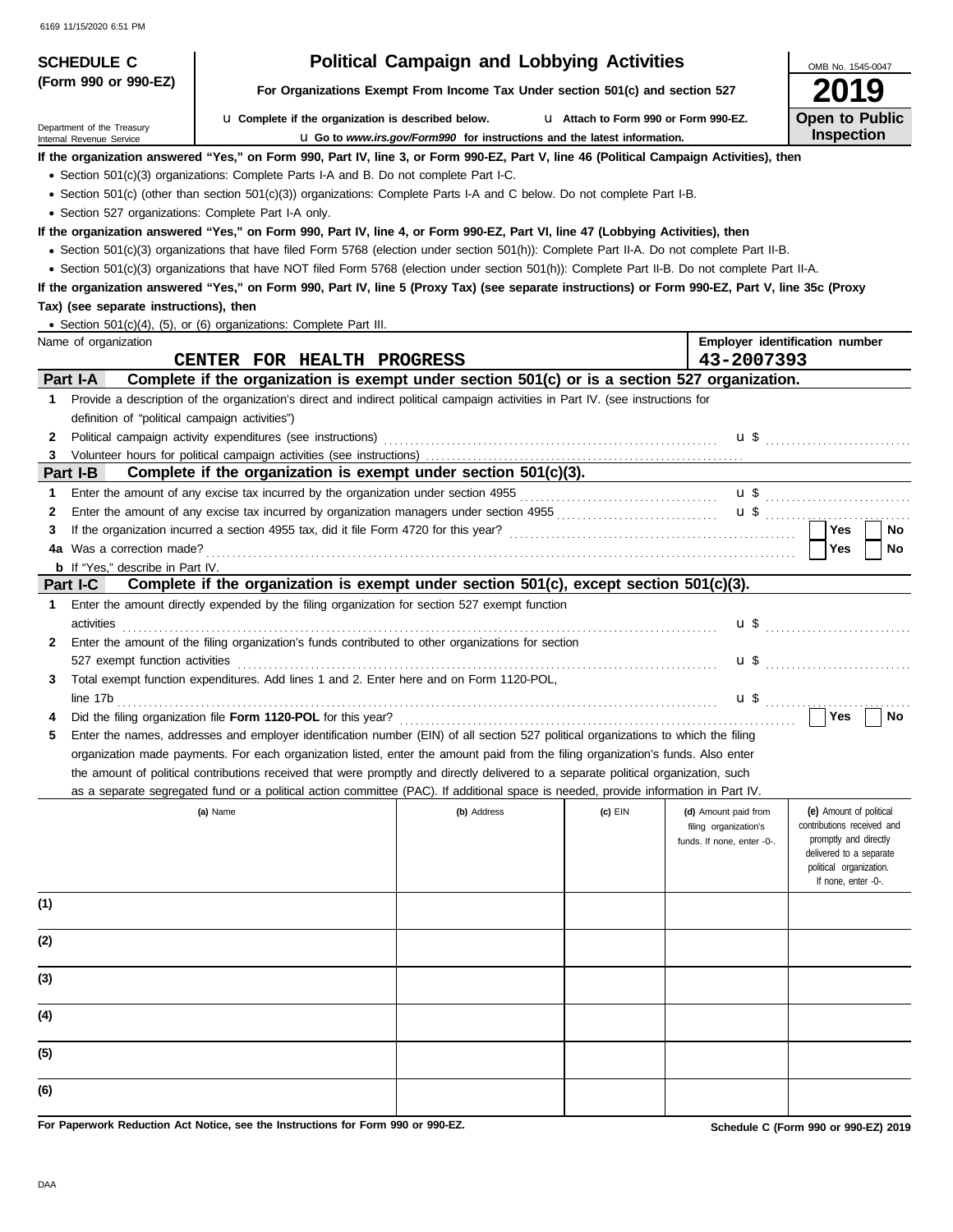| Schedule C (Form 990 or 990-EZ) 2019 CENTER FOR HEALTH PROGRESS                 |                                                                                                                     | 43-2007393            | Page 2         |
|---------------------------------------------------------------------------------|---------------------------------------------------------------------------------------------------------------------|-----------------------|----------------|
| Part II-A                                                                       | Complete if the organization is exempt under section 501(c)(3) and filed Form 5768 (election under                  |                       |                |
| section $501(h)$ ).                                                             |                                                                                                                     |                       |                |
| A Check<br>$\mathbf{u}$                                                         | if the filing organization belongs to an affiliated group (and list in Part IV each affiliated group member's name, |                       |                |
|                                                                                 | address, EIN, expenses, and share of excess lobbying expenditures).                                                 |                       |                |
| <b>B</b> Check<br>$\mathbf{u}$                                                  | if the filing organization checked box A and "limited control" provisions apply.                                    |                       |                |
|                                                                                 | <b>Limits on Lobbying Expenditures</b>                                                                              | (a) Filing            | (b) Affiliated |
|                                                                                 | (The term "expenditures" means amounts paid or incurred.)                                                           | organization's totals | group totals   |
|                                                                                 | 1a Total lobbying expenditures to influence public opinion (grassroots lobbying) [[[[[[[[[[[[[[[[[[[[[[[[[[[[       | O                     |                |
|                                                                                 |                                                                                                                     | 8,000                 |                |
|                                                                                 |                                                                                                                     | 8,000                 |                |
| Other exempt purpose expenditures                                               |                                                                                                                     | 1,248,091             |                |
| <b>e</b> Total exempt purpose expenditures (add lines 1c and 1d)                |                                                                                                                     | 1,256,091             |                |
| f Lobbying nontaxable amount. Enter the amount from the following table in both |                                                                                                                     |                       |                |
| columns.                                                                        |                                                                                                                     | 200,609               |                |
| If the amount on line 1e, column (a) or (b) is:                                 | The lobbying nontaxable amount is:                                                                                  |                       |                |
| Not over \$500,000                                                              | 20% of the amount on line 1e.                                                                                       |                       |                |
| Over \$500,000 but not over \$1,000,000                                         | \$100,000 plus 15% of the excess over \$500,000.                                                                    |                       |                |
| Over \$1,000,000 but not over \$1,500,000                                       | \$175,000 plus 10% of the excess over \$1,000,000.                                                                  |                       |                |
| Over \$1,500,000 but not over \$17,000,000                                      | \$225,000 plus 5% of the excess over \$1,500,000.                                                                   |                       |                |
| Over \$17,000,000                                                               | \$1,000,000.                                                                                                        |                       |                |
|                                                                                 |                                                                                                                     | 50,152                |                |
|                                                                                 |                                                                                                                     |                       |                |
|                                                                                 |                                                                                                                     | 0                     |                |
|                                                                                 | j If there is an amount other than zero on either line 1h or line 1i, did the organization file Form 4720           |                       |                |
|                                                                                 |                                                                                                                     |                       | Yes<br>No      |

**4-Year Averaging Period Under Section 501(h)**

## **(Some organizations that made a section 501(h) election do not have to complete all of the five columns below. See the separate instructions for lines 2a through 2f.)**

| Lobbying Expenditures During 4-Year Averaging Period                                   |          |          |            |            |           |  |  |
|----------------------------------------------------------------------------------------|----------|----------|------------|------------|-----------|--|--|
| Calendar year (or fiscal year<br>beginning in)                                         | (a) 2016 | (b) 2017 | $(c)$ 2018 | $(d)$ 2019 | (e) Total |  |  |
| 2a Lobbying nontaxable amount                                                          | 154,836  | 213, 113 | 190,699    | 200,609    | 759,257   |  |  |
| <b>b</b> Lobbying ceiling amount<br>$(150\% \text{ of line } 2a, \text{ column } (e))$ |          |          |            |            | 1,138,886 |  |  |
| c Total lobbying expenditures                                                          | 9,240    | 12,250   | 6,400      | 8,000      | 35,890    |  |  |
| <b>d</b> Grassroots nontaxable amount                                                  | 38,709   | 53,278   | 47,675     | 50,152     | 189,814   |  |  |
| e Grassroots ceiling amount<br>$(150\% \text{ of line } 2d, \text{ column } (e))$      |          |          |            |            | 284,721   |  |  |
| f Grassroots lobbying expenditures                                                     |          |          | 150        |            | 150       |  |  |

**Schedule C (Form 990 or 990-EZ) 2019**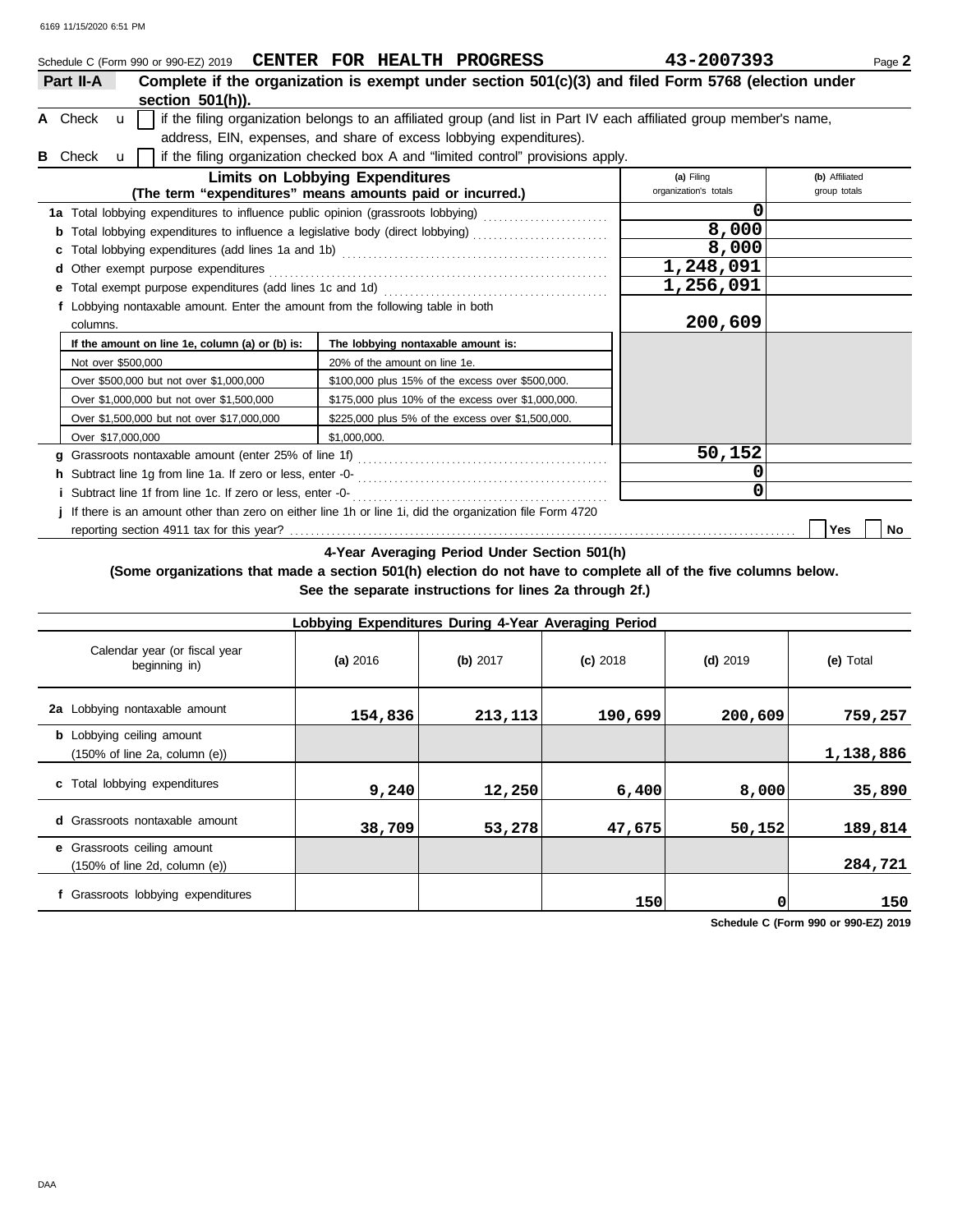|    | <b>CENTER FOR HEALTH PROGRESS</b><br>Schedule C (Form 990 or 990-EZ) 2019<br>Complete if the organization is exempt under section 501(c)(3) and has NOT filed Form 5768<br>Part II-B<br>(election under section 501(h)).                                       | 43-2007393 |                |               |                         |     | Page 3 |
|----|----------------------------------------------------------------------------------------------------------------------------------------------------------------------------------------------------------------------------------------------------------------|------------|----------------|---------------|-------------------------|-----|--------|
|    |                                                                                                                                                                                                                                                                | (a)        |                |               | (b)                     |     |        |
|    | For each "Yes," response on lines 1a through 1i below, provide in Part IV a detailed                                                                                                                                                                           |            |                |               |                         |     |        |
|    | description of the lobbying activity.                                                                                                                                                                                                                          | Yes        | No.            |               | Amount                  |     |        |
| 1. | During the year, did the filing organization attempt to influence foreign, national, state, or local                                                                                                                                                           |            |                |               |                         |     |        |
|    | legislation, including any attempt to influence public opinion on a legislative matter or                                                                                                                                                                      |            |                |               |                         |     |        |
|    | referendum, through the use of:                                                                                                                                                                                                                                |            |                |               |                         |     |        |
|    | a Volunteers?                                                                                                                                                                                                                                                  |            |                |               |                         |     |        |
|    | <b>b</b> Paid staff or management (include compensation in expenses reported on lines 1c through 1i)?                                                                                                                                                          |            |                |               |                         |     |        |
|    | c Media advertisements?                                                                                                                                                                                                                                        |            |                |               |                         |     |        |
|    |                                                                                                                                                                                                                                                                |            |                |               |                         |     |        |
|    | e Publications, or published or broadcast statements?                                                                                                                                                                                                          |            |                |               |                         |     |        |
|    | f Grants to other organizations for lobbying purposes?                                                                                                                                                                                                         |            |                |               |                         |     |        |
|    | g Direct contact with legislators, their staffs, government officials, or a legislative body?                                                                                                                                                                  |            |                |               |                         |     |        |
|    | h Rallies, demonstrations, seminars, conventions, speeches, lectures, or any similar means?                                                                                                                                                                    |            |                |               |                         |     |        |
|    | <i>i</i> Other activities?                                                                                                                                                                                                                                     |            |                |               |                         |     |        |
|    | j Total. Add lines 1c through 1i                                                                                                                                                                                                                               |            |                |               |                         |     |        |
|    |                                                                                                                                                                                                                                                                |            |                |               |                         |     |        |
|    | <b>b</b> If "Yes," enter the amount of any tax incurred under section 4912                                                                                                                                                                                     |            |                |               |                         |     |        |
|    | c If "Yes," enter the amount of any tax incurred by organization managers under section 4912                                                                                                                                                                   |            |                |               |                         |     |        |
|    |                                                                                                                                                                                                                                                                |            |                |               |                         |     |        |
|    | Complete if the organization is exempt under section 501(c)(4), section 501(c)(5), or section<br>Part III-A<br>$501(c)(6)$ .                                                                                                                                   |            |                |               |                         |     |        |
|    |                                                                                                                                                                                                                                                                |            |                |               |                         | Yes | No     |
| 1. | Were substantially all (90% or more) dues received nondeductible by members?                                                                                                                                                                                   |            |                |               | 1                       |     |        |
| 2  | Did the organization make only in-house lobbying expenditures of \$2,000 or less?                                                                                                                                                                              |            |                |               | $\mathbf{2}$            |     |        |
|    |                                                                                                                                                                                                                                                                |            |                |               | $\overline{\mathbf{3}}$ |     |        |
|    | Complete if the organization is exempt under section $501(c)(4)$ , section $501(c)(5)$ , or section<br>Part III-B<br>501(c)(6) and if either (a) BOTH Part III-A, lines 1 and 2, are answered "No" OR (b) Part III-A, line 3, is<br>answered "Yes."            |            |                |               |                         |     |        |
| 1  | Dues, assessments and similar amounts from members                                                                                                                                                                                                             |            | 1              |               |                         |     |        |
| 2  | Section 162(e) nondeductible lobbying and political expenditures (do not include amounts of                                                                                                                                                                    |            |                |               |                         |     |        |
|    | political expenses for which the section 527(f) tax was paid).                                                                                                                                                                                                 |            |                |               |                         |     |        |
| a  | Current year                                                                                                                                                                                                                                                   |            | 2a             |               |                         |     |        |
|    | <b>b</b> Carryover from last year                                                                                                                                                                                                                              |            | 2 <sub>b</sub> |               |                         |     |        |
| c  | Total                                                                                                                                                                                                                                                          |            | 2c             |               |                         |     |        |
| 3  | Aggregate amount reported in section 6033(e)(1)(A) notices of nondeductible section 162(e) dues                                                                                                                                                                |            | 3              |               |                         |     |        |
| 4  | If notices were sent and the amount on line 2c exceeds the amount on line 3, what portion of the                                                                                                                                                               |            |                |               |                         |     |        |
|    | excess does the organization agree to carryover to the reasonable estimate of nondeductible lobbying                                                                                                                                                           |            |                |               |                         |     |        |
|    | and political expenditure next year?                                                                                                                                                                                                                           |            | 4              |               |                         |     |        |
| 5  |                                                                                                                                                                                                                                                                |            | 5              |               |                         |     |        |
|    | <b>Part IV</b><br>Supplemental Information                                                                                                                                                                                                                     |            |                |               |                         |     |        |
|    | Provide the descriptions required for Part I-A, line 1; Part I-B, line 4; Part I-C, line 5; Part II-A (affiliated group list); Part II-A, lines 1 and<br>2 (see instructions); and Part II-B, line 1. Also, complete this part for any additional information. |            |                |               |                         |     |        |
|    | SCHEDULE C, PART IV, ADDITIONAL INFORMATION                                                                                                                                                                                                                    |            |                |               |                         |     |        |
|    | ORGANIZATION CONTRACTS WITH A LOBBYING FIRM TO MONITOR AND<br>THE                                                                                                                                                                                              |            |                | <b>IMPACT</b> |                         |     |        |
|    | LEGISLATION RELATED TO OUR MISSION AND WORK.<br>THE DIRECTOR OF HEALTH                                                                                                                                                                                         |            |                |               |                         |     |        |
|    | SYSTEMS<br>CHANGE AND<br>THE PUBLIC POLICY COORDINATOR WITH THE ORGANIZATION ARE                                                                                                                                                                               |            |                |               |                         |     |        |
|    | <b>REGISTERED</b><br>LOBBYISTS.<br>THEY MONITOR LEGISLATION AND ENGAGE WITH<br><b>BOTH</b>                                                                                                                                                                     |            |                |               |                         |     |        |

LEGISLATORS ABOUT SPECIFIC POLICIES THAT RELATE TO THE WORK AND MISSION OF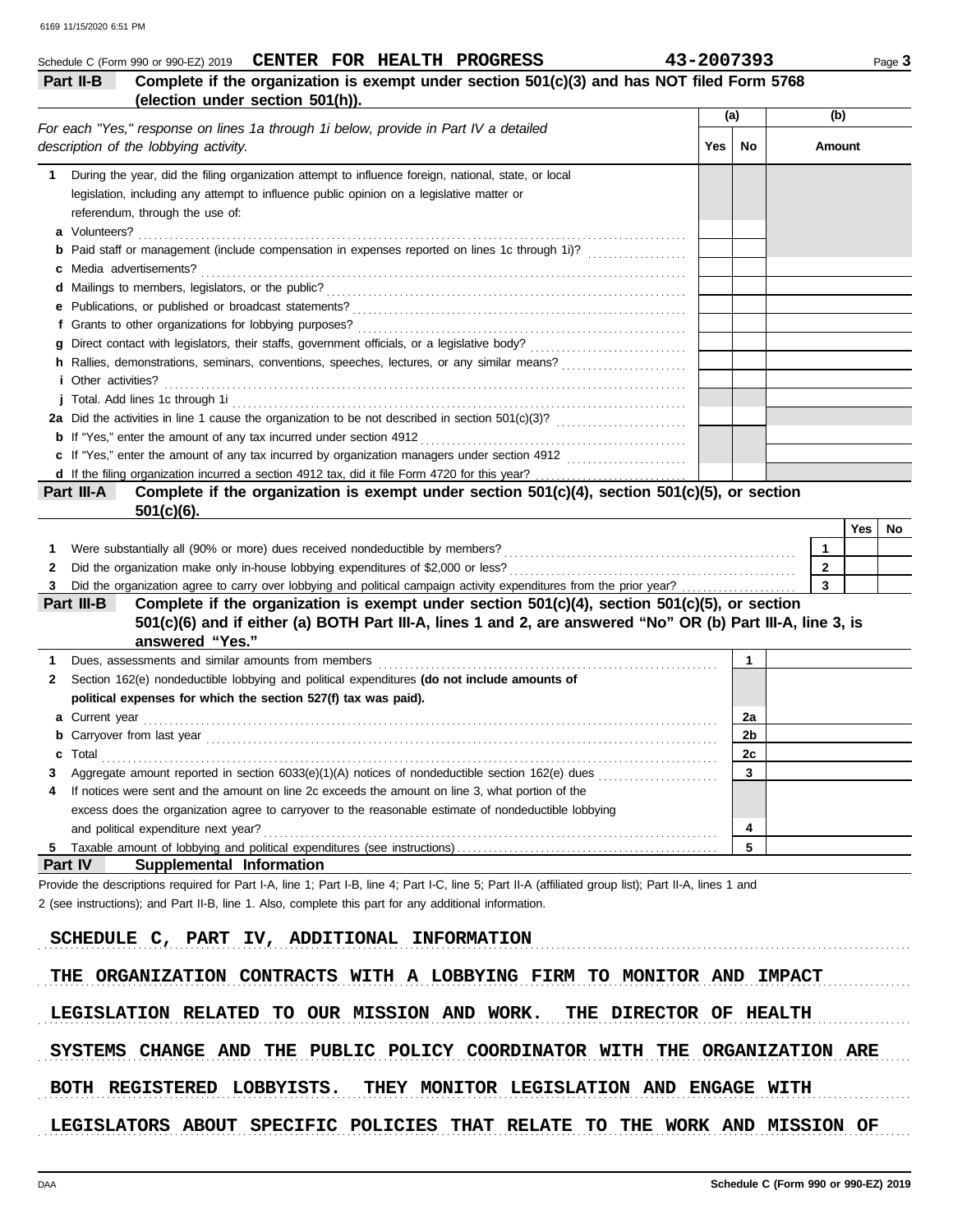| Schedule C (Form 990 or 990-EZ) 2019            | CENTER FOR HEALTH PROGRESS | 43-2007393 | Page 4 |
|-------------------------------------------------|----------------------------|------------|--------|
| Supplemental Information (continued)<br>Part IV |                            |            |        |
| ORGANIZATION.<br>THE                            |                            |            |        |
|                                                 |                            |            |        |
|                                                 |                            |            |        |
|                                                 |                            |            |        |
|                                                 |                            |            |        |
|                                                 |                            |            |        |
|                                                 |                            |            |        |
|                                                 |                            |            |        |
|                                                 |                            |            |        |
|                                                 |                            |            |        |
|                                                 |                            |            |        |
|                                                 |                            |            |        |
|                                                 |                            |            |        |
|                                                 |                            |            |        |
|                                                 |                            |            |        |
|                                                 |                            |            |        |
|                                                 |                            |            |        |
|                                                 |                            |            |        |
|                                                 |                            |            |        |
|                                                 |                            |            |        |
|                                                 |                            |            |        |
|                                                 |                            |            |        |
|                                                 |                            |            |        |
|                                                 |                            |            |        |
|                                                 |                            |            |        |
|                                                 |                            |            |        |
|                                                 |                            |            |        |
|                                                 |                            |            |        |
|                                                 |                            |            |        |
|                                                 |                            |            |        |
|                                                 |                            |            |        |
|                                                 |                            |            |        |
|                                                 |                            |            |        |
|                                                 |                            |            |        |
|                                                 |                            |            |        |
|                                                 |                            |            |        |
|                                                 |                            |            |        |
|                                                 |                            |            |        |
|                                                 |                            |            |        |
|                                                 |                            |            |        |
|                                                 |                            |            |        |
|                                                 |                            |            |        |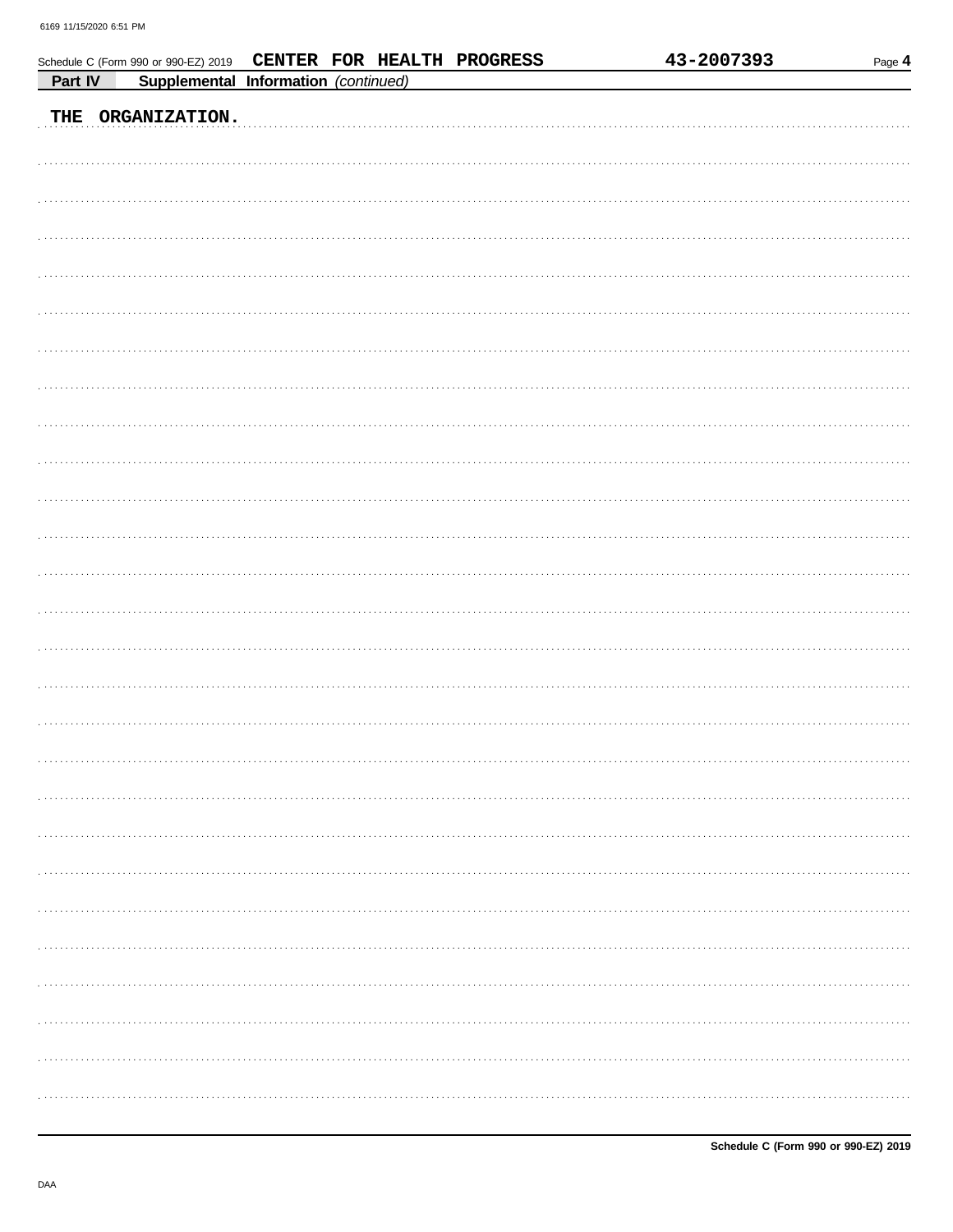Department of the Treasury Internal Revenue Service

**(Form 990)**

# **SCHEDULE D Supplemental Financial Statements**

**Part IV, line 6, 7, 8, 9, 10, 11a, 11b, 11c, 11d, 11e, 11f, 12a, or 12b.** u **Complete if the organization answered "Yes" on Form 990,**

u **Attach to Form 990.** 

u **Go to** *www.irs.gov/Form990* **for instructions and the latest information.**

**2019 Open to Public Inspection**

OMB No. 1545-0047

**Employer identification number**

|        | Name of the organization |                                                                                                                                                                            |                                                    |    | Employer identification number  |
|--------|--------------------------|----------------------------------------------------------------------------------------------------------------------------------------------------------------------------|----------------------------------------------------|----|---------------------------------|
|        |                          | CENTER FOR HEALTH PROGRESS                                                                                                                                                 |                                                    |    | 43-2007393                      |
|        | Part I                   | Organizations Maintaining Donor Advised Funds or Other Similar Funds or Accounts.                                                                                          |                                                    |    |                                 |
|        |                          | Complete if the organization answered "Yes" on Form 990, Part IV, line 6.                                                                                                  |                                                    |    |                                 |
|        |                          |                                                                                                                                                                            | (a) Donor advised funds                            |    | (b) Funds and other accounts    |
| 1      |                          | Total number at end of year                                                                                                                                                |                                                    |    |                                 |
| 2      |                          | Aggregate value of contributions to (during year) [10] Aggregate value of contributions to (during year)                                                                   |                                                    |    |                                 |
| З      |                          |                                                                                                                                                                            |                                                    |    |                                 |
| 4      |                          |                                                                                                                                                                            |                                                    |    |                                 |
| 5      |                          | Did the organization inform all donors and donor advisors in writing that the assets held in donor advised                                                                 |                                                    |    |                                 |
|        |                          |                                                                                                                                                                            |                                                    |    | Yes<br>No                       |
| 6      |                          | Did the organization inform all grantees, donors, and donor advisors in writing that grant funds can be used                                                               |                                                    |    |                                 |
|        |                          | only for charitable purposes and not for the benefit of the donor or donor advisor, or for any other purpose                                                               |                                                    |    |                                 |
|        | Part II                  | <b>Conservation Easements.</b>                                                                                                                                             |                                                    |    | Yes<br><b>No</b>                |
|        |                          | Complete if the organization answered "Yes" on Form 990, Part IV, line 7.                                                                                                  |                                                    |    |                                 |
| 1      |                          | Purpose(s) of conservation easements held by the organization (check all that apply).                                                                                      |                                                    |    |                                 |
|        |                          | Preservation of land for public use (for example, recreation or education)                                                                                                 | Preservation of a historically important land area |    |                                 |
|        |                          | Protection of natural habitat                                                                                                                                              | Preservation of a certified historic structure     |    |                                 |
|        |                          | Preservation of open space                                                                                                                                                 |                                                    |    |                                 |
| 2      |                          | Complete lines 2a through 2d if the organization held a qualified conservation contribution in the form of a conservation                                                  |                                                    |    |                                 |
|        |                          | easement on the last day of the tax year.                                                                                                                                  |                                                    |    | Held at the End of the Tax Year |
| а      |                          |                                                                                                                                                                            |                                                    | 2a |                                 |
| b      |                          |                                                                                                                                                                            |                                                    | 2b |                                 |
| с      |                          | Number of conservation easements on a certified historic structure included in (a) [11] Number of conservation easements on a certified historic structure included in (a) |                                                    | 2с |                                 |
| d      |                          | Number of conservation easements included in (c) acquired after 7/25/06, and not on a                                                                                      |                                                    |    |                                 |
|        |                          | historic structure listed in the National Register                                                                                                                         |                                                    | 2d |                                 |
| 3      |                          | Number of conservation easements modified, transferred, released, extinguished, or terminated by the organization during the                                               |                                                    |    |                                 |
|        |                          | tax year $\mathbf{u}$<br>Number of states where property subject to conservation easement is located <b>u</b>                                                              |                                                    |    |                                 |
| 4<br>5 |                          | Does the organization have a written policy regarding the periodic monitoring, inspection, handling of                                                                     |                                                    |    |                                 |
|        |                          |                                                                                                                                                                            |                                                    |    | Yes<br>No                       |
| 6      |                          | Staff and volunteer hours devoted to monitoring, inspecting, handling of violations, and enforcing conservation easements during the year                                  |                                                    |    |                                 |
|        | u                        |                                                                                                                                                                            |                                                    |    |                                 |
| 7      |                          | Amount of expenses incurred in monitoring, inspecting, handling of violations, and enforcing conservation easements during the year                                        |                                                    |    |                                 |
|        |                          | $\mathbf{u}$ \$                                                                                                                                                            |                                                    |    |                                 |
|        |                          | Does each conservation easement reported on line 2(d) above satisfy the requirements of section 170(h)(4)(B)(i)                                                            |                                                    |    |                                 |
|        |                          |                                                                                                                                                                            |                                                    |    | Yes<br>No                       |
| 9      |                          | In Part XIII, describe how the organization reports conservation easements in its revenue and expense statement and                                                        |                                                    |    |                                 |
|        |                          | balance sheet, and include, if applicable, the text of the footnote to the organization's financial statements that describes the                                          |                                                    |    |                                 |
|        |                          | organization's accounting for conservation easements.<br>Organizations Maintaining Collections of Art, Historical Treasures, or Other Similar Assets.                      |                                                    |    |                                 |
|        | Part III                 | Complete if the organization answered "Yes" on Form 990, Part IV, line 8.                                                                                                  |                                                    |    |                                 |
|        |                          | 1a If the organization elected, as permitted under FASB ASC 958, not to report in its revenue statement and balance sheet works                                            |                                                    |    |                                 |
|        |                          | of art, historical treasures, or other similar assets held for public exhibition, education, or research in furtherance of public                                          |                                                    |    |                                 |
|        |                          | service, provide in Part XIII the text of the footnote to its financial statements that describes these items.                                                             |                                                    |    |                                 |
| b      |                          | If the organization elected, as permitted under FASB ASC 958, to report in its revenue statement and balance sheet works of                                                |                                                    |    |                                 |
|        |                          | art, historical treasures, or other similar assets held for public exhibition, education, or research in furtherance of public service,                                    |                                                    |    |                                 |
|        |                          | provide the following amounts relating to these items:                                                                                                                     |                                                    |    |                                 |
|        | (i)                      |                                                                                                                                                                            |                                                    |    | $\mathbf{u}$ \$                 |
|        |                          |                                                                                                                                                                            |                                                    |    |                                 |
| 2      |                          | If the organization received or held works of art, historical treasures, or other similar assets for financial gain, provide the                                           |                                                    |    |                                 |
|        |                          | following amounts required to be reported under FASB ASC 958 relating to these items:                                                                                      |                                                    |    |                                 |
| а      |                          |                                                                                                                                                                            |                                                    |    | u <sub>s</sub>                  |
|        |                          |                                                                                                                                                                            |                                                    |    | u <sub>s</sub>                  |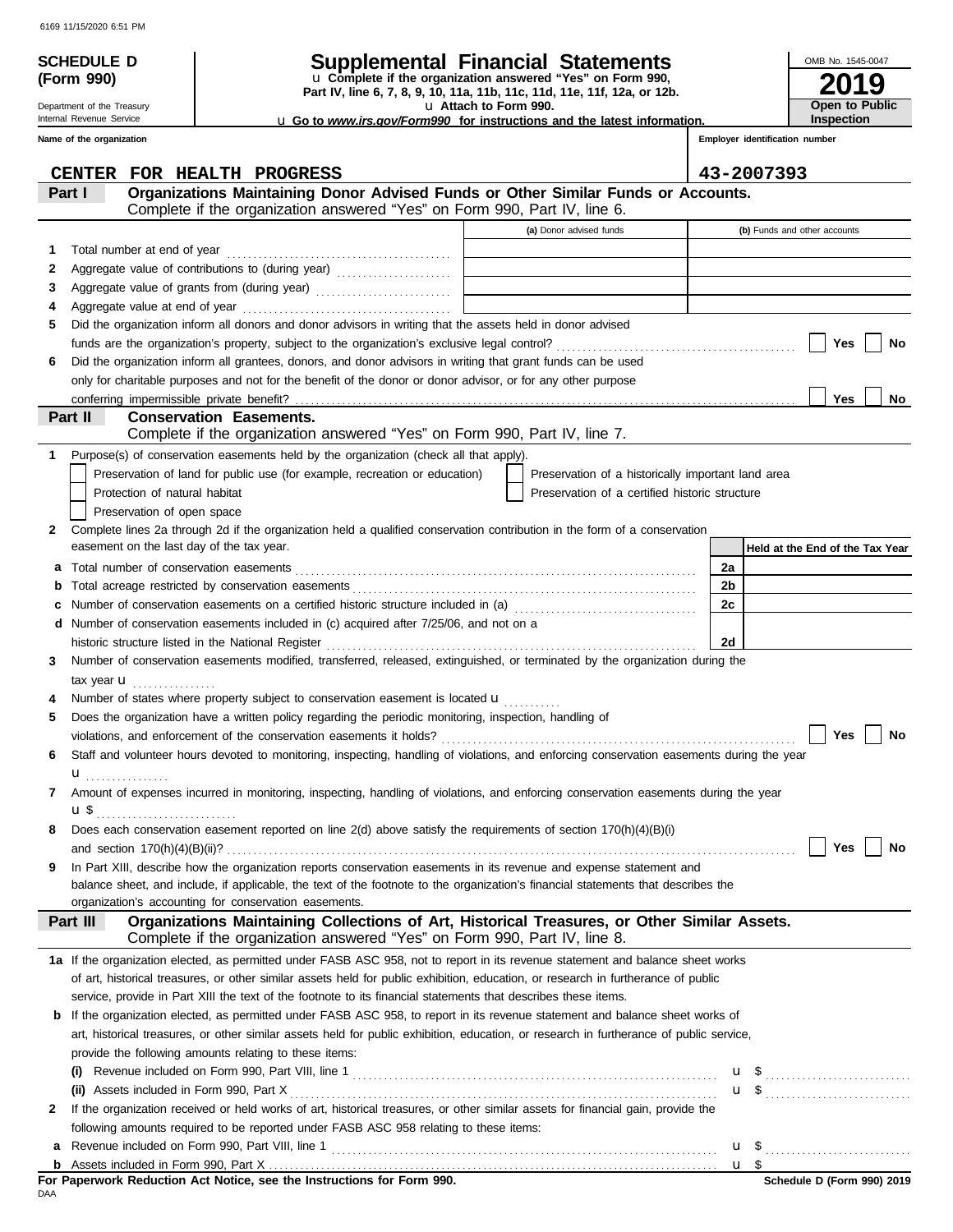|                    | Schedule D (Form 990) 2019                                                                                                                                                                                                          |  |  | CENTER FOR HEALTH PROGRESS |  |                          |                    | 43-2007393                                                                                                 |                      | Page 2                                                                                                  |
|--------------------|-------------------------------------------------------------------------------------------------------------------------------------------------------------------------------------------------------------------------------------|--|--|----------------------------|--|--------------------------|--------------------|------------------------------------------------------------------------------------------------------------|----------------------|---------------------------------------------------------------------------------------------------------|
| Part III           |                                                                                                                                                                                                                                     |  |  |                            |  |                          |                    |                                                                                                            |                      | Organizations Maintaining Collections of Art, Historical Treasures, or Other Similar Assets (continued) |
| 3                  | Using the organization's acquisition, accession, and other records, check any of the following that make significant use of its<br>collection items (check all that apply):                                                         |  |  |                            |  |                          |                    |                                                                                                            |                      |                                                                                                         |
| a                  | Public exhibition                                                                                                                                                                                                                   |  |  | d                          |  | Loan or exchange program |                    |                                                                                                            |                      |                                                                                                         |
| b                  | Scholarly research                                                                                                                                                                                                                  |  |  | е                          |  |                          |                    |                                                                                                            |                      |                                                                                                         |
|                    | Preservation for future generations                                                                                                                                                                                                 |  |  |                            |  |                          |                    |                                                                                                            |                      |                                                                                                         |
| c                  | Provide a description of the organization's collections and explain how they further the organization's exempt purpose in Part                                                                                                      |  |  |                            |  |                          |                    |                                                                                                            |                      |                                                                                                         |
| XIII.              |                                                                                                                                                                                                                                     |  |  |                            |  |                          |                    |                                                                                                            |                      |                                                                                                         |
| 5                  | During the year, did the organization solicit or receive donations of art, historical treasures, or other similar                                                                                                                   |  |  |                            |  |                          |                    |                                                                                                            |                      |                                                                                                         |
|                    | assets to be sold to raise funds rather than to be maintained as part of the organization's collection?                                                                                                                             |  |  |                            |  |                          |                    |                                                                                                            |                      | <b>Yes</b><br>No.                                                                                       |
| Part IV            | <b>Escrow and Custodial Arrangements.</b>                                                                                                                                                                                           |  |  |                            |  |                          |                    |                                                                                                            |                      |                                                                                                         |
|                    | 990, Part X, line 21.                                                                                                                                                                                                               |  |  |                            |  |                          |                    | Complete if the organization answered "Yes" on Form 990, Part IV, line 9, or reported an amount on Form    |                      |                                                                                                         |
|                    | 1a Is the organization an agent, trustee, custodian or other intermediary for contributions or other assets not                                                                                                                     |  |  |                            |  |                          |                    |                                                                                                            |                      |                                                                                                         |
|                    | included on Form 990, Part X?                                                                                                                                                                                                       |  |  |                            |  |                          |                    |                                                                                                            |                      | Yes<br>No                                                                                               |
|                    | <b>b</b> If "Yes," explain the arrangement in Part XIII and complete the following table:                                                                                                                                           |  |  |                            |  |                          |                    |                                                                                                            |                      |                                                                                                         |
|                    |                                                                                                                                                                                                                                     |  |  |                            |  |                          |                    |                                                                                                            |                      | Amount                                                                                                  |
| C                  | Beginning balance                                                                                                                                                                                                                   |  |  |                            |  |                          |                    |                                                                                                            | 1c                   |                                                                                                         |
|                    | Additions during the year contained and according to the year contained and according the year contained and according the year contained and according the year contained and according to the state of the state of the stat      |  |  |                            |  |                          |                    |                                                                                                            | 1d                   |                                                                                                         |
|                    |                                                                                                                                                                                                                                     |  |  |                            |  |                          |                    |                                                                                                            | 1е                   |                                                                                                         |
|                    | Ending balance <b>constructs</b> and constructs and constructs and constructs and constructs and constructs and constructs and constructs and constructs and constructs and constructs and constructs and constructs and constructs |  |  |                            |  |                          |                    |                                                                                                            | 1f                   |                                                                                                         |
|                    | 2a Did the organization include an amount on Form 990, Part X, line 21, for escrow or custodial account liability?                                                                                                                  |  |  |                            |  |                          |                    |                                                                                                            |                      | Yes<br>No                                                                                               |
|                    |                                                                                                                                                                                                                                     |  |  |                            |  |                          |                    |                                                                                                            |                      |                                                                                                         |
| Part V             | <b>Endowment Funds.</b>                                                                                                                                                                                                             |  |  |                            |  |                          |                    |                                                                                                            |                      |                                                                                                         |
|                    | Complete if the organization answered "Yes" on Form 990, Part IV, line 10.                                                                                                                                                          |  |  |                            |  |                          |                    |                                                                                                            |                      |                                                                                                         |
|                    |                                                                                                                                                                                                                                     |  |  | (a) Current year           |  | (b) Prior year           | (c) Two years back |                                                                                                            | (d) Three years back | (e) Four years back                                                                                     |
|                    | 1a Beginning of year balance                                                                                                                                                                                                        |  |  |                            |  |                          |                    |                                                                                                            |                      |                                                                                                         |
|                    | Contributions <b>CONTRIBUTE:</b>                                                                                                                                                                                                    |  |  |                            |  |                          |                    |                                                                                                            |                      |                                                                                                         |
|                    | Net investment earnings, gains, and                                                                                                                                                                                                 |  |  |                            |  |                          |                    |                                                                                                            |                      |                                                                                                         |
| losses             |                                                                                                                                                                                                                                     |  |  |                            |  |                          |                    |                                                                                                            |                      |                                                                                                         |
|                    | Grants or scholarships                                                                                                                                                                                                              |  |  |                            |  |                          |                    |                                                                                                            |                      |                                                                                                         |
| d                  | Other expenditures for facilities and                                                                                                                                                                                               |  |  |                            |  |                          |                    |                                                                                                            |                      |                                                                                                         |
|                    |                                                                                                                                                                                                                                     |  |  |                            |  |                          |                    |                                                                                                            |                      |                                                                                                         |
|                    | programs                                                                                                                                                                                                                            |  |  |                            |  |                          |                    |                                                                                                            |                      |                                                                                                         |
|                    |                                                                                                                                                                                                                                     |  |  |                            |  |                          |                    |                                                                                                            |                      |                                                                                                         |
|                    | End of year balance                                                                                                                                                                                                                 |  |  |                            |  |                          |                    |                                                                                                            |                      |                                                                                                         |
|                    | Provide the estimated percentage of the current year end balance (line 1g, column (a)) held as:                                                                                                                                     |  |  |                            |  |                          |                    |                                                                                                            |                      |                                                                                                         |
|                    | Board designated or quasi-endowment <b>u</b> %                                                                                                                                                                                      |  |  |                            |  |                          |                    |                                                                                                            |                      |                                                                                                         |
| b                  | Permanent endowment <b>u</b>                                                                                                                                                                                                        |  |  |                            |  |                          |                    |                                                                                                            |                      |                                                                                                         |
| c                  | Term endowment <b>u</b>                                                                                                                                                                                                             |  |  |                            |  |                          |                    |                                                                                                            |                      |                                                                                                         |
|                    | The percentages on lines 2a, 2b, and 2c should equal 100%.                                                                                                                                                                          |  |  |                            |  |                          |                    |                                                                                                            |                      |                                                                                                         |
|                    | 3a Are there endowment funds not in the possession of the organization that are held and administered for the                                                                                                                       |  |  |                            |  |                          |                    |                                                                                                            |                      |                                                                                                         |
|                    | organization by:                                                                                                                                                                                                                    |  |  |                            |  |                          |                    |                                                                                                            |                      | Yes<br>No                                                                                               |
|                    |                                                                                                                                                                                                                                     |  |  |                            |  |                          |                    |                                                                                                            |                      | 3a(i)                                                                                                   |
|                    | (ii) Related organizations                                                                                                                                                                                                          |  |  |                            |  |                          |                    |                                                                                                            |                      | 3a(ii)                                                                                                  |
|                    |                                                                                                                                                                                                                                     |  |  |                            |  |                          |                    |                                                                                                            |                      | 3b                                                                                                      |
|                    | Describe in Part XIII the intended uses of the organization's endowment funds.                                                                                                                                                      |  |  |                            |  |                          |                    |                                                                                                            |                      |                                                                                                         |
| Part VI            | Land, Buildings, and Equipment.                                                                                                                                                                                                     |  |  |                            |  |                          |                    |                                                                                                            |                      |                                                                                                         |
|                    |                                                                                                                                                                                                                                     |  |  |                            |  |                          |                    | Complete if the organization answered "Yes" on Form 990, Part IV, line 11a. See Form 990, Part X, line 10. |                      |                                                                                                         |
|                    | Description of property                                                                                                                                                                                                             |  |  | (a) Cost or other basis    |  | (b) Cost or other basis  |                    | (c) Accumulated                                                                                            |                      | (d) Book value                                                                                          |
|                    |                                                                                                                                                                                                                                     |  |  | (investment)               |  | (other)                  |                    | depreciation                                                                                               |                      |                                                                                                         |
| <b>1a</b> Land     |                                                                                                                                                                                                                                     |  |  |                            |  |                          |                    |                                                                                                            |                      |                                                                                                         |
| <b>b</b> Buildings |                                                                                                                                                                                                                                     |  |  |                            |  |                          |                    |                                                                                                            |                      |                                                                                                         |
|                    | Leasehold improvements                                                                                                                                                                                                              |  |  |                            |  |                          |                    |                                                                                                            |                      |                                                                                                         |
| d                  |                                                                                                                                                                                                                                     |  |  |                            |  |                          | 6,614              |                                                                                                            | 3,799                | 2,815                                                                                                   |
|                    |                                                                                                                                                                                                                                     |  |  |                            |  |                          |                    |                                                                                                            |                      |                                                                                                         |
|                    |                                                                                                                                                                                                                                     |  |  |                            |  |                          |                    |                                                                                                            |                      | 2,815                                                                                                   |

**Schedule D (Form 990) 2019**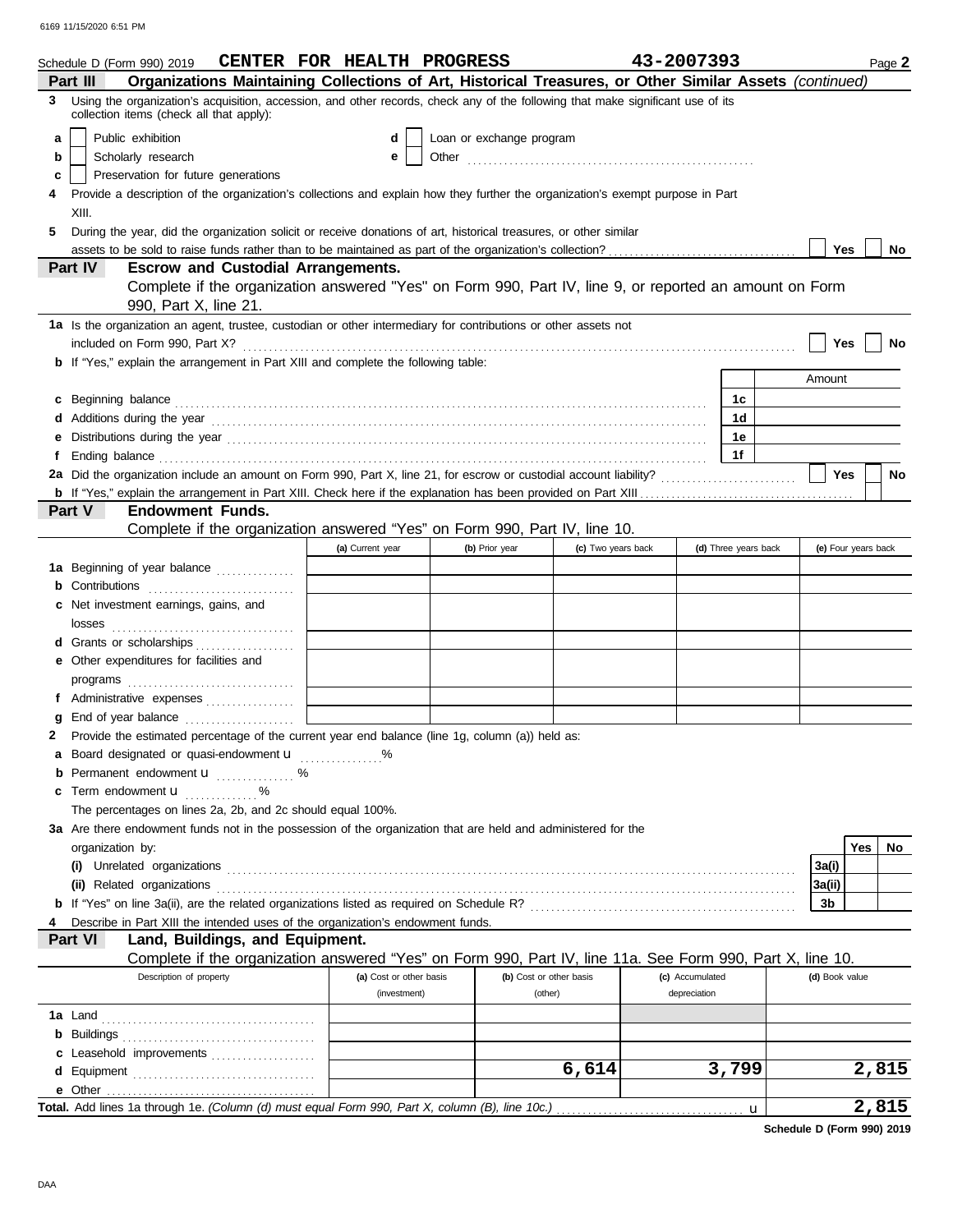| Schedule D (Form 990) 2019 | CENTER FOR HEALTH PROGRESS                                                                                                                           |                | 43-2007393                       | Page 3         |
|----------------------------|------------------------------------------------------------------------------------------------------------------------------------------------------|----------------|----------------------------------|----------------|
| <b>Part VII</b>            | <b>Investments - Other Securities.</b>                                                                                                               |                |                                  |                |
|                            | Complete if the organization answered "Yes" on Form 990, Part IV, line 11b. See Form 990, Part X, line 12.                                           |                |                                  |                |
|                            | (a) Description of security or category                                                                                                              | (b) Book value | (c) Method of valuation:         |                |
|                            | (including name of security)                                                                                                                         |                | Cost or end-of-year market value |                |
|                            |                                                                                                                                                      |                |                                  |                |
|                            |                                                                                                                                                      |                |                                  |                |
| $(3)$ Other                |                                                                                                                                                      |                |                                  |                |
| $(A)$ .                    |                                                                                                                                                      |                |                                  |                |
| (B)                        |                                                                                                                                                      |                |                                  |                |
| (C)                        |                                                                                                                                                      |                |                                  |                |
| (D)                        |                                                                                                                                                      |                |                                  |                |
| (E)                        |                                                                                                                                                      |                |                                  |                |
| (F)                        |                                                                                                                                                      |                |                                  |                |
| (G)                        |                                                                                                                                                      |                |                                  |                |
| (H)                        |                                                                                                                                                      |                |                                  |                |
|                            | Total. (Column (b) must equal Form 990, Part X, col. (B) line 12.)<br>u                                                                              |                |                                  |                |
| Part VIII                  | Investments - Program Related.                                                                                                                       |                |                                  |                |
|                            | Complete if the organization answered "Yes" on Form 990, Part IV, line 11c. See Form 990, Part X, line 13.                                           |                |                                  |                |
|                            | (a) Description of investment                                                                                                                        | (b) Book value | (c) Method of valuation:         |                |
|                            |                                                                                                                                                      |                | Cost or end-of-year market value |                |
| (1)                        |                                                                                                                                                      |                |                                  |                |
| (2)                        |                                                                                                                                                      |                |                                  |                |
| (3)                        |                                                                                                                                                      |                |                                  |                |
| (4)                        |                                                                                                                                                      |                |                                  |                |
| (5)                        |                                                                                                                                                      |                |                                  |                |
| (6)                        |                                                                                                                                                      |                |                                  |                |
| (7)                        |                                                                                                                                                      |                |                                  |                |
| (8)                        |                                                                                                                                                      |                |                                  |                |
| (9)                        |                                                                                                                                                      |                |                                  |                |
|                            | Total. (Column (b) must equal Form 990, Part X, col. (B) line 13.) $\dots \dots \mathbf{u}$                                                          |                |                                  |                |
| Part IX                    | <b>Other Assets.</b>                                                                                                                                 |                |                                  |                |
|                            | Complete if the organization answered "Yes" on Form 990, Part IV, line 11d. See Form 990, Part X, line 15.                                           |                |                                  |                |
|                            | (a) Description                                                                                                                                      |                |                                  | (b) Book value |
| (1)                        |                                                                                                                                                      |                |                                  |                |
| (2)                        |                                                                                                                                                      |                |                                  |                |
| (3)                        |                                                                                                                                                      |                |                                  |                |
| (4)                        |                                                                                                                                                      |                |                                  |                |
| (5)                        |                                                                                                                                                      |                |                                  |                |
| (6)                        |                                                                                                                                                      |                |                                  |                |
| (7)                        |                                                                                                                                                      |                |                                  |                |
| (8)                        |                                                                                                                                                      |                |                                  |                |
| (9)                        |                                                                                                                                                      |                |                                  |                |
|                            | Total. (Column (b) must equal Form 990, Part X, col. (B) line 15.)                                                                                   |                | u                                |                |
| Part X                     | Other Liabilities.                                                                                                                                   |                |                                  |                |
|                            | Complete if the organization answered "Yes" on Form 990, Part IV, line 11e or 11f. See Form 990, Part X,<br>line 25.                                 |                |                                  |                |
| 1.                         | (a) Description of liability                                                                                                                         |                |                                  | (b) Book value |
| (1)                        | Federal income taxes                                                                                                                                 |                |                                  |                |
| (2)                        |                                                                                                                                                      |                |                                  |                |
| (3)                        |                                                                                                                                                      |                |                                  |                |
| (4)                        |                                                                                                                                                      |                |                                  |                |
| (5)                        |                                                                                                                                                      |                |                                  |                |
| (6)                        |                                                                                                                                                      |                |                                  |                |
| (7)                        |                                                                                                                                                      |                |                                  |                |
| (8)                        |                                                                                                                                                      |                |                                  |                |
| (9)                        |                                                                                                                                                      |                |                                  |                |
|                            | Total. (Column (b) must equal Form 990, Part X, col. (B) line 25.)                                                                                   |                | u                                |                |
|                            | 2. Liability for uncertain tax positions. In Part XIII, provide the text of the footnote to the organization's financial statements that reports the |                |                                  |                |

organization's liability for uncertain tax positions under FASB ASC 740. Check here if the text of the footnote has been provided in Part XIII

**X**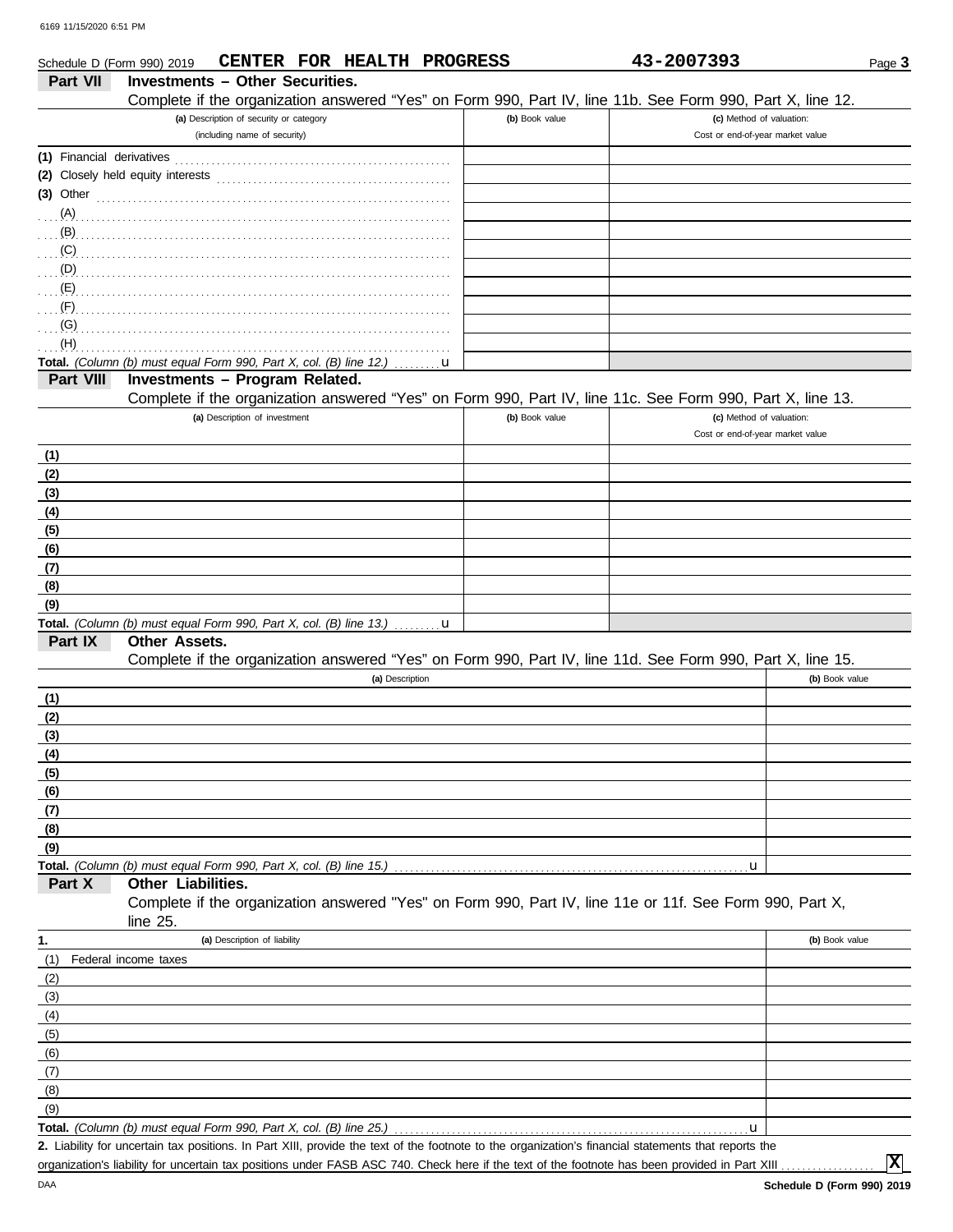|          | Schedule D (Form 990) 2019 CENTER FOR HEALTH PROGRESS                                                                                                                                                                          |                | 43-2007393   | Page 4    |
|----------|--------------------------------------------------------------------------------------------------------------------------------------------------------------------------------------------------------------------------------|----------------|--------------|-----------|
| Part XI  | Reconciliation of Revenue per Audited Financial Statements With Revenue per Return.                                                                                                                                            |                |              |           |
|          | Complete if the organization answered "Yes" on Form 990, Part IV, line 12a.                                                                                                                                                    |                |              |           |
| 1.       |                                                                                                                                                                                                                                |                | $\mathbf{1}$ | 1,222,183 |
| 2        | Amounts included on line 1 but not on Form 990, Part VIII, line 12:                                                                                                                                                            |                |              |           |
| a        |                                                                                                                                                                                                                                | 2a             |              |           |
| b        |                                                                                                                                                                                                                                | 2 <sub>b</sub> |              |           |
| c        |                                                                                                                                                                                                                                | 2c             |              |           |
| d        |                                                                                                                                                                                                                                | 2d             |              |           |
| е        | Add lines 2a through 2d [11] Add [12] Add lines 2a through 2d [12] Add lines 2a through 2d [12] Add lines 2a through 2d [12] Add and the strategy and the strategy and the strategy and strategy and strategy and strategy and |                | 2e           |           |
| 3        |                                                                                                                                                                                                                                |                | 3            | 1,222,183 |
|          | Amounts included on Form 990, Part VIII, line 12, but not on line 1:                                                                                                                                                           |                |              |           |
| а        |                                                                                                                                                                                                                                | 4a             |              |           |
| b        |                                                                                                                                                                                                                                | 4 <sub>b</sub> |              |           |
| c        | Add lines 4a and 4b                                                                                                                                                                                                            |                | 4c           |           |
|          |                                                                                                                                                                                                                                |                | 5            | 1,222,183 |
| Part XII | Reconciliation of Expenses per Audited Financial Statements With Expenses per Return.                                                                                                                                          |                |              |           |
|          | Complete if the organization answered "Yes" on Form 990, Part IV, line 12a.                                                                                                                                                    |                |              |           |
| 1.       | Total expenses and losses per audited financial statements                                                                                                                                                                     |                | $\mathbf{1}$ | 1,256,091 |
| 2        | Amounts included on line 1 but not on Form 990, Part IX, line 25:                                                                                                                                                              |                |              |           |
| a        |                                                                                                                                                                                                                                | 2a             |              |           |
| b        |                                                                                                                                                                                                                                | 2 <sub>b</sub> |              |           |
| c        |                                                                                                                                                                                                                                | 2c             |              |           |
| d        |                                                                                                                                                                                                                                | 2d             |              |           |
| е        | Add lines 2a through 2d [11] Add [12] Add lines 2a through 2d [12] Add lines 2a through 2d [12] Add lines 2a through 2d [12] Add and Addu                                                                                      |                | 2e           |           |
| 3        |                                                                                                                                                                                                                                |                | 3            | 1,256,091 |
|          | Amounts included on Form 990, Part IX, line 25, but not on line 1:                                                                                                                                                             |                |              |           |
| a        |                                                                                                                                                                                                                                | 4a             |              |           |
| b        |                                                                                                                                                                                                                                | 4b             |              |           |
|          | Add lines 4a and 4b                                                                                                                                                                                                            |                | 4c           |           |
| 5        |                                                                                                                                                                                                                                |                | 5            | 1,256,091 |
|          | Part XIII Supplemental Information.                                                                                                                                                                                            |                |              |           |
|          | Provide the descriptions required for Part II, lines 3, 5, and 9; Part III, lines 1a and 4; Part IV, lines 1b and 2b; Part V, line 4; Part X, line                                                                             |                |              |           |
|          | 2; Part XI, lines 2d and 4b; and Part XII, lines 2d and 4b. Also complete this part to provide any additional information.                                                                                                     |                |              |           |
|          | PART X - FIN 48 FOOTNOTE                                                                                                                                                                                                       |                |              |           |
|          |                                                                                                                                                                                                                                |                |              |           |
|          | ORGANIZATION FOLLOWS THE ACCOUNTING FOR UNCERTAINTY IN INCOME                                                                                                                                                                  |                | TAXES        |           |

ACCOUNTING STANDARD WHICH REQUIRES ORGANIZATION TO DETERMINE WHETHER A TAX POSITION (AND THE RELATED TAX BENEFIT) IS MORE LIKELY THAN NOT TO BE SUSTAINED UPON EXAMINATION BY THE APPLICABLE TAXING AUTHORITY, BASED SOLELY ON THE TECHNICAL MERITS OF THE POSITION. THE TAX BENEFIT TO BE RECOGNIZED IS MEASURED AS THE LARGEST AMOUNT OF BENEFIT THAT IS GREATER THAN FIFTY KNOWLEDGE OF ALL RELEVANT INFORMATION. DURING THE YEAR ENDED DECEMBER 31, PERCENT LIKELY OF BEING REALIZED UPON SETTLEMENT, PRESUMING THAT THE TAX POSITION IS EXAMINED BY THE APPROPRIATE TAXING AUTHORITY THAT HAS FULL 2019, ORGANIZATION'S MANAGEMENT EVALUATED ITS TAX POSITIONS TO DETERMINE THE EXISTENCE OF UNCERTAINTIES, AND DID NOT NOTE ANY MATTERS THAT WOULD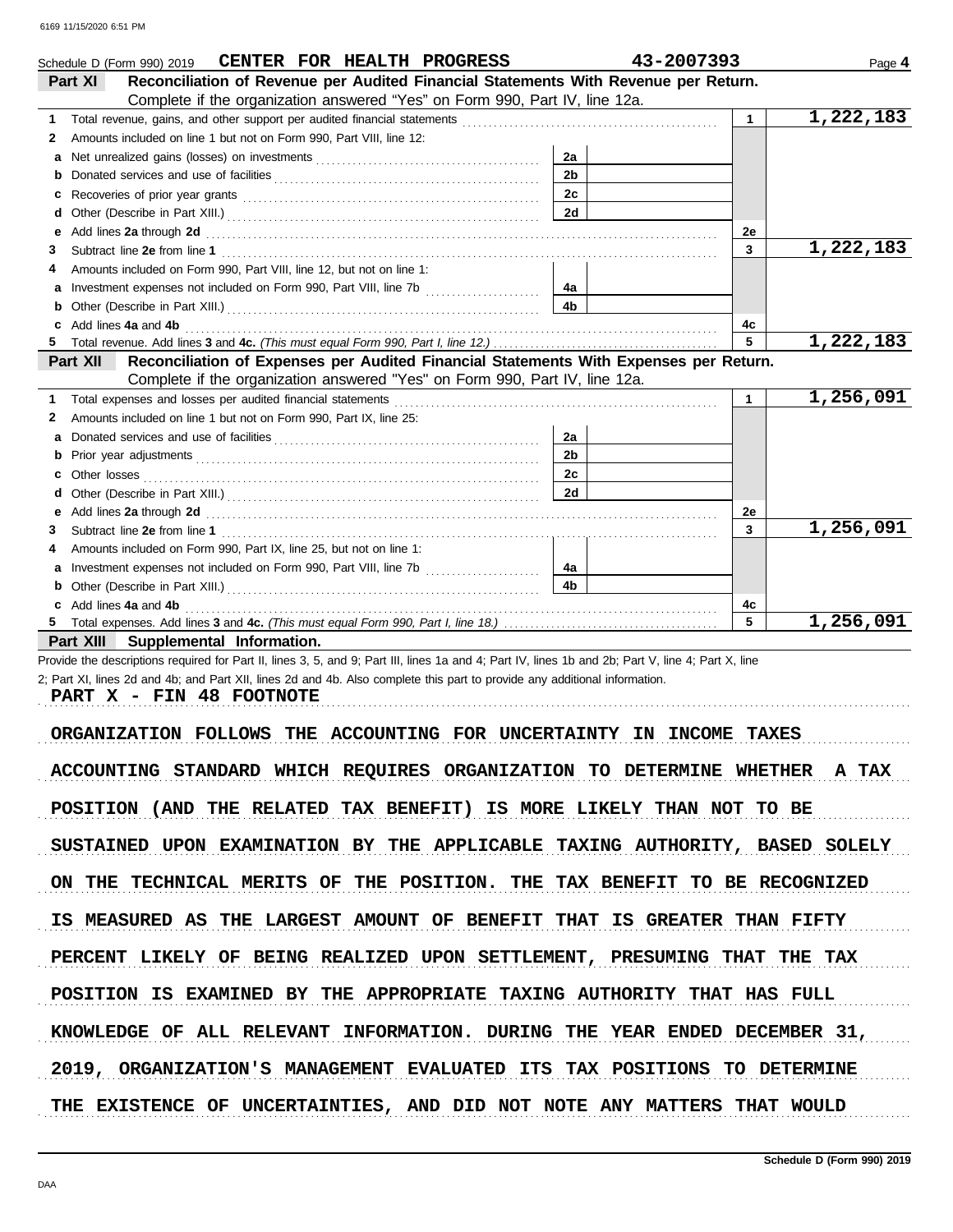|           | Schedule D (Form 990) 2019           |  | CENTER FOR HEALTH PROGRESS |  | 43-2007393                                                                | Page 5 |
|-----------|--------------------------------------|--|----------------------------|--|---------------------------------------------------------------------------|--------|
| Part XIII | Supplemental Information (continued) |  |                            |  |                                                                           |        |
|           |                                      |  |                            |  | REQUIRE RECOGNITION OR WHICH MAY HAVE AN AFFECT ON ITS TAX-EXEMPT STATUS. |        |
|           |                                      |  |                            |  |                                                                           |        |
|           |                                      |  |                            |  |                                                                           |        |
|           |                                      |  |                            |  |                                                                           |        |
|           |                                      |  |                            |  |                                                                           |        |
|           |                                      |  |                            |  |                                                                           |        |
|           |                                      |  |                            |  |                                                                           |        |
|           |                                      |  |                            |  |                                                                           |        |
|           |                                      |  |                            |  |                                                                           |        |
|           |                                      |  |                            |  |                                                                           |        |
|           |                                      |  |                            |  |                                                                           |        |
|           |                                      |  |                            |  |                                                                           |        |
|           |                                      |  |                            |  |                                                                           |        |
|           |                                      |  |                            |  |                                                                           |        |
|           |                                      |  |                            |  |                                                                           |        |
|           |                                      |  |                            |  |                                                                           |        |
|           |                                      |  |                            |  |                                                                           |        |
|           |                                      |  |                            |  |                                                                           |        |
|           |                                      |  |                            |  |                                                                           |        |
|           |                                      |  |                            |  |                                                                           |        |
|           |                                      |  |                            |  |                                                                           |        |
|           |                                      |  |                            |  |                                                                           |        |
|           |                                      |  |                            |  |                                                                           |        |
|           |                                      |  |                            |  |                                                                           |        |
|           |                                      |  |                            |  |                                                                           |        |
|           |                                      |  |                            |  |                                                                           |        |
|           |                                      |  |                            |  |                                                                           |        |

CENTER FOR HEALTH PROGRESS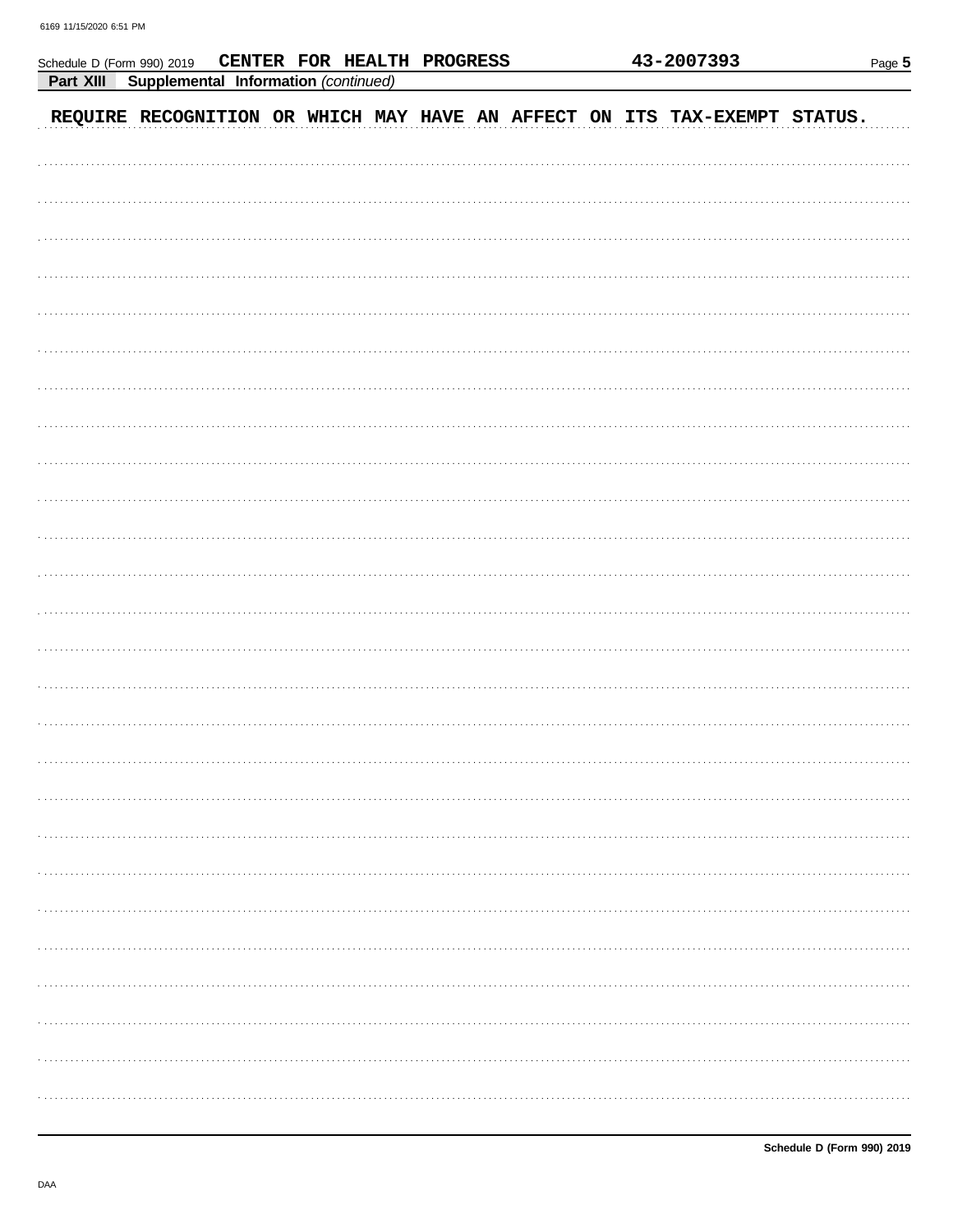| <b>SCHEDULE G</b><br>(Form 990 or 990-EZ)              | Supplemental Information Regarding Fundraising or Gaming Activities                                                                                                                               |                                        |                              |             | Complete if the organization answered "Yes" on Form 990, Part IV, line 17, 18, or 19, or if the |  |                                          | OMB No. 1545-0047            |
|--------------------------------------------------------|---------------------------------------------------------------------------------------------------------------------------------------------------------------------------------------------------|----------------------------------------|------------------------------|-------------|-------------------------------------------------------------------------------------------------|--|------------------------------------------|------------------------------|
|                                                        |                                                                                                                                                                                                   |                                        |                              |             | organization entered more than \$15,000 on Form 990-EZ, line 6a.                                |  |                                          |                              |
| Department of the Treasury<br>Internal Revenue Service |                                                                                                                                                                                                   | La Attach to Form 990 or Form 990-EZ.  |                              |             | <b>u</b> Go to <i>www.irs.gov/Form990</i> for instructions and the latest information.          |  |                                          | Open to Public<br>Inspection |
| Name of the organization                               |                                                                                                                                                                                                   |                                        |                              |             |                                                                                                 |  | Employer identification number           |                              |
|                                                        | CENTER FOR HEALTH PROGRESS<br>Fundraising Activities. Complete if the organization answered "Yes" on Form 990, Part IV, line 17.                                                                  |                                        |                              |             |                                                                                                 |  | 43-2007393                               |                              |
| Part I                                                 | Form 990-EZ filers are not required to complete this part.                                                                                                                                        |                                        |                              |             |                                                                                                 |  |                                          |                              |
| 1                                                      | Indicate whether the organization raised funds through any of the following activities. Check all that apply.                                                                                     |                                        |                              |             |                                                                                                 |  |                                          |                              |
| Mail solicitations<br>a                                |                                                                                                                                                                                                   | е                                      |                              |             | Solicitation of non-government grants                                                           |  |                                          |                              |
| Internet and email solicitations<br>b                  |                                                                                                                                                                                                   | Solicitation of government grants<br>f |                              |             |                                                                                                 |  |                                          |                              |
| Phone solicitations<br>c                               |                                                                                                                                                                                                   | Special fundraising events<br>g        |                              |             |                                                                                                 |  |                                          |                              |
| In-person solicitations<br>d                           |                                                                                                                                                                                                   |                                        |                              |             |                                                                                                 |  |                                          |                              |
|                                                        | 2a Did the organization have a written or oral agreement with any individual (including officers, directors, trustees,                                                                            |                                        |                              |             |                                                                                                 |  |                                          |                              |
|                                                        | or key employees listed in Form 990, Part VII) or entity in connection with professional fundraising services?                                                                                    |                                        |                              |             |                                                                                                 |  |                                          | Yes<br>No                    |
|                                                        | <b>b</b> If "Yes," list the 10 highest paid individuals or entities (fundraisers) pursuant to agreements under which the fundraiser is to be<br>compensated at least \$5,000 by the organization. |                                        |                              |             |                                                                                                 |  |                                          |                              |
|                                                        |                                                                                                                                                                                                   |                                        | (iii) Did fund-              |             |                                                                                                 |  | (v) Amount paid to                       | (vi) Amount paid to          |
|                                                        | (i) Name and address of individual<br>or entity (fundraiser)                                                                                                                                      | (ii) Activity                          | custody or                   | raiser have | (iv) Gross receipts                                                                             |  | (or retained by)<br>fundraiser listed in | (or retained by)             |
|                                                        |                                                                                                                                                                                                   |                                        | control of<br>contributions? |             | from activity                                                                                   |  | col. (i)                                 | organization                 |
|                                                        |                                                                                                                                                                                                   |                                        | Yes   No                     |             |                                                                                                 |  |                                          |                              |
| 1                                                      |                                                                                                                                                                                                   |                                        |                              |             |                                                                                                 |  |                                          |                              |
|                                                        |                                                                                                                                                                                                   |                                        |                              |             |                                                                                                 |  |                                          |                              |
| $\overline{2}$                                         |                                                                                                                                                                                                   |                                        |                              |             |                                                                                                 |  |                                          |                              |
|                                                        |                                                                                                                                                                                                   |                                        |                              |             |                                                                                                 |  |                                          |                              |
| 3                                                      |                                                                                                                                                                                                   |                                        |                              |             |                                                                                                 |  |                                          |                              |
|                                                        |                                                                                                                                                                                                   |                                        |                              |             |                                                                                                 |  |                                          |                              |
|                                                        |                                                                                                                                                                                                   |                                        |                              |             |                                                                                                 |  |                                          |                              |
| 4                                                      |                                                                                                                                                                                                   |                                        |                              |             |                                                                                                 |  |                                          |                              |
|                                                        |                                                                                                                                                                                                   |                                        |                              |             |                                                                                                 |  |                                          |                              |
| 5                                                      |                                                                                                                                                                                                   |                                        |                              |             |                                                                                                 |  |                                          |                              |
|                                                        |                                                                                                                                                                                                   |                                        |                              |             |                                                                                                 |  |                                          |                              |
|                                                        |                                                                                                                                                                                                   |                                        |                              |             |                                                                                                 |  |                                          |                              |
|                                                        |                                                                                                                                                                                                   |                                        |                              |             |                                                                                                 |  |                                          |                              |
|                                                        |                                                                                                                                                                                                   |                                        |                              |             |                                                                                                 |  |                                          |                              |
| 7                                                      |                                                                                                                                                                                                   |                                        |                              |             |                                                                                                 |  |                                          |                              |
|                                                        |                                                                                                                                                                                                   |                                        |                              |             |                                                                                                 |  |                                          |                              |
| 8                                                      |                                                                                                                                                                                                   |                                        |                              |             |                                                                                                 |  |                                          |                              |
|                                                        |                                                                                                                                                                                                   |                                        |                              |             |                                                                                                 |  |                                          |                              |
|                                                        |                                                                                                                                                                                                   |                                        |                              |             |                                                                                                 |  |                                          |                              |
| 9                                                      |                                                                                                                                                                                                   |                                        |                              |             |                                                                                                 |  |                                          |                              |
|                                                        |                                                                                                                                                                                                   |                                        |                              |             |                                                                                                 |  |                                          |                              |
| 10                                                     |                                                                                                                                                                                                   |                                        |                              |             |                                                                                                 |  |                                          |                              |
|                                                        |                                                                                                                                                                                                   |                                        |                              |             |                                                                                                 |  |                                          |                              |
|                                                        |                                                                                                                                                                                                   |                                        |                              |             |                                                                                                 |  |                                          |                              |
|                                                        |                                                                                                                                                                                                   |                                        |                              | ▶           |                                                                                                 |  |                                          |                              |
| 3<br>registration or licensing.                        | List all states in which the organization is registered or licensed to solicit contributions or has been notified it is exempt from                                                               |                                        |                              |             |                                                                                                 |  |                                          |                              |
|                                                        |                                                                                                                                                                                                   |                                        |                              |             |                                                                                                 |  |                                          |                              |
|                                                        |                                                                                                                                                                                                   |                                        |                              |             |                                                                                                 |  |                                          |                              |
|                                                        |                                                                                                                                                                                                   |                                        |                              |             |                                                                                                 |  |                                          |                              |
|                                                        |                                                                                                                                                                                                   |                                        |                              |             |                                                                                                 |  |                                          |                              |
|                                                        |                                                                                                                                                                                                   |                                        |                              |             |                                                                                                 |  |                                          |                              |
|                                                        |                                                                                                                                                                                                   |                                        |                              |             |                                                                                                 |  |                                          |                              |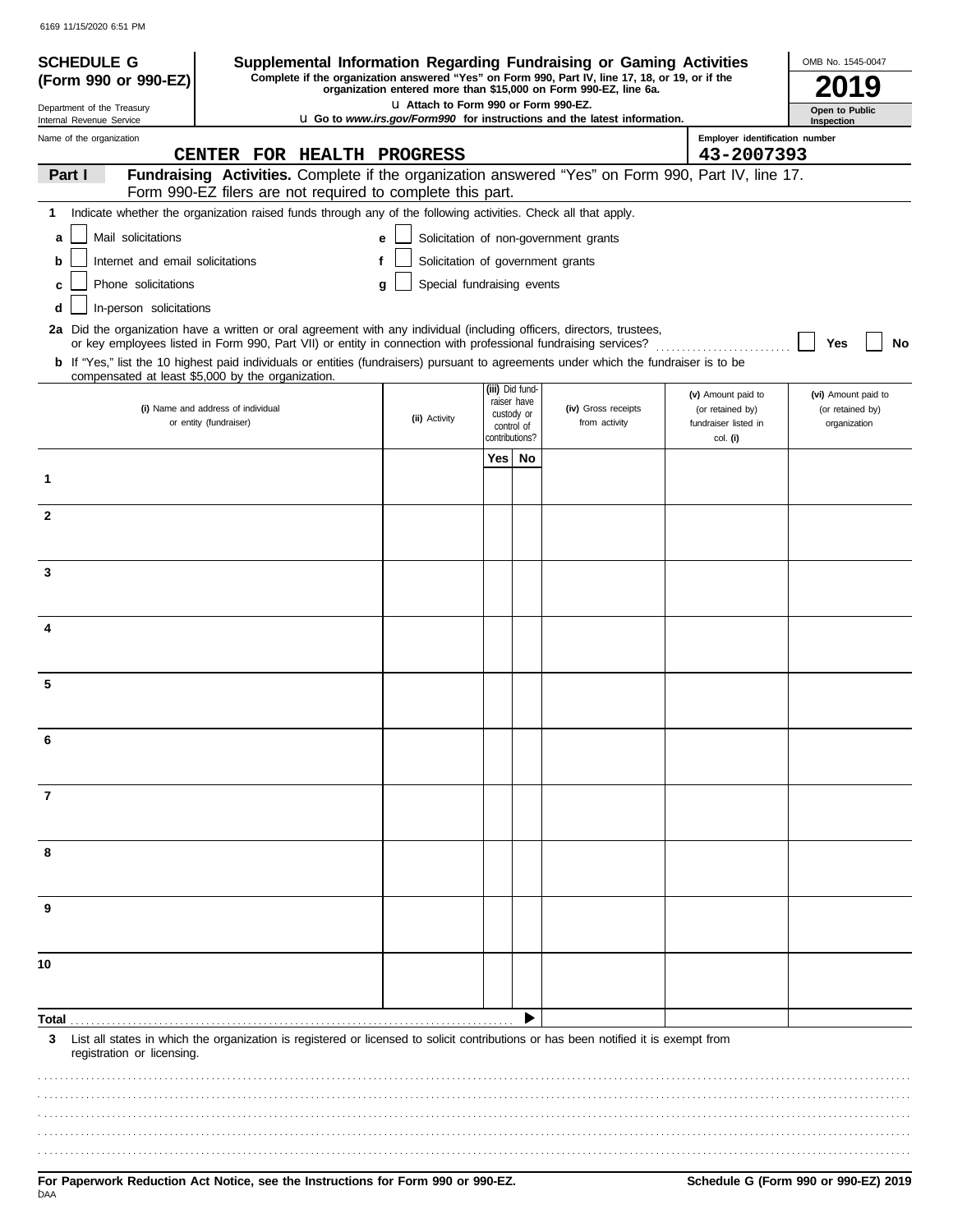|                    |                                            | gross receipts greater than \$5,000.<br>(a) Event #1<br><b>ANNUAL LUNCHEON</b><br>(event type)                                                | (b) Event $#2$<br>(event type)                   | (c) Other events<br><b>NONE</b><br>(total number) | (d) Total events<br>(add col. (a) through<br>col. (c) |
|--------------------|--------------------------------------------|-----------------------------------------------------------------------------------------------------------------------------------------------|--------------------------------------------------|---------------------------------------------------|-------------------------------------------------------|
| Revenue            | 1 Gross receipts                           | 40,370                                                                                                                                        |                                                  |                                                   | 40,370                                                |
|                    | 2 Less: Contributions                      | 31,355                                                                                                                                        |                                                  |                                                   | 31,355                                                |
|                    | 3 Gross income (line 1 minus               | 9,015                                                                                                                                         |                                                  |                                                   | 9,015                                                 |
|                    | 4 Cash prizes                              |                                                                                                                                               |                                                  |                                                   |                                                       |
|                    | 5 Noncash prizes                           |                                                                                                                                               |                                                  |                                                   |                                                       |
|                    | Rent/facility costs<br>6                   |                                                                                                                                               |                                                  |                                                   |                                                       |
| Expenses           | 7 Food and beverages                       |                                                                                                                                               |                                                  |                                                   |                                                       |
|                    |                                            |                                                                                                                                               |                                                  |                                                   |                                                       |
|                    |                                            |                                                                                                                                               |                                                  |                                                   |                                                       |
| Direct             | 8 Entertainment<br>9 Other direct expenses | 18,278                                                                                                                                        |                                                  |                                                   |                                                       |
|                    |                                            |                                                                                                                                               |                                                  |                                                   |                                                       |
|                    |                                            |                                                                                                                                               |                                                  |                                                   |                                                       |
|                    | Part III                                   | Gaming. Complete if the organization answered "Yes" on Form 990, Part IV, line 19, or reported more than<br>\$15,000 on Form 990-EZ, line 6a. |                                                  |                                                   |                                                       |
|                    |                                            | (a) Bingo                                                                                                                                     | (b) Pull tabs/instant<br>bingo/progressive bingo | (c) Other gaming                                  | (d) Total gaming (add<br>col. (a) through col. (c))   |
| Revenue            |                                            |                                                                                                                                               |                                                  |                                                   | 18,278<br>18,278<br>$-9,263$                          |
|                    | 1 Gross revenue                            |                                                                                                                                               |                                                  |                                                   |                                                       |
|                    | 2 Cash prizes                              |                                                                                                                                               |                                                  |                                                   |                                                       |
|                    | 3 Noncash prizes                           |                                                                                                                                               |                                                  |                                                   |                                                       |
| Expenses<br>Direct | Rent/facility costs<br>4                   |                                                                                                                                               |                                                  |                                                   |                                                       |
|                    | 5 Other direct expenses                    | $\%$                                                                                                                                          | %                                                | $\%$<br>Yes                                       |                                                       |
|                    | 6 Volunteer labor                          | <b>Yes</b> ________________<br>No                                                                                                             | <b>Yes</b><br>No                                 | No                                                |                                                       |
|                    |                                            |                                                                                                                                               |                                                  | ▶                                                 |                                                       |

**10a** Were any of the organization's gaming licenses revoked, suspended, or terminated during the tax year? . . . . . . . . . . . . . . . . . . . . . . . . . . . . . . . . . . .

. . . . . . . . . . . . . . . . . . . . . . . . . . . . . . . . . . . . . . . . . . . . . . . . . . . . . . . . . . . . . . . . . . . . . . . . . . . . . . . . . . . . . . . . . . . . . . . . . . . . . . . . . . . . . . . . . . . . . . . . . . . . . . . . . . . . . . . . . . . . . . . . . . . . . . . . . . . . . . . . . . . . . . . . . . . . . . . . . . . . . . . . . . . . . . . . . . . . . . . . . . . . . . . . . . . . . . . . . . . . . . . . . . . . . . . . . . . . . . . . . . . . . . . . . . . . . . . . . . . . . . . . . . . . . . . . . . . . . . . . . . . . . . . . . . . . . . . . . . . . . . . . . . . . . . . . . . . . . . . .

**Yes No**

**b** If "Yes," explain: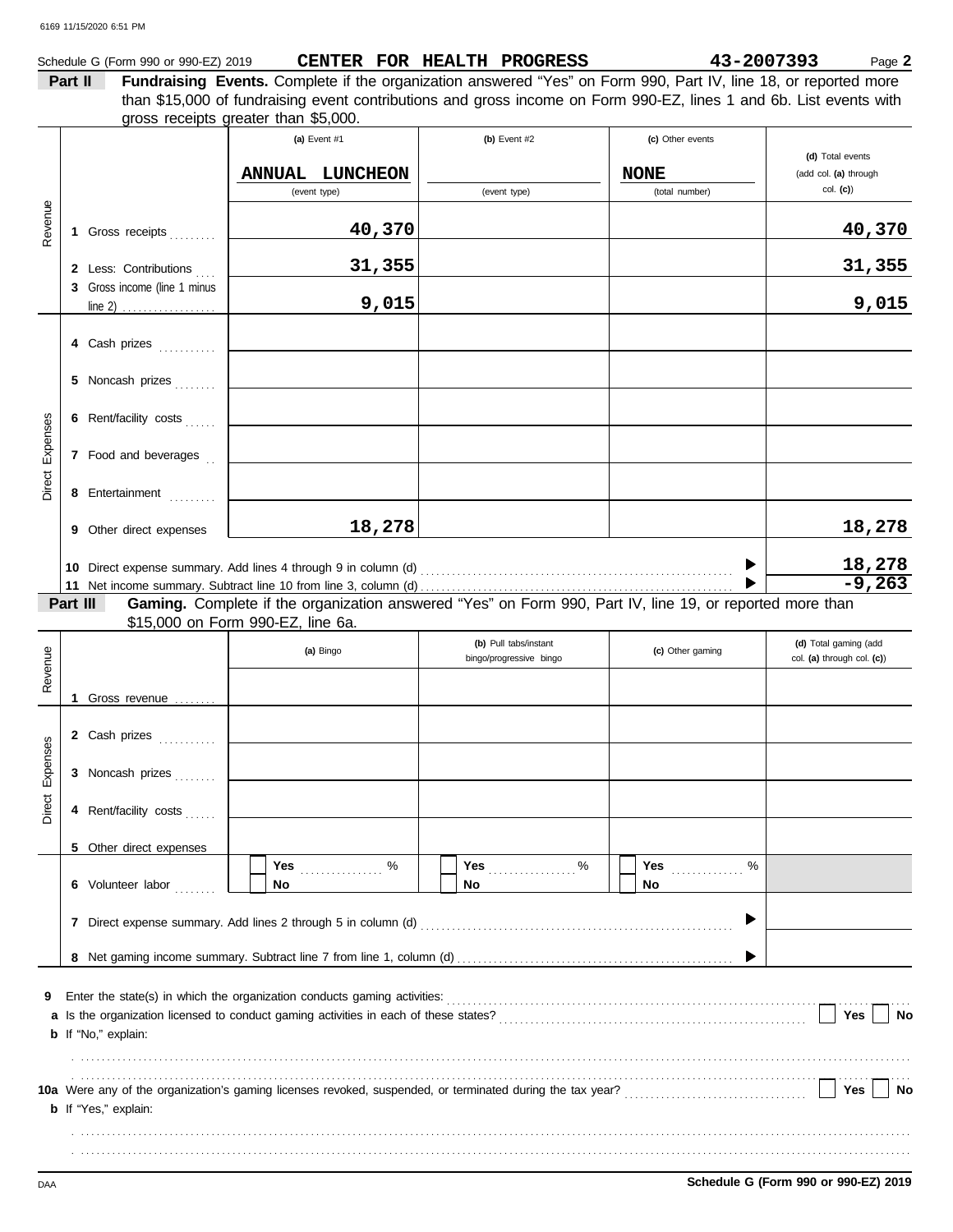|     | Schedule G (Form 990 or 990-EZ) 2019<br>CENTER FOR HEALTH PROGRESS                                                                                                                                                                   | 43-2007393      |            | Page 3 |
|-----|--------------------------------------------------------------------------------------------------------------------------------------------------------------------------------------------------------------------------------------|-----------------|------------|--------|
| 11  |                                                                                                                                                                                                                                      |                 | Yes        | No     |
| 12  | Is the organization a grantor, beneficiary or trustee of a trust, or a member of a partnership or other entity                                                                                                                       |                 |            |        |
|     |                                                                                                                                                                                                                                      |                 | <b>Yes</b> | No     |
| 13  | Indicate the percentage of gaming activity conducted in:                                                                                                                                                                             |                 |            |        |
| a   |                                                                                                                                                                                                                                      | 13а             |            | %      |
| b   | An outside facility <b>contained a set of the contract of the contract of the contract of the contract of the contract of the contract of the contract of the contract of the contract of the contract of the contract of the co</b> | 13 <sub>b</sub> |            | %      |
| 14  | Enter the name and address of the person who prepares the organization's gaming/special events books and<br>records:                                                                                                                 |                 |            |        |
|     |                                                                                                                                                                                                                                      |                 |            |        |
|     | Address <b>u</b>                                                                                                                                                                                                                     |                 |            |        |
| 15a | Does the organization have a contract with a third party from whom the organization receives gaming<br>revenue?                                                                                                                      |                 | Yes        | No     |
| b   |                                                                                                                                                                                                                                      |                 |            |        |
|     |                                                                                                                                                                                                                                      |                 |            |        |
|     | If "Yes," enter name and address of the third party:                                                                                                                                                                                 |                 |            |        |
|     |                                                                                                                                                                                                                                      |                 |            |        |
|     |                                                                                                                                                                                                                                      |                 |            |        |
|     |                                                                                                                                                                                                                                      |                 |            |        |
|     | Address <b>u</b>                                                                                                                                                                                                                     |                 |            |        |
| 16  | Gaming manager information:                                                                                                                                                                                                          |                 |            |        |
|     |                                                                                                                                                                                                                                      |                 |            |        |
|     |                                                                                                                                                                                                                                      |                 |            |        |
|     | Description of services provided <b>u</b> electron contract the contract of the contract of the contract of the contract of the contract of the contract of the contract of the contract of the contract of the contract of the con  |                 |            |        |
|     |                                                                                                                                                                                                                                      |                 |            |        |
|     | Director/officer<br>Employee<br>Independent contractor                                                                                                                                                                               |                 |            |        |
|     |                                                                                                                                                                                                                                      |                 |            |        |
| 17  | Mandatory distributions:                                                                                                                                                                                                             |                 |            |        |
|     | Is the organization required under state law to make charitable distributions from the gaming proceeds to<br>retain the state gaming license?                                                                                        |                 | Yes        | No     |
|     | Enter the amount of distributions required under state law to be distributed to other exempt organizations or                                                                                                                        |                 |            |        |
|     | spent in the organization's own exempt activities during the tax year $\mathbf u$<br>\$                                                                                                                                              |                 |            |        |
|     | Supplemental Information. Provide the explanations required by Part I, line 2b, columns (iii) and (v); and<br>Part IV<br>Part III, lines 9, 9b, 10b, 15b, 15c, 16, and 17b, as applicable. Also provide any additional information.  |                 |            |        |
|     | See instructions.                                                                                                                                                                                                                    |                 |            |        |
|     |                                                                                                                                                                                                                                      |                 |            |        |
|     |                                                                                                                                                                                                                                      |                 |            |        |
|     |                                                                                                                                                                                                                                      |                 |            |        |
|     |                                                                                                                                                                                                                                      |                 |            |        |
|     |                                                                                                                                                                                                                                      |                 |            |        |
|     |                                                                                                                                                                                                                                      |                 |            |        |
|     |                                                                                                                                                                                                                                      |                 |            |        |
|     |                                                                                                                                                                                                                                      |                 |            |        |
|     |                                                                                                                                                                                                                                      |                 |            |        |
|     |                                                                                                                                                                                                                                      |                 |            |        |
|     |                                                                                                                                                                                                                                      |                 |            |        |
|     |                                                                                                                                                                                                                                      |                 |            |        |

Schedule G (Form 990 or 990-EZ) 2019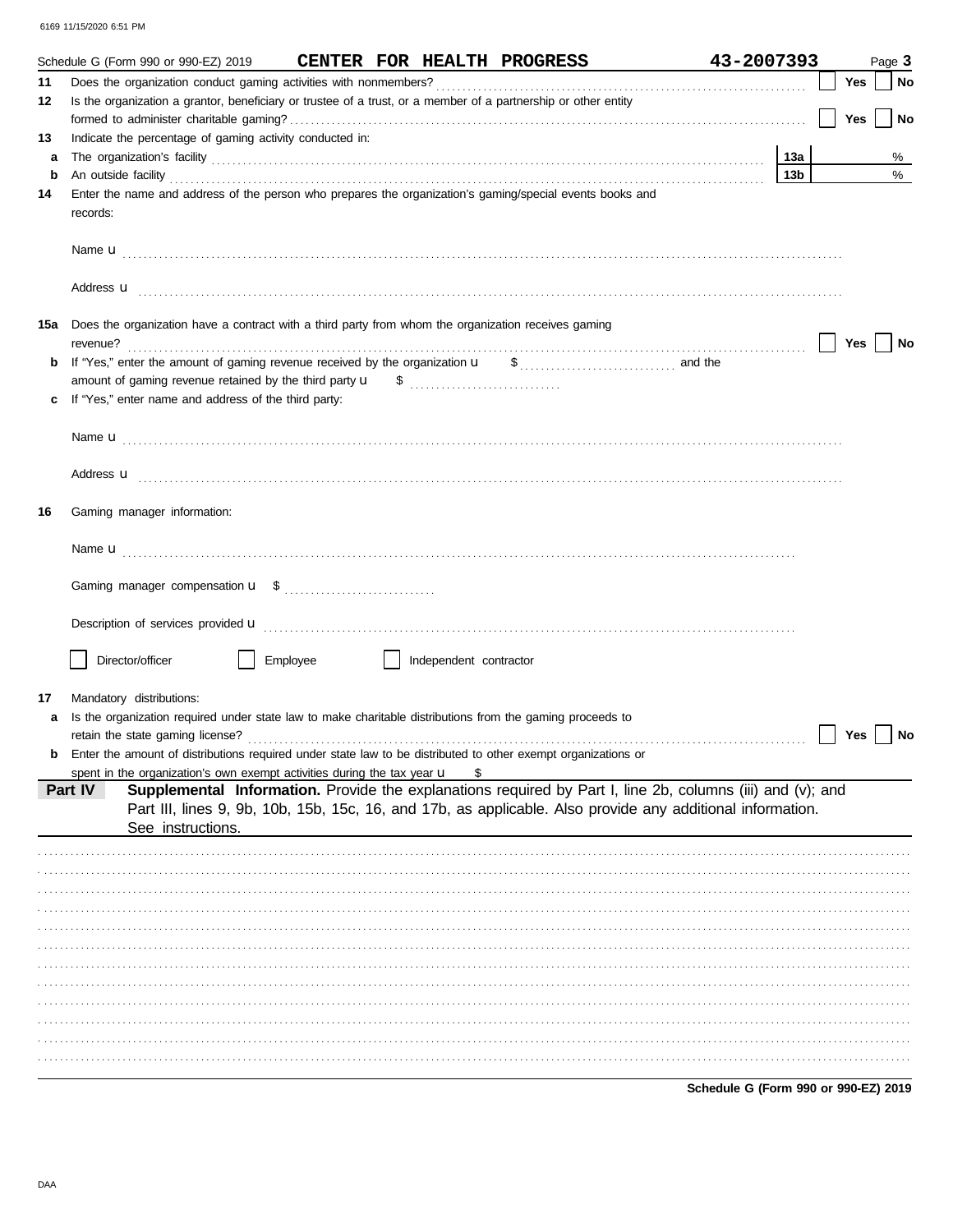| <b>SCHEDULE O</b>                                    | Supplemental Information to Form 990 or 990-EZ                                                                                                                 | OMB No. 1545-0047                                   |  |  |  |  |
|------------------------------------------------------|----------------------------------------------------------------------------------------------------------------------------------------------------------------|-----------------------------------------------------|--|--|--|--|
| (Form 990 or 990-EZ)                                 | Complete to provide information for responses to specific questions on<br>2019<br>Form 990 or 990-EZ or to provide any additional information.                 |                                                     |  |  |  |  |
| Department of the Treasury                           | u Attach to Form 990 or 990-EZ.                                                                                                                                | <b>Open to Public</b>                               |  |  |  |  |
| Internal Revenue Service<br>Name of the organization | <b>u</b> Go to <i>www.irs.gov/Form990</i> for the latest information.                                                                                          | <b>Inspection</b><br>Employer identification number |  |  |  |  |
|                                                      | FOR HEALTH PROGRESS<br>CENTER                                                                                                                                  | 43-2007393                                          |  |  |  |  |
| THE                                                  | FORM 990, PART VI, LINE 6 - CLASSES OF MEMBERS OR STOCKHOLDERS<br>ORGANIZATION HAS MEMBERS                                                                     |                                                     |  |  |  |  |
|                                                      | FORM 990, PART VI, LINE 7A - ELECTION OF MEMBERS AND THEIR RIGHTS<br>MEMBERS ELECT THE GOVERNING BOARD                                                         |                                                     |  |  |  |  |
|                                                      | FORM 990, PART VI, LINE 11B - ORGANIZATION'S PROCESS TO REVIEW FORM 990<br>FULL BOARD WILL REVIEW BEFORE GOING FINAL                                           |                                                     |  |  |  |  |
| <b>MONITORED</b>                                     | FORM 990, PART VI, LINE 12C - ENFORCEMENT OF CONFLICTS POLICY<br>EACH BOARD MEMBER SIGNS THE CONFLICT OF<br>INTEREST POLICY. COMPLIANCE IS<br><b>ANNUALLY.</b> |                                                     |  |  |  |  |
|                                                      | FORM 990, PART VI, LINE 15A - COMPENSATION PROCESS FOR TOP OFFICIAL                                                                                            |                                                     |  |  |  |  |
|                                                      | THE BOARD OF DIRECTORS USES SALARY COMPARISON DATA FROM OTHER NONPROFIT                                                                                        |                                                     |  |  |  |  |
|                                                      | ORGANIZATIONS TO DETERMINE THE COMPENSATION FOR THE EXECUTIVE DIRECTOR.                                                                                        |                                                     |  |  |  |  |
|                                                      | FORM 990, PART VI, LINE 19 - GOVERNING DOCUMENTS DISCLOSURE EXPLANATION<br>GOVERNMENT DOCUMENTS AND FINANCIALS ARE AVAILABLE UPON REQUEST AT OUR               |                                                     |  |  |  |  |
| OFFICE.                                              |                                                                                                                                                                |                                                     |  |  |  |  |
| <b>DESCRIPTION</b>                                   | FORM 990, PART IX, LINE 11G - OTHER FEES FOR SERVICES                                                                                                          |                                                     |  |  |  |  |
| OTHER CONSULTING                                     | TOT/PROG SERVICE MGT & GENERAL                                                                                                                                 | <b>FUNDRAISING</b>                                  |  |  |  |  |